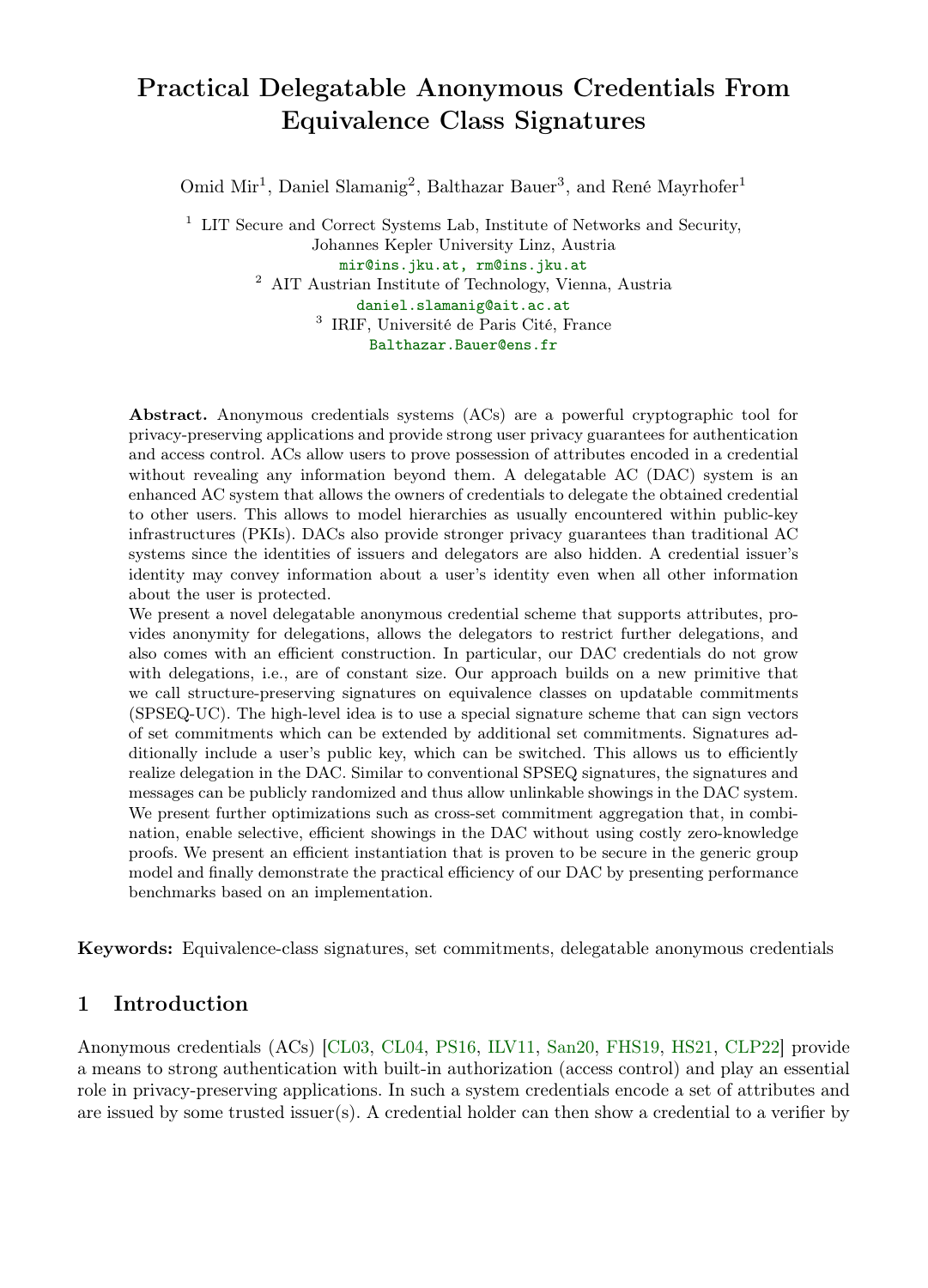selectively revealing attributes (or proving more general relations about hidden attributes) in a way that multiple showings of the same credential cannot be linked. This should hold even if issuers and verifiers collude and ideally even when the issuer is allowed to generate its key material maliciously. Technologies related to ACs found numerous applications such as PrivacyPass [\[DGS](#page-25-4)+18] by Cloud-flare (available as extensions for Chrome and Firefox), an enhanced variant by Google [\[KLOR20\]](#page-26-2) being integrated into the Trust Tokens  $API<sup>4</sup>$  $API<sup>4</sup>$  $API<sup>4</sup>$  or the PrivateStats proposal by Facebook.<sup>[5](#page-1-1)</sup> A recent large scale real-world application of ACs is the realization of private groups within the popular Signal messenger [\[CPZ20\]](#page-25-5).

When using credentials in our daily lives, we frequently run into a difficult problem: *delegation*. We often need to delegate our tasks, responsibilities, and permissions to someone else, or we simply want to share our access to resources and services with another person or among our different electronic devices. Indeed, in practice, credentials are usually issued in a hierarchical manner, e.g., in a public key infrastructure (PKI) there is a chain of certificates between the user certificate and a trusted root authority. An easy way to achieve delegation is credential sharing. However, giving away the full and unlimited power of a credential is often not what we want. Consider the example of a manager of a company who wants to delegate a task that requires filling and signing of documents to their secretary. Providing the secretary with the signing keys gives away the power to sign arbitrary documents in the name of the manager – which is obviously not what the manager intended. Even worse, since the actual signing key was shared, the only way to revoke these powers from the secretary is to revoke and invalidate the whole credential. This problem clearly carries over to anonymous credentials.

As also highlighted in  $[BCC^+09, CDD17, CL19]$  $[BCC^+09, CDD17, CL19]$  $[BCC^+09, CDD17, CL19]$  $[BCC^+09, CDD17, CL19]$  $[BCC^+09, CDD17, CL19]$ , traditional anonymous credentials in which we assume that the verifying party (or a service provider) knows the public key of the credential issuers do not provide strong privacy when used in a hierarchical structure.<sup>[6](#page-1-2)</sup> That is, this chain of issuers may reveal sensitive information about the issuer's organizational structure or the credential holder. Consequently, in this setting it is desirable to provide anonymity guarantees even if there is a certain type of collusion of issuers and/or delegators.

Delegatable anonymous credentials. Chase and Lysyanskaya in [\[CL06\]](#page-25-7) introduced the notion of delegatable anonymous credentials (DACs). DAC schemes, later improved in  $[BCC^+0.9]$  $[BCC^+0.9]$ , are particularly interesting for applications such as (physical) access control [\[MSM](#page-26-3)<sup>+</sup>18], root of trust [\[CL19\]](#page-25-6), or authorizing transactions in permissioned blockchains [\[CDD17,](#page-24-3) [BCET21\]](#page-24-4). Follow-ing the notion of levels by Belenkiy et al. [\[BCC](#page-24-2)+09], an initial credential is issued for a level  $L = 1$ . Any level L credential can then be used to delegate a level  $L+1$  credential to another user. As with traditional anonymous credentials, users can then show a credential (i.e., prove possession of their credential) without disclosing their identity and without revealing anything about non-disclosed attributes to a verifying party. Thereby, only the identity (i.e., public key) of the root issuer but none of the intermediate levels is revealed during the verification. The construction of  $[BCC^+09]$  $[BCC^+09]$  is based on a commitment scheme and a signature scheme with randomizable non-interactive zeroknowledge (NIZK) proofs. This approach can be instantiated from Groth-Sahai (GS) commitments and GS NIZK proofs [\[GS08\]](#page-25-8) resulting in credentials and showings of size linear in the chain length L. Unfortunately, using tools like GS proofs make this scheme inefficient for practical use as the quite expensive statements result in poor computational performance and large credential size. Several other DAC constructions have been proposed afterwards, e.g. [\[CKLM13,](#page-24-5) [Fuc11,](#page-25-9) [CKLM14\]](#page-24-6),

<span id="page-1-0"></span><sup>4</sup> <https://web.dev/trust-tokens/>

<span id="page-1-1"></span><sup>5</sup> <https://research.fb.com/privatestats>

<span id="page-1-2"></span><sup>6</sup> Concealing the credential issuer has recently also been shown to have value in a setting of anonymous credentials without credential delegation [\[BEK](#page-24-7)<sup>+</sup>21, [CLP22\]](#page-25-3).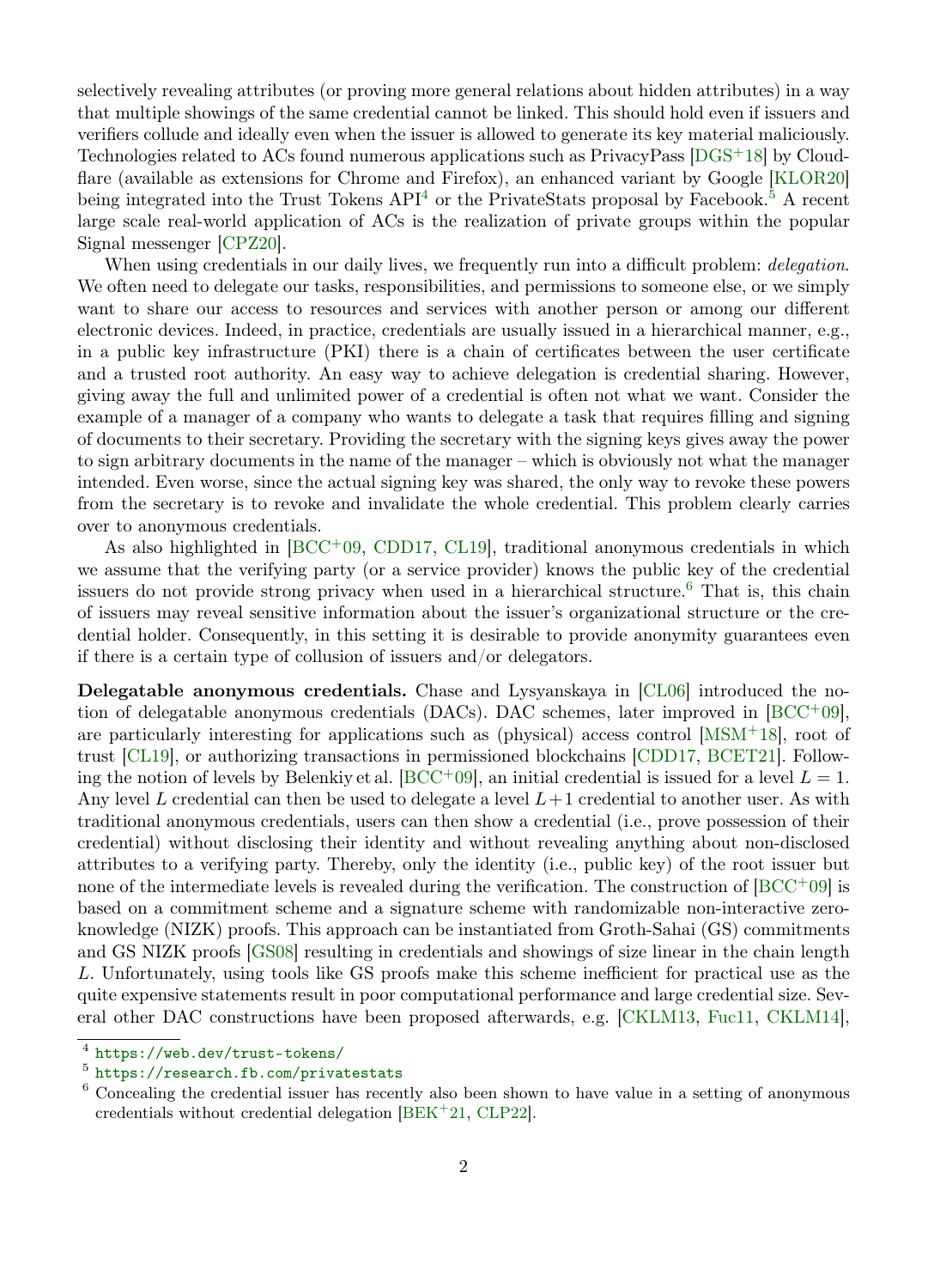which follow roughly the same techniques as  $[BCC^+09]$  $[BCC^+09]$ , i.e., using malleable proof systems (based on GS) as the main building block, and thus have similar performance characteristics.

Camenisch et al. [\[CDD17\]](#page-24-3) propose a much more practical approach towards DAC in which one can prove possession of a credential chain in a privacy-preserving manner, but one cannot obtain credentials anonymously. Indeed, credential holders can see all attributes and public keys on all levels in plain, i.e., not offering an anonymous delegation phase. They present an efficient instantiation of their DAC scheme based on the structure-preserving signature (SPS) by Groth [\[Gro15\]](#page-25-10) (we provide a comparison with [\[CDD17\]](#page-24-3) in Appendix [B\)](#page-27-0). This approach has recently been integrated into Hyperledger Fabric [\[BCET21\]](#page-24-4). Later Blömer and Bobolz (BB) [\[BB18\]](#page-24-8) proposed another practical DAC approach using dynamically malleable signatures (DMS) and NIZK proofs, which conceptually is similar to the approach in [\[CKLM14\]](#page-24-6). A DMS can sign messages and "placeholders", where during delegation "placeholders" can be replaced by concrete messages and thus enabling to add attributes during delegation in the DAC. Unfortunately, [\[BB18\]](#page-24-8) only details the underlying signature scheme, which is based on Pointcheval-Sanders signatures [\[PS16\]](#page-26-0), but the remaining parts of their generic constructions are not detailed, making concrete performance estimates hard. But since their showing must conceal the DMS signature and prove the verification relation of the DMS (resulting in a size linear in the number of undisclosed attributes), this imposes a rather complex NIZK statement. Finally, BB requires a trusted setup (and more particular a trapdoor in their parameters), something that is important to avoid in privacy-preserving primitives.

DAC using equivalence-class signatures. Crites and Lysyanskaya [\[CL19\]](#page-25-6) provide probably the most efficient and conceptually most simple construction of DACs. Their construction does not rely on any computationally complex systems such as NIZK proofs. The main building block of their construction is a new type of signature scheme, called a *mercurial signature*. It extends structurepreserving signatures on equivalence classes (SPSEQ) [\[HS14,](#page-25-11) [FHS19\]](#page-25-1) to equivalence classes on the key space. SPSEQ in addition to randomizing signatures also provides randomization of signed messages (modeled as equivalence classes). Thus, SPSEQ allow similar applications as SPSs, but unlike the latter they do not need NIZK proofs on top, thereby yielding more efficient schemes. Mercurial signatures extend SPSEQ in the sense that it adds the property of transforming public keys into an equivalent one, i.e., additionally supports randomization of public keys.

Unfortunately, existing DAC schemes based on mercurial signatures [\[CL19,](#page-25-6) [CL21\]](#page-25-12) have some shortcomings: 1) They do not support attributes in a meaningful way. [\[CL19\]](#page-25-6) does not support attributes at all and while Crites and Lysyanskaya in [\[CL21\]](#page-25-12) show how to support attributes, it is only possible in a way where all attributes are always revealed during showings and thus no selective disclosure is supported. This feature is not very attractive for privacy-preserving applications. 2) Bauer and Fuchsbauer [\[BF20\]](#page-24-9) point out a significant drawback of the weak form of anonymity provided by their DAC construction. That is, if Alice delegates a credential to Bob, she can identify Bob whenever he shows the credential, which indicates a severe violation of Bob's privacy. This is because, when Alice delegates a credential to Bob, she uses her secret key to sign Bob's pseudonym under her pseudonym (the randomized public key), which becomes part of Bob's credential (see [\[BF20\]](#page-24-9) for more details). Moreover, 3) similar to [\[CDD17\]](#page-24-3), the credential size depends on the delegation chain length  $L$ , and consequently, the size of the credential grows linearly with  $L$ .

Summarizing, the state-of-the-art in existing DAC schemes is that the ones that are conceptually simple and practically efficient do not provide all the desirable properties of supporting selective showing of attributes, being compact, and providing sufficiently strong anonymity guarantees at the same time.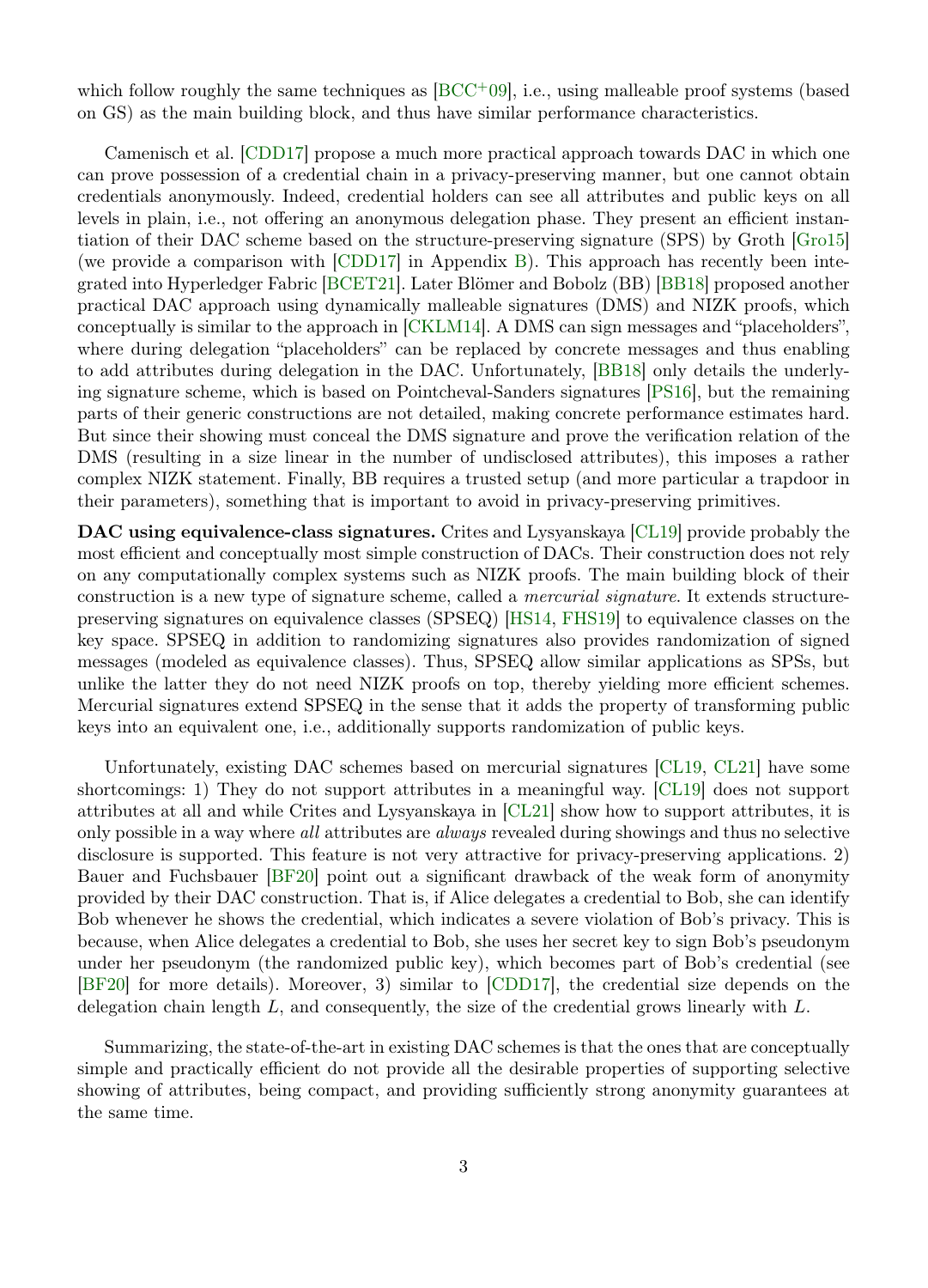# 1.1 Our Contribution

Our contribution is to formalize and present a construction and implementation of DAC that mitigate the aforementioned problems:

Delegatable Anonymous Credentials. We propose a novel delegatable anonymous credentials scheme (DAC). Our scheme provides the following key characteristics: i) It represents a *simple*, and practical construction without requiring zero-knowledge proofs (for complex statements), which makes it well-suited for real-world applications.  $ii)$  It is *constant-size* in two aspects. First, the bandwidth required for the credential showing protocol is independent of the number of the attributes, but only depends on the delegation depth. Second, unlike the schemes in [\[CL19,](#page-25-6) [CDD17\]](#page-24-3) and similar to [\[BB18\]](#page-24-8) the credential size is independent of the length of the credential (delegation) chain. *iii*) Credentials are *attribute-based* in a sense that every level in the delegation chain is associated with a set of attributes that are certified by the respective delegator. Credential holders can then decide for every level whether and which attributes should be selectively revealed during a showing of a credential. Moreover, every delegator can restrict delegation in how many further levels can be delegated and whether attributes associated to previous levels should be valid (showable) or invalidate them (making them unshowable). iv) It provides *strong anonymity* which means that it not only supports an anonymous showing phase but also provides an anonymous delegation phase under a reasonable corruption model and anonymity holds even for maliciously generated issuer keys. Finally,  $v$ ) our DAC comes with an *implementation* and evaluation that demonstrates its practical efficiency.

Novel Building Block. Our DAC scheme is based on a novel cryptographic building block that we call structure-preserving signatures on equivalence classes on updatable commitments (SPSEQ-UC). This primitive draws inspiration from structure-preserving signatures on equivalence classes (SPSEQ) [\[HS14,](#page-25-11) [FHS19\]](#page-25-1) as well as the set commitment scheme in [\[FHS19\]](#page-25-1). Loosely speaking their idea is to use SPSEQ to sign a randomizable set commitment and showing a credential amounts to randomizing the message (set commitment), randomizing and adapting the signature to the new message and providing the signature, randomized commitment and an opening to the randomized commitment. While in SPSEQ the message space is simply group element vectors, in SPSEQ-UC the message space is viewed as a vector (of length at most  $\ell$  as an upper bound for the message vector) of randomizable set commitments. This concept is somewhat similar to signatures on randomizable ciphertexts (SoRC) [\[BFPV11,](#page-24-10) [BF20\]](#page-24-9). However, in contrast to SoRC which does not allow to reveal a subset of the encrypted message, here it is also possible to reveal only a subset of the committed values of each commitment in the vector while guaranteeing the privacy of the non-revealed ones. Thereby, SPSEQ-UC needs to be unlinkable, which means the same commitment-signature pair can be revealed multiple times without being linkable to each other. One key feature is that SPSEQ-UC allows to extend signed vectors by additional set commitments. More precisely, in SPSEQ-UC signing of a commitment vector of length k also produces an update key  $uk_{k'}$  corresponding to an integer k' with  $k \leq k' \leq \ell$ . Given the update key  $uk_{k'}$  one can update a commitment vector C to a vector  $C'$  (i.e., extending it). Another key feature is that in a SPSEQ-UC scheme the signing process is tied to a user public key. It allows a signer to bind a signature to a given user public key such that this signature can then be adapted into another valid signature for a new user public key by anyone knowing the corresponding old user secret key.

We provide a rigorous security model for **SPSEQ-UC** which carefully crafts privacy notions similar to SPSEQ [\[FHS19\]](#page-25-1) in order to guarantee that adapted (i.e., re-randomized) signatures, signatures after extending commitment vectors as well as signatures after switching user public-keys are distributed identically to new signatures and thus are all unlinkable to fresh signatures. This is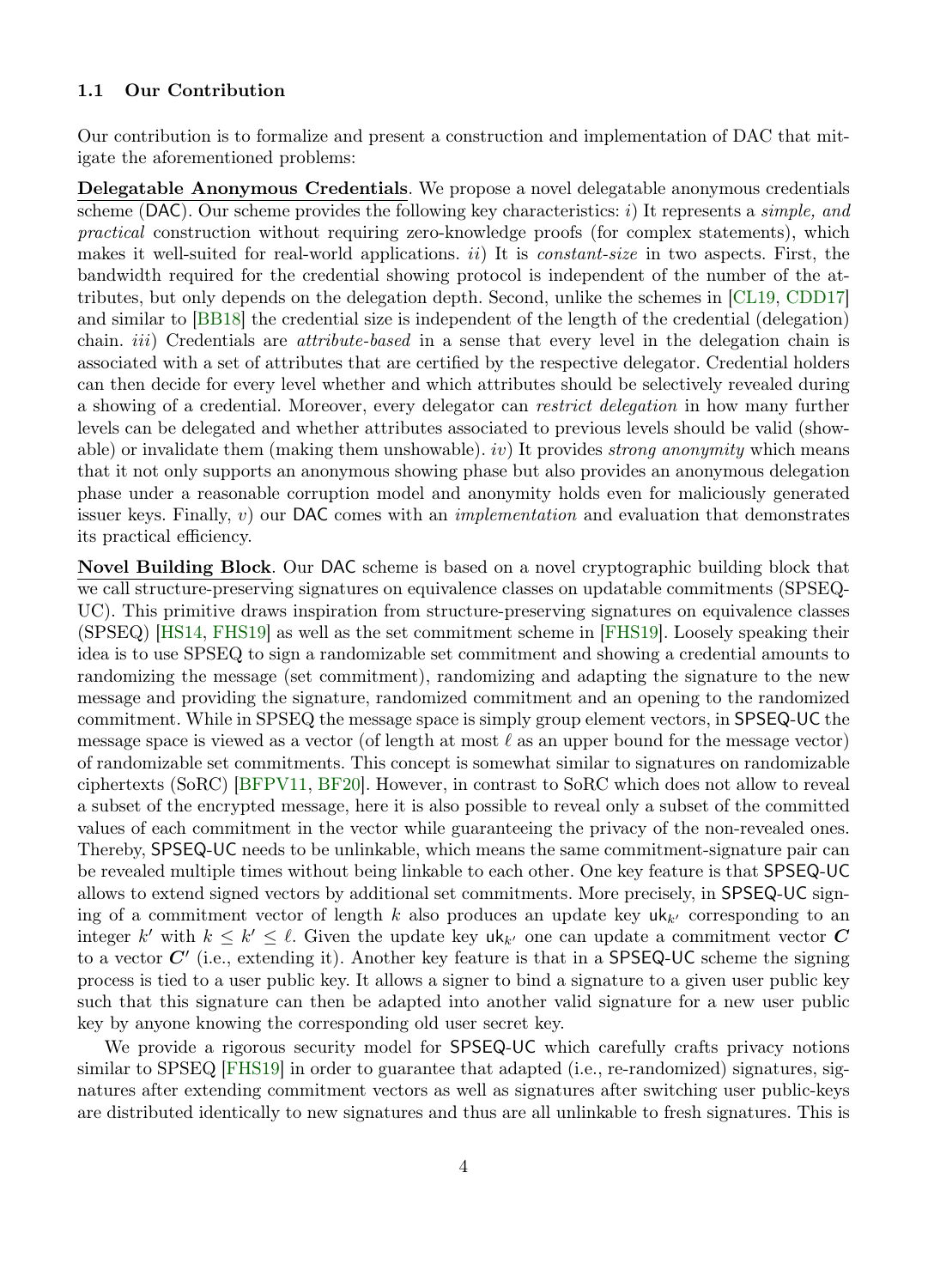important for our application in DAC and other potential applications in privacy-preserving protocols. Moreover, we provide a provably secure construction of an SPSEQ-UC based on the SPSEQ scheme in [\[FHS15\]](#page-25-13), which is proven secure in the generic group model, and the set commitment scheme in [\[FHS19\]](#page-25-1). We chose this path as our main focus is on efficiency, but we consider constructing SPSEQ-UC from standard assumptions, i.e., relying on the recent approach in [\[CLP22\]](#page-25-3)(building upon and improving the SPSEQ in [\[KSD19\]](#page-26-4)), as an interesting avenue for future work.[7](#page-4-0) Another direction would also be to adopt the modified set commitment scheme in [\[CLP22\]](#page-25-3), which in addition to selective disclosure also supports non-membership proofs for disjoint sets, which would directly increase the expressiveness of the DAC scheme.

# 1.2 High Level Idea of Our Approach

On a very high level, our approach to construct DAC takes inspiration from the anonymous credentials in [\[FHS19\]](#page-25-1) as well as the approach based on DMS in [\[BB18\]](#page-24-8) but in contrast to the latter and similar to [\[CL19,](#page-25-6) [CL21\]](#page-25-12) avoids the use of NIZK for complex statements.

The idea in our DAC, omitting some details for the sake of brevity, is that in a hierarchy of delegations the root authority issues a SPSEQ-UC signature on a vector of commitments of length two, where the first one is a dummy commitment that is there for technical reasons and not assigned any or simpy some fixed attributes. The second commitment in the vector carries the attributes for the first delegatee and the public key included in the signature is the one of the delegatee. The delegatee if allowed to perform further delegations is then given an update key for this signature. This update key allows to further extend the commitment vector and thus delegating a credential for the next level in the delegation hierarchy. Again the public key of the delegatee, now playing the role of the delegator, is switched to the one of the next delegatee. This process keeps on going until the end of the delegation chain is reached (if no further delegations are allowed, then no update key is provided). One issue that is worth mentioning is that every delegator can control how far delegations can go by further restricting the update key and a delegator can also restrict the possibility to show attributes from a certain level in the hierarchy (which corresponds to a commitment in the commitment vector) by not providing the opening of the commitment to the delegatee.

Now showing a credential simply amounts to adapting the signature to a re-randomized signature for a re-randomized commitment vector and providing subset openings of the respective commitments. As we show in Section [3.4](#page-14-0) we can realize a cross-commitment aggregation technique to make the opening of multiple commitments compact. Due to the properties of SPSEQ-UC such showings are unlinkable. More so, the properties of SPSEQ-UC also allow to realize an anonymous delegation process so that delegations cannot be tracked and all credentials in a delegation are indistinguishable from fresh SPSEQ-UC signatures on vectors of identical length.

#### 1.3 Comparison with Previous Work

In Table [1,](#page-5-0) we provide a comparison of our approach with other existing efficient DAC schemes in the literature [\[BB18,](#page-24-8) [CDD17,](#page-24-3) [CL19,](#page-25-6) [CL21\]](#page-25-12). We compare our DAC with these schemes in terms of the following criteria: Attr which means whether credentials include attributes that can at least be selectively revealed. We use  $\approx$  to indicate that [\[CL21\]](#page-25-12) supports attributes, but as all attributes

<span id="page-4-0"></span><sup>7</sup> However, there is an inherent issue when relying on the constructions in [\[KSD19,](#page-26-4) [CLP22\]](#page-25-3). To cope with a malicious issuer in the DAC, something that we consider, they require a trusted generation of a common reference string (CRS). Knowledge of the respective trapdoor could be exploited to break anonymity.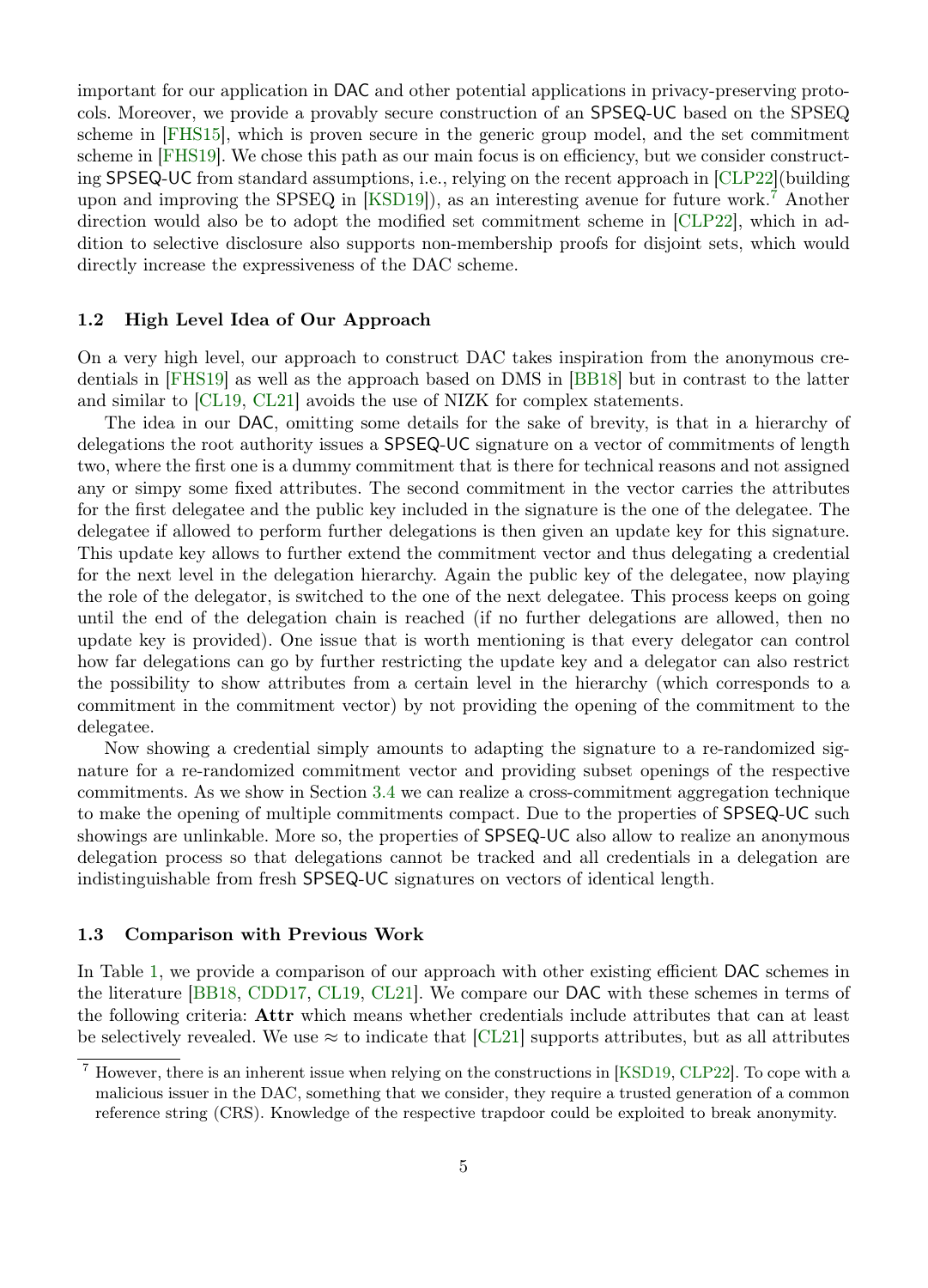always need to be revealed it does not support selective disclosure. Expr which compares the expressiveness of the supported showing policies, where R stands for arbitrary computable relations over attributes and S denotes the selective disclosure of a subset of attributes. We note that by avoiding NIZK proofs for complex statements, it seems necessary to be restricted to selective disclosure (S), which is however sufficient for most practical applications. Rest means whether it is possible to apply a restriction on the delegator's power during the delegation. Here, our scheme allows such restrictions in which a (superior) delegator can decide i) how many additional levels of delegation can be made, ii) to make all attributes of selected levels "invalid" by not providing the opening of the respective commitments, and, iii) how many attributes in each level (commitment) can be delegated by setting (potentially removing) key components in  $uk_k$ . BB [\[BB18\]](#page-24-8) provides a type of restriction on the attributes such that delegators can prevent changing some attributes during delegation. However, one still can use these attributes in showings of a credential. Also, BB does not have a delegation-level concept and thus one can not control and restrict the delegationlevel number (power). (SAnon) refers to strong anonymity guarantees meaning that no one can trace or learn information about the user's identity or anything beyond what they suppose to show during both the issuing/delegation and showing of credentials. Moreover, anonymity holds without relying on a trusted setup (and thus a potential trapdoor breaking anonymity) as well as the assumption of a malicious key generation by a (corrupted) root authority and user's key leaks <sup>[8](#page-5-1)</sup>. Here  $\bullet$  means that the respective scheme satisfies all of these conditions, and  $\bullet$  means that it loses one or more of them.

<span id="page-5-0"></span>Table 1. Comparison of practical DAC schemes (L: Delegation chain depth; n: Attributes; u: Undisclosed attributes).

| Scheme           | $_{\rm Attr}$ | Expr | Rest      | SAnon          | Cred  | Showl |  |
|------------------|---------------|------|-----------|----------------|-------|-------|--|
| <b>BB</b> [BB18] |               | S/R  | $\approx$ |                | O(1)  | O(u)  |  |
| CDD [CDD17]      |               | S/R  |           | $\mathbf{e}^*$ | O(nL) | O(uL) |  |
| $CL$ $[CL21]$    | $\approx$     |      |           | $\bullet^*$    | O(nL) | O(uL) |  |
| Ours             |               |      |           |                | O(1)  | O(L)  |  |

† Requires a trusted setup and have a trapdoor associated to their parameters.

♣ It does not support an anonymous delegation phase.

‡ We consider a malicious issuer key CA and all delegators keys can be exposed.

∗ It also allows an adversarial CA but no delegators's keys leaks.

With  $|C_{\text{red}}|$ , we denote the size of the credential. L indicates the length of the delegation chain. As it turns out, BB [\[BB18\]](#page-24-8) (2 group elements) and our scheme (5 group elements) provide constant-size credentials. But as already mentioned, our scheme provides a simpler construction by avoiding potentially costly linear-sized (in the number of attributes) zero-knowledge proofs. With |Show|, we denote the size of the credential showing. Our showing is more efficient as it needs only a constant number of group elements (5 elements) and the commitment vector with the size of delegation L. BB needs to send the signature (2 elements) and the elements of proving knowledge

<span id="page-5-1"></span>We note that CL and our model require a credential  $\mathsf{cred}_b$  of the anonymity challenge is on a delegation path from a (corrupted) root credential where all delegations have been performed honestly. However, we additionally allow the adversary to access the user corruption oracle in which we reveal the (delegators) user's secret keys to the adversary. CL cannot support this type of corruption as then the anonymity of their construction breaks down. This makes our model stronger than the one of CL.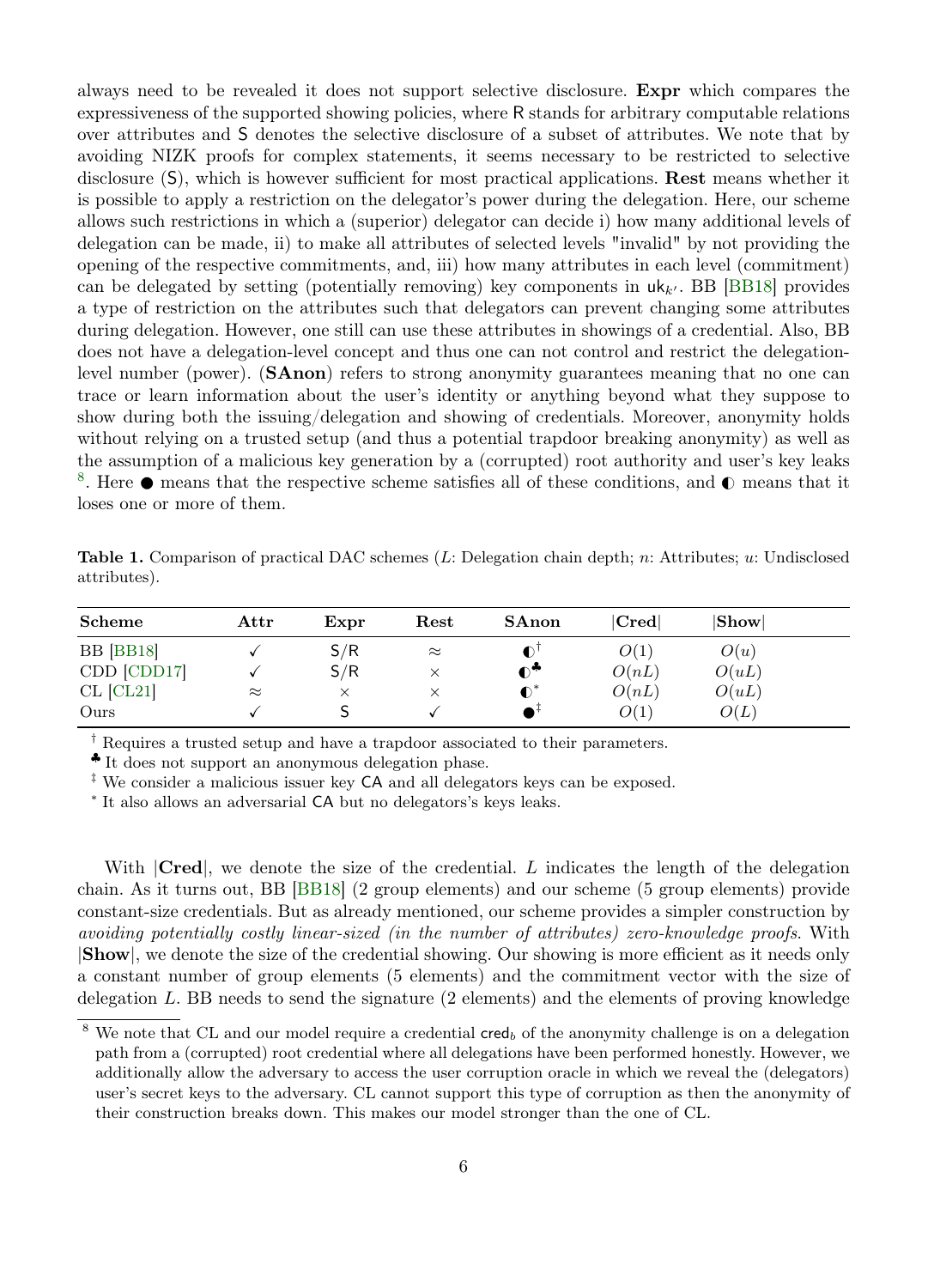of undisclosed attributes ( $|ZKPoK| = u$ ). Note that for practical use-cases, we assume  $L < u$ . For other schemes, this cost is much higher as their credentials grow linearly in the number of attributes and L.

# 2 Preliminaries and Notation

For a relation R let  $[x]_{\mathcal{R}} = \{y | \mathcal{R}(x, y)\}\.$  If R is an equivalence relation, then  $[x]_{\mathcal{R}}$  denotes the equivalence class of which x is a representative. We mention that a relation  $\mathcal R$  is parameterized if it is well-defined as long as some other parameters are well-defined. Let  $\mathbb{G}_1 = \langle P \rangle$ ,  $\mathbb{G}_2 = \langle P \rangle$ , and  $\mathbb{G}_T$  be groups of prime order p. A bilinear map  $e : \mathbb{G}_1 \times \mathbb{G}_2 \to \mathbb{G}_T$  is a map, where it holds for all  $(A, \hat{B}, a, b) \in \mathbb{G}_1 \times \mathbb{G}_2 \times \mathbb{Z}_p^2$  that  $e(A^a, \hat{B}^b) = e(A, \hat{B})^{ab}$ , and  $e(P, \hat{P}) = g_T \neq 1_{\mathbb{G}_T}$ , and e is efficiently computable. We will write  $\mathbb{G}_i^* = \mathbb{G}_i \setminus \{1_{\mathbb{G}_i}\}\$ and use  $\mathsf{BG} = (p, \mathbb{G}_1, \mathbb{G}_2, \mathbb{G}_T, e, P, \hat{P}) \leftarrow \mathsf{BGGen}(1^{\lambda})$ to denote a bilinear group generator where p is a prime of bitlength  $\lambda$ . Given a finite set S, we denote by  $x \leftarrow S$  the sampling of and an element uniformly at random in S. For an algorithm A, let  $y \leftarrow A(\lambda, x)$  be the process of running A on input  $(\lambda, x)$  with access to uniformly random coins and assigning the result to y. We usually omit to mention the  $\lambda$ -input and to make the random coins r explicit, we write  $A(x; r)$ . With  $A^B$  we denote that A has oracle access to B. We use  $\mathcal O$  to denote oracles defined in games and use  $\epsilon$  to indicate a negligible function. For a positive integer N, we denote the set  $\{1,\ldots,N\}$  by  $[N]$  and use  $\boldsymbol{v}=(v_1,\ldots,v_n)$  to denote a vector. Given two vectors v and w, we write  $(v, w)$  for appending w to v. Whenever we have vectors w and v of identical dimension whose components are sets, then by  $v \subseteq w$  we mean that the relation is applied componentwise.

# <span id="page-6-0"></span>2.1 Set Commitments

Fuchsbauer et al. in [\[FHS19\]](#page-25-1) introduced the notion of a set commitment SC with subset openings. SC allows committing to a set  $S \subset Z_p$  by committing to a monic polynomial whose roots are the elements of S and supports openings for sets  $T \subseteq S$ . We defer the abstract definition to Appendix [A.1](#page-26-5) and then recall their construction below. We thereby make one property that is satisfied by the set commitment construction in [\[FHS19\]](#page-25-1) explicit. Namely, we require that the randomness space forms a group and the existence of an algorithm RndmzC such that set commitments and opening information can be perfectly randomized. More formally, we require that for all  $pp_{sc}$  and  $S \in S_{\text{pp}_{\text{SC}}}$  as well as randomness  $\rho$  and  $\mu$  we have that:

SC.RndmzC(SC:Commit(
$$
S; \rho
$$
);  $\mu$ ) = SC.Commit( $S; \rho\mu$ )

Set Commitment Construction of [\[FHS19\]](#page-25-1). To simplify our description, we ignore the case that a set S contains the trapdoor  $\alpha$ . For a non-empty set S, [\[FHS19\]](#page-25-1) defines the polynomials  $f_S(X) := \prod_{s \in S} (X - s) = \sum_{i=0}^{|S|} f_i \cdot X^i$ . Note that for P, since  $P^{f_S(\alpha)} = \prod_{i=0}^{|S|} P^{(f_i \cdot \alpha^i)}$ , one can efficiently compute  $P^{f_S(\alpha)}$  when given  $(P^{\alpha^i})^{|S|}$  $i=0$ 

- SC.Setup $(1^{\lambda}, 1^t) \rightarrow spp_{sc}$ : On input a security parameter  $\lambda$  and a maximum set cardinality t, run BG = (p, G<sub>1</sub>, G<sub>2</sub>, G<sub>T</sub>, P, P̂, e)  $\leftarrow$  BGGen(1<sup> $\lambda$ </sup>), pick  $\alpha \leftarrow Z_p$  and output  $\mathsf{pp}_{\mathrm{sc}} \leftarrow (\mathsf{BG}, (P^{\alpha^i},$  $(\hat{P}^{\alpha^i})_{i \in [t]}$ , which defines message space  $S_{\text{pp}_{\text{SC}}} = \{ S \subset Z_p | 0 < |S| \leq t \}$ . pp<sub>sc</sub> will be an implicit input to all algorithms.
- $\mathsf{SC}. \mathsf{Commit}(S) \to (C, O)$ : On input a set  $S \in S_{\mathsf{pp}_{\mathsf{SC}}}$ : pick  $\rho \leftarrow Z_p^*$ , compute  $C \leftarrow (P^{f_S(\alpha)})^\rho \in \mathbb{G}_1^*$ and output  $(C, O)$  with  $O \leftarrow \rho$ .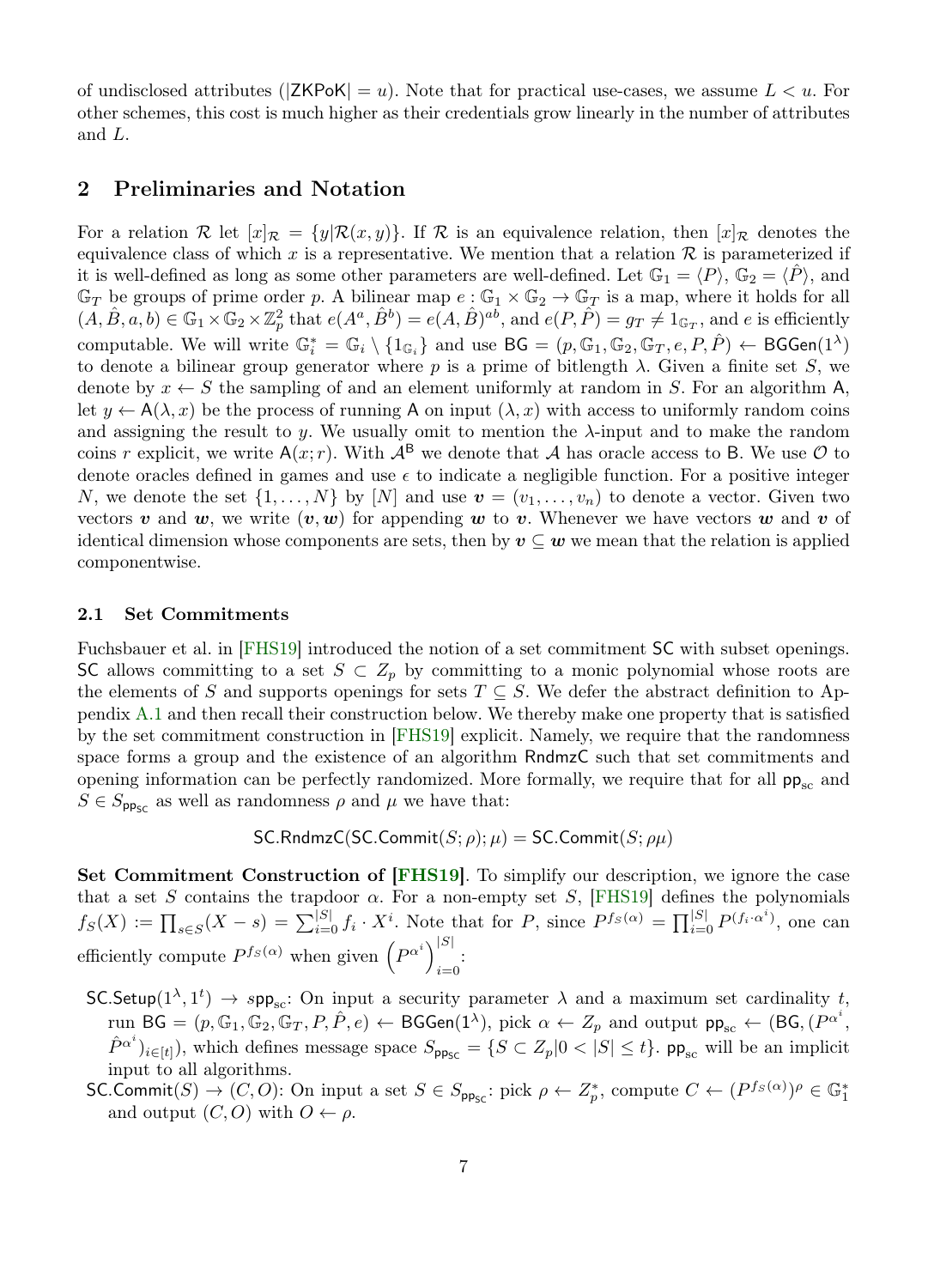- SC.Open $(C, S, O) \rightarrow 0/1$ : On input a commitment C, a set S, and an opening information  $O = \rho$ : if  $C \notin \mathbb{G}_1^*$  or  $\rho \notin Z_p^*$  or  $S \notin S_{\mathsf{pp}_{\mathsf{SC}}}$  then return  $\perp$ . Otherwise if  $O = \rho$  and  $C = (P^{f_S(\alpha)})^{\rho}$ , return 1; else return 0.
- SC.OpenSubset $(C, S, O, T) \to W$ : On input a commitment C, a set S, an opening information O and a set T, if  $0 \leftarrow$  SC.Open $(C, S, O)$  or  $T \not\subseteq S$  or  $T = \emptyset$  then return  $\perp$ . If  $O = \rho$ , output  $W \leftarrow (P^{f_{S\setminus T}(\alpha)})^{\rho}.$
- SC.VerifySubset $(C, T, W) \to 0/1$ : On input a commitment C, a set T and a witness  $W$ : if  $C \notin \mathbb{G}_1^*$ or  $T \notin S_{\text{pp}_{\text{SC}}}$ , return 0. Else if  $W \in \mathbb{G}_1^*$  and  $e(W, \hat{P}^{f_T(\alpha)}) = e(C, \hat{P})$ , return 1; else return 0.
- $\mathsf{SC.RndmzC}(\tilde{C},O,\mu) \to (C',O')$ : On input a set commitment C, an opening information O and a randomness  $\mu \in Z_p$ , output  $C' = C^{\mu}$  and  $O' = \mu \cdot O$ .

On computing commitments. We note that with the knowledge of the trapdoor  $\alpha$ , we can compute a commitment when externally provided with the randomness  $\rho$  in the group as  $P^{\rho}$ . If required, we will therefore modify the commitment computation to SC.Commit $(S, \alpha, P^{\rho})$ , which then computes  $C \leftarrow (P^{\rho})^{fs(\alpha)}$  and sets  $O \leftarrow \perp.^9$  $O \leftarrow \perp.^9$ 

# <span id="page-7-1"></span>3 SPSEQ on Updatable Commitments

As our primary building block, we introduce equivalence-class signatures on updatable commitments called (SPSEQ-UC). It can be viewed as a variant of SPSEQ with the following modifications: 1) It considers the message space as vectors of randomizable set commitments, i.e., one can adapt a signature on a commitment vector to a randomized version of the signed commitments. This means that equivalence classes are defined on vectors of commitments. 2) SPSEQ-UC not only considers signing representatives of classes of a single projective equivalence relation  $\mathcal{R}$ , but a family of relations as we allow to extend signed vectors by additional commitments. Thus we consider a family of such relations  $\mathbb{R}^\ell$  such that  $\mathcal{R}^k \in \mathbb{R}^\ell$  for any  $1 \leq k \leq \ell$ . More precisely, in SPSEQ-UC signing of a commitment vector of length k also produces an update key  $uk_{k'}$  corresponding to an integer k' with  $k \leq k' \leq \ell$ . Given the update key  $uk_{k'}$ , in addition to adapt a signature on a commitment vector C in class  $[C]_{\mathcal{R}^k}$  to another representative of the given class, one also can update a commitment vector  $C$  (i.e., extending it) to a vector  $C'$  being in a class  $[C']_{\mathcal{R}^{k'}}$  of a new equivalence relation. Then one can adapt the signature accordingly to the updated commitment vector. 3) In a SPSEQ-UC, a signature is bound to a user public key. The signer produces a signature bound to a user public key, but this signature can be adapted into another valid signature for a new user public key by anyone knowing the old user secret key.

# 3.1 Formal Definitions

We recall that in an SPSEQ scheme, one can sign vectors of group elements and it is possible to jointly randomize messages and signatures in public. The messages space consists of representatives of projective equivalence classes defined on one source group of a bilinear group, i.e,  $\mathbb{G}_1^{\ell}$  (for some fixed  $\ell > 1$  and prime-order group  $\mathbb{G}_1$ , and randomization of a message represents a change to another representative in the signed class. In case of SPSEQ-UC the message space consists of a vector of group elements of set commitments (a commitment vector) from  $(\mathbb{G}_1^*)^{\ell}$ . In contrast to SPS-EQ, we require updating, i.e., extending, the commitment vector and thus we consider a family of equivalence relations  $\mathbb{R}^{\ell}$  so that for any k with  $1 < k \leq \ell$ , we can define the following equivalence

<span id="page-7-0"></span><sup>&</sup>lt;sup>9</sup> Here we assume that  $\rho$  is honestly chosen, i.e., the discrete logarithm w.r.t. P is known. This can be enforced by requiring to provide a ZKPoK of the discrete logarithm  $\rho$  w.r.t. element P.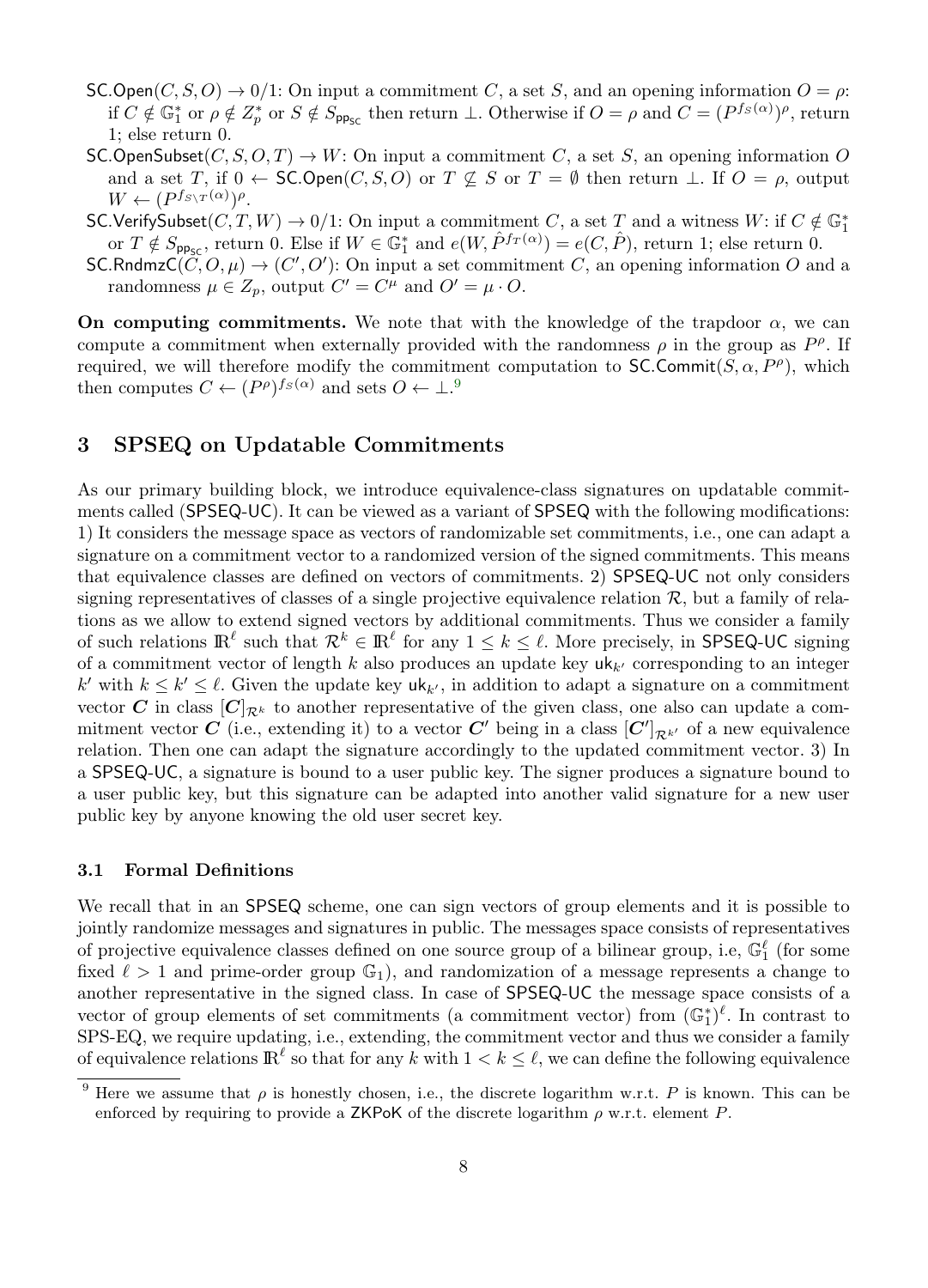relation  $\mathcal{R}^k \in \mathbb{R}^{\ell}$  and the equivalence class  $[\mathbf{C}]_{\mathcal{R}^k}$  of a set commitment vector  $\mathbf{C} = (C_1, \ldots, C_k)$ . More concretely, for a fixed bilinear group BG and  $(k, \ell)$ , we define  $\mathcal{R}^k \in \mathbb{R}^{\ell}$  as follows:

$$
\mathcal{R}^k = \left\{ (C, C') \in (\mathbb{G}_1^*)^k \times (\mathbb{G}_1^*)^k \Leftrightarrow \exists \mu \in Z_p^* : C' = C^{\mu} \right\}.
$$

Definition 1 (SPSEQ-UC scheme). A SPSEQ-UC scheme for a set commitment scheme SC and a parameterized family of equivalence relations  $\mathbb{R}^{\ell}$  consists of the following PPT algorithms:

- PPGen( $1^{\lambda}, 1^t, 1^{\ell}$ )  $\rightarrow$  (pp): On input the security parameter  $\lambda$  and an upper bound t for the cardinality of committed sets and a length parameter  $\ell > 1$ , this probabilistic algorithm outputs the public parameters pp. The message set space  $S_{\text{pp}_{\text{SC}}}$  is well-defined from pp. pp will be an implicit input to all algorithms.
- KeyGen(pp)  $\rightarrow$  (vk, sk): On input the public parameters pp, this probabilistic algorithm outputs a verification and signing key pair (vk,sk).
- UKeyGen(pp)  $\rightarrow$  (sk<sub>u</sub>, pk<sub>u</sub>): On input the public parameters pp, this probabilistic algorithm outputs a key pair  $(\mathsf{sk}_u, \mathsf{pk}_u)$  for a user u.
- RndmzC( $C, O, \mu$ )  $\rightarrow (C', O')$ : This deterministic algorithm takes as input a commitment vector C of size  $1 < k \leq \ell$ , corresponding openings O and randomness  $\mu$ . It runs  $(C_i', O'_I) \leftarrow$  $\mathsf{SC.RndmzC}(C_i, O_i, \mu)$  for all  $i \in [k]$  and outputs a new representative of the set commitment vector  $C' \in [C]_{\mathcal{R}^k}$  and corresponding openings  $O'.$
- $Sign(\mathsf{sk}, M, k', \mathsf{pk}_u; \rho) \rightarrow (\sigma, (C, O), \mathsf{uk}_{k'})$ : This probabilistic algorithm takes as input a signing key sk, a vector of set messages  $M = (M_1, \ldots, M_k)$ , an index k' with  $k \leq k' \leq \ell$ , a user public key pk<sub>u</sub> and a vector of randomness  $\rho$ . It computes  $(C_i, O_j)_{i \in [k]} \leftarrow$  SC.Commit $(M_i; \rho_i)$  for all  $j \in [k]$ , sets  $\bm{C} = (C_1 \ldots, C_k)$  and  $\bm{O} = (O_1, \ldots, O_k)$ . It outputs a signature  $(\sigma, \bm{C})$  for  $\bm{\mathsf{pk}}_u$ , and also an update key  $uk_k$  in case  $k' \neq \ell$ .
- Verify(vk, pk<sub>u</sub>, C,  $\sigma$ ,  $(T, U)$ )  $\rightarrow$  0/1: On input a verification key vk, a user public key pk<sub>u</sub>, a commitment vector  $\mathbf{C} = (C_1, \ldots, C_k)$ , the purported signature  $\sigma$ , and a pair  $(\mathbf{T}, \mathbf{U})$ , it outputs 0 if any of the following checks fail and 1 otherwise:
	- Check whether  $\sigma$  is a valid signature for  $(C, \mathsf{pk}_u)$ .
		- For all  $(T_i, U_i) \in (T, U)$ : if  $U_i = W_i$  check

 $1 \stackrel{?}{=}$  SC.VerifySubset $(C_i, T_i, W_i)$ . Else if  $U_i = O_i$ , check  $1 \stackrel{?}{=}$  SC.Open $(C_i, T_i, O_i)$ .

- UKVerify(vk, uk<sub>k'</sub>, k',  $\sigma$ )  $\rightarrow$  0/1 : On input a verification key vk, an update key uk<sub>k'</sub>, an integer k' and a signature  $\sigma$ , this deterministic update key verification algorithm outputs 0 or 1.
- RndmzPK( $\mathsf{pk}_u, \psi, \chi$ )  $\to \mathsf{pk}'_u$ : On input a user public key  $\mathsf{pk}_u$  and randomness  $\psi, \chi$ , this public key randomization algorithm outputs the randomized public key  $\mathsf{pk}'_u$ .
- $\mathsf{ChangeRep}(\mathsf{pk}_u,\mathsf{uk}_{k'},(\mathbf{C},\mathbf{O}),\sigma,\mu,\psi) \rightarrow (\sigma',(\mathbf{C}',\mathbf{O}'),(\mathsf{uk}_{k'}'\text{ or }\bot),\mathsf{pk}_u',\chi)$ : This algorithm takes as input the user public key  $\mathsf{pk}_u$ , a commitment vector  $\bm{C} = (C_1, \ldots, C_k)$  in equivalence class  $[\bm{C}]_{\mathcal{R}^k}$ and corresponding openings  $O$ , a signature  $\sigma$  for C, randomness  $\psi$ ,  $\mu$  and optionally an update key  $uk_{k'}$ . It returns an updated signature  $\sigma'$  for a new commitment vector and corresponding openings  $(C', O) \leftarrow \mathsf{RndmzC}(C, O, \mu)$  such that  $C' \in [C]_{\mathcal{R}^k}$  as well as a randomized user public key  $pk'_u \leftarrow$  RndmzPK $(pk_u, \psi, \chi)$  for uniform randomness  $\chi$ . In case that  $uk_{k'} \neq \perp$ , it additionally outputs a randomized update key  $\mathsf{u}\mathsf{k}'_{k'}$ .
- ChangeRel $(M_l, \sigma, C, \text{uk}_{k'}, k'') \rightarrow (\sigma', (C', O_l), \text{uk}_{k''})$ : On input a message set  $M_l \subset S_{\text{pp}_{\text{SC}}}$  for  $l =$  $k+1 \in [k']$ , a signature  $\sigma$  for a vector of commitments representative  $\mathbf{C} = (C_1, \ldots, C_k)$  of equivalence class  $[C]_{\mathcal{R}^k}$ , an updatable key  $uk_{k'}$ , and an index  $k'' \leq k'$ . This algorithm adapts a signature  $\sigma'$  for a new commitment vector  $\vec{C} = (C, C_l)$  of equivalence class  $[C']_{\mathcal{R}^l}$ , where  $C_l$ is a set commitment for  $M_l$  with the related opening information  $O_l$ . Also, for  $k'' \in [l + 1, k']$ , updates the updatable key for the range  $[l + 1, k'']$  into  $uk_{k''}$ .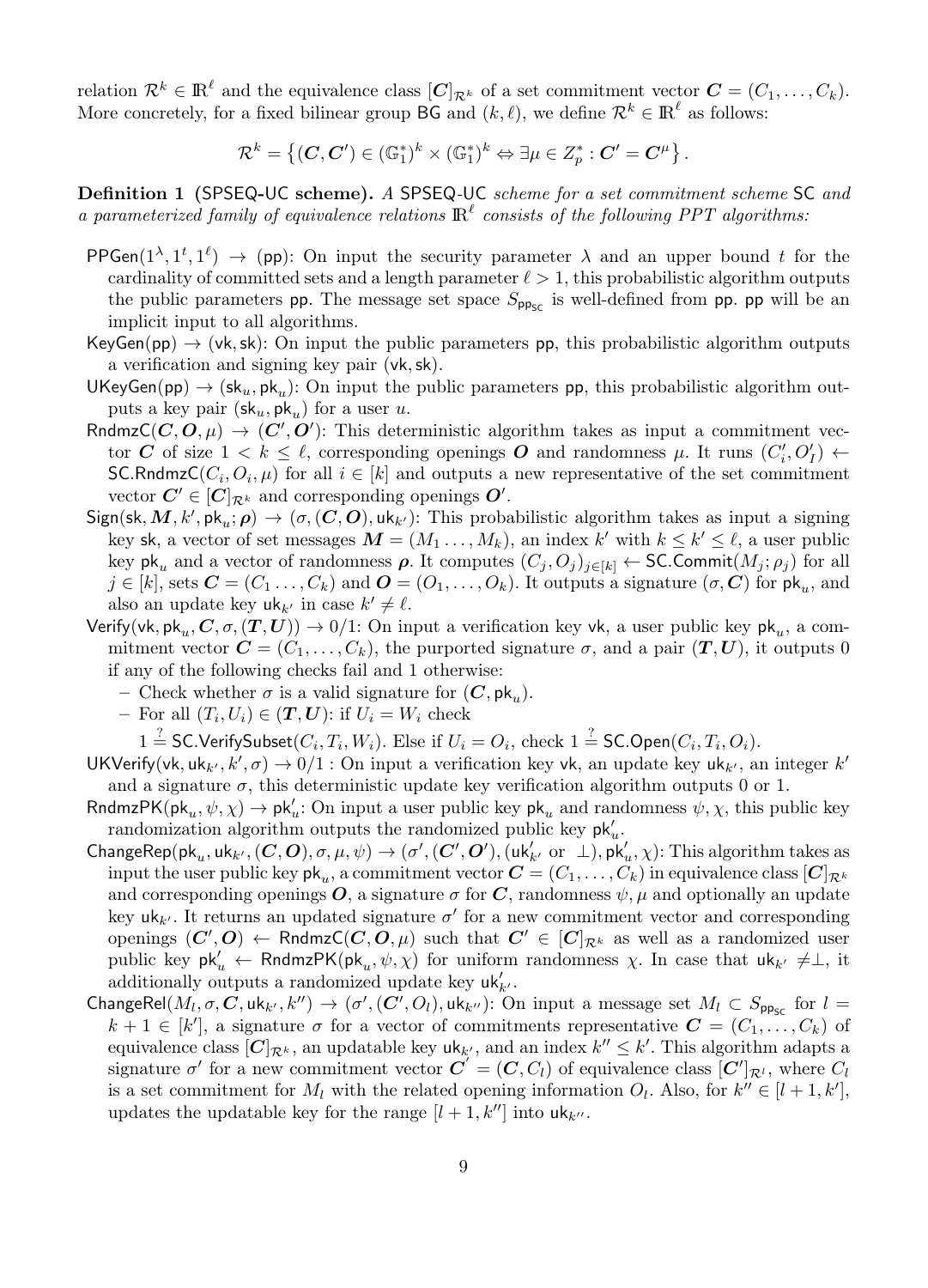- SendConvertSig(vk, sk<sub>u</sub>,  $\sigma$ )  $\rightarrow$  ( $\sigma$ <sub>orph</sub>): It is an algorithm run by a user who wants to delegate a signature  $\sigma$ . It takes as input the public verification key vk, a secret key sk<sub>u</sub> and the signature σ. It outputs an orphan signature  $σ$ <sub>orph</sub>.
- ReceiveConvertSig(vk, sk<sub>u'</sub>,  $\sigma_{\text{orph}}$ )  $\to \sigma'$ : It is an algorithm run by a user who receives a delegatable signature. It takes as input the verification key vk, a secret key  $sk_u$ , an orphan signature  $\sigma_{\text{orph}}$ . It outputs a new signature  $\sigma'$  for  $pk_{u'}$ .

For simplicity, when we write ConvertSig(vk,sk<sub>u</sub>,sk<sub>u</sub>,  $\sigma$ ) we mean [SendConvertSig(vk,sk<sub>u</sub>,  $\sigma$ )  $\leftrightarrow$ ReceiveConvertSig(vk, sk<sub>u'</sub>)]  $\rightarrow \sigma'$ , where  $\sigma'$  is a valid signature.

# 3.2 Security Definitions

Similar to a standard signature scheme, a SPSEQ-UC scheme should also be correct and unforgeable. And similar to SPSEQ we need some additional properties regarding the distribution of modified signatures.

Correctness. As usual we require that honest signatures verify as expected. Moreover, each of the algorithms ConvertSig, ChangeRep and ChangeRep outputs valid signatures for the respective parameters. We provide a formal correctness definition in Appendix [C.1.](#page-30-0)

Unforgeability. For unforgeability, we consider an adversary that has access to signatures for message set vectors of its choice, controls randomness of commitments and is allowed to create as well as corrupt user keys. We require that it cannot come up with a signature on a commitment vector that opens to non-signed message (sub-)sets where we need to consider that the adversary is allowed to extend commitment vectors. In addition, the adversary needs to specify the used user secret and public key  $(\mathsf{sk}^*, \mathsf{pk}^*)$  for the forgery, which we require to make it useful in the application to DAC. Note that since the output of ChangeRel and ChangeRep is distributed identical to Sign, we do not require to provide access to such oracles as it can be done by the adversary on its own. To detect that signatures derived with  $uk_{k'}$  are obtained from ChangeRel or are generated freshly in the Sign oracle, we define the following relation  $\mathcal{R}_{k'}$ . Consequently, signatures that can be legally derived using ConvertSig and ChangeRep are not considered as forgeries.

**Definition 2.** Let k,  $\ell$  be integers. For any  $\ell \geq k' > k$ , we define the relation  $\mathcal{R}_{k'}$  for two vectors  $\boldsymbol{M} = (M_1, \ldots, M_k)$  and  $\boldsymbol{M}^* = (M_1^*, \ldots, M_{k'}^*)$  as follows:

<span id="page-9-1"></span><span id="page-9-0"></span>
$$
(\boldsymbol{M},\boldsymbol{M}^*)\in\mathcal{R}_{k'}\iff\forall i\leq k:M_i^*\subseteq M_i
$$

We formally define the unforgeability game as follows:

**Definition 3** (Unforgeability). A SPSEQ-UC scheme is unforgeable if, for all  $(\lambda, t) \in \mathbb{N}$ , and  $\ell >$ 1, for any PPT adversary A, there exists a negligible function  $\epsilon(\lambda)$  such that Pr[ExpUnf<sub>SPSEQ-UC A</sub>(  $\lambda, \ell, t) = 1] \leq \epsilon(\lambda)$  $\lambda, \ell, t) = 1] \leq \epsilon(\lambda)$  $\lambda, \ell, t) = 1] \leq \epsilon(\lambda)$ , where the experiment  $\epsilon$ xpUnf<sub>SPSEQ-UC, $\mathcal{A}(\lambda, \ell, t)$  is defined in Fig 1 and Q is</sub> the set of queries that A has issued to the signing oracle.

Note that unforgeability allows the adversary to either output a full opening  $(U_i^* = O_i)$  or subset opening  $(U_i^* = W_i)$  for each commitment in the commitment vector. This is also used to make it useful in the application to DAC.

Privacy notions. Subsequently, we define privacy properties that are similar in vein to origin-hiding or signature adaption in previous works [\[CL19,](#page-25-6) [FHS19\]](#page-25-1). However, since **SPSEQ-UC** supports more functionality for the sake of reduced complexity we present three notions. Firstly with *origin*hiding we want to guarantee that fresh and randomized signatures are indistinguishable. Secondly,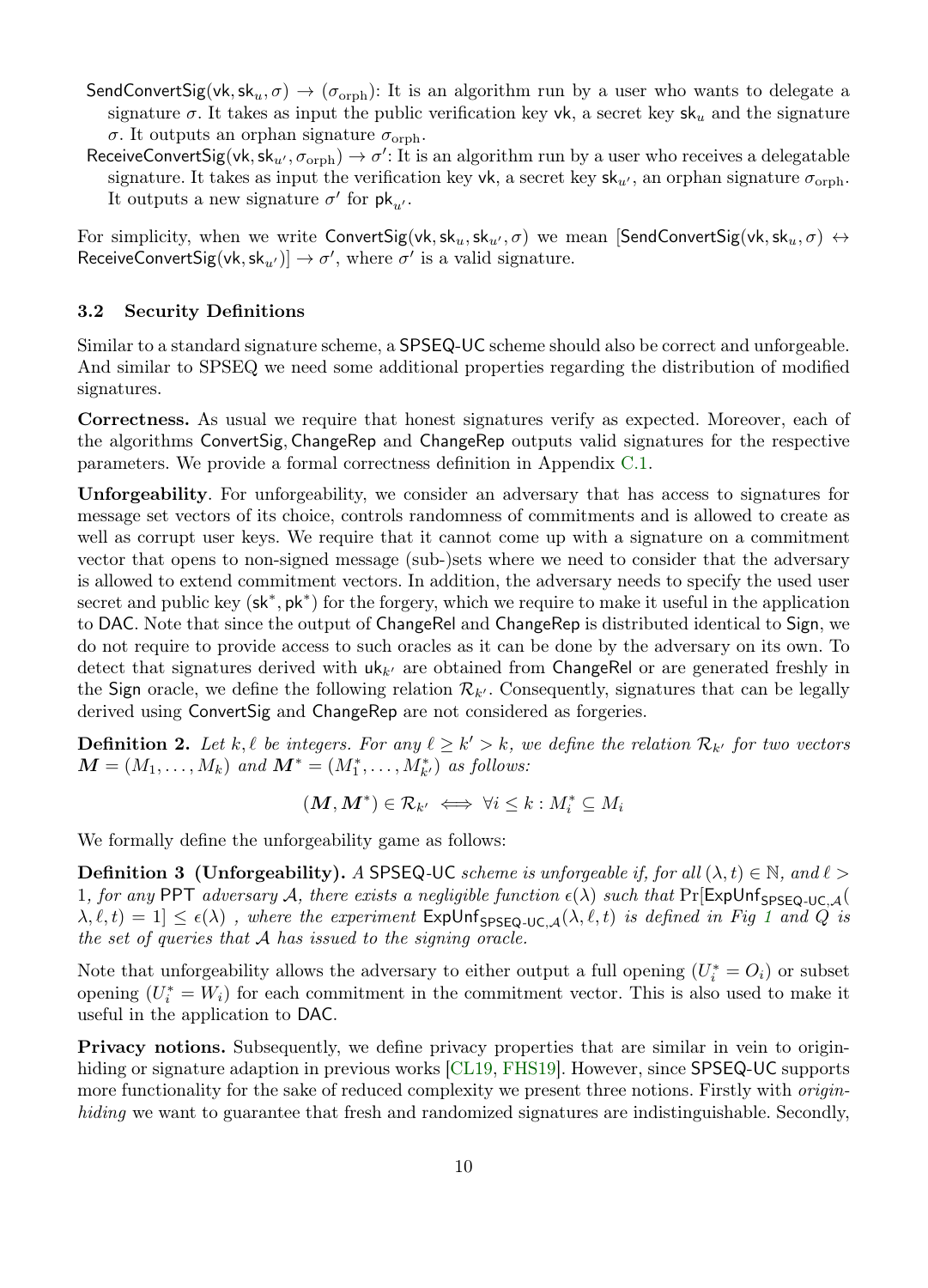| $\mathsf{ExpUnf}_{\mathsf{SPSEQ-UC},\mathcal{A}}(\lambda,\ell,t)$ :                                                                                                                                                                                                                                                                                                                                                                                                                                                                                                                                                                                                                                                                                                                                             | $\mathcal{O}^{\mathsf{Sign}}(\bm{M}, k', \mathsf{pk}_u, \bm{\rho})$ :                                                                                                                                                                                                                                                                                                                                                                                                                                                                                                                                          |
|-----------------------------------------------------------------------------------------------------------------------------------------------------------------------------------------------------------------------------------------------------------------------------------------------------------------------------------------------------------------------------------------------------------------------------------------------------------------------------------------------------------------------------------------------------------------------------------------------------------------------------------------------------------------------------------------------------------------------------------------------------------------------------------------------------------------|----------------------------------------------------------------------------------------------------------------------------------------------------------------------------------------------------------------------------------------------------------------------------------------------------------------------------------------------------------------------------------------------------------------------------------------------------------------------------------------------------------------------------------------------------------------------------------------------------------------|
| $-Q := \emptyset; \mathcal{UL} := \emptyset$ , pp $\leftarrow$ PPGen $(1^{\lambda}, 1^t, 1^{\ell});$<br>$-$ (vk, sk) $\leftarrow$ KeyGen(pp);<br>$-\ ((\mathsf{sk}^*_u, \mathsf{pk}^*_u)(\mathbf{C}^*, \mathbf{T}^*, \mathbf{U}^*), \sigma^*) \ \leftarrow \ \mathcal{A}^{<\mathcal{O}>}(\mathsf{vk}, \mathsf{pp})\big  \ - \ Q = Q \cup \{(\mathbf{M}, k', \mathsf{pk}_u)\},$<br>return:<br>$\begin{pmatrix} \forall (\mathsf{pk}_u, \mathsf{sk}_u) \not\in \mathcal{UL}, \forall (\boldsymbol{M}, k', \mathsf{pk}_u) \in Q: \\ (\boldsymbol{M}, \boldsymbol{T}^*) \notin \mathcal{R}_{k'} \land (\mathsf{sk}^*, \mathsf{pk}^*) \in \mathsf{UKeyGen}(\mathsf{pp}) \\ \wedge \mathsf{Verify}(\mathsf{vk}, \mathsf{pk}_u^*, \boldsymbol{C}^*, \sigma^*, (\boldsymbol{T}^*, \boldsymbol{U}^*)) = 1 \end{pmatrix}$ | $-$ If $\ell > k' > k$ :<br>$-$ Then $(\sigma, (C, O), \text{uk}_{k'}) \leftarrow$ Sign(sk, M, k', pk <sub>n</sub> ; $\rho$ )<br>$-$ return $((C, O), \sigma, \mathsf{uk}_{k'})$<br>$-$ Else return $\perp$<br>$\mathcal{O}^{\mathsf{Create}}(i)$ :<br>$\left\  \int \right\ $ = (pk <sub>u</sub> , sk <sub>u</sub> ) $\leftarrow$ KeyGen()<br>$- \mathcal{UL} \leftarrow \mathcal{UL} \cup \{(i, \text{pk}_{u}, \text{sk}_{u})\}$<br>return $(\mathsf{pk}_{n})$<br>$\mathcal{O}^{\text{Corrupt}}(i)$ :<br>$-$ If $\exists i \in \mathcal{UL}$ such that<br>$(\mathsf{pk}_{u},\mathsf{sk}_{u})\in\mathcal{UL}$ |
|                                                                                                                                                                                                                                                                                                                                                                                                                                                                                                                                                                                                                                                                                                                                                                                                                 | - Then delete the item from the list and return<br>$(\mathsf{sk}_u, \mathsf{pk}_u)$                                                                                                                                                                                                                                                                                                                                                                                                                                                                                                                            |
|                                                                                                                                                                                                                                                                                                                                                                                                                                                                                                                                                                                                                                                                                                                                                                                                                 | Else return $\perp$                                                                                                                                                                                                                                                                                                                                                                                                                                                                                                                                                                                            |

<span id="page-10-1"></span><span id="page-10-0"></span>Fig. 1. Experiment ExpUnf<sub>SPSEQ-UC,  $A(\lambda, \ell, t)$ .</sub>

with *derivation-privacy* we want to guarantee that signatures for extended commitment vectors are indistinguishable from fresh ones. Thirdly, with conversion-privacy we want to guarantee that when switching a user key in the signature, the resulting signature is indistinguishable from a fresh signature. Subsequently, we use  $\approx$  to denote perfect indistinguishability.

Origin-hiding (also called signature adaptation [\[FHS15,](#page-25-13) [FHS19\]](#page-25-1)) formalizes the fact that signatures for well-formed commitments and well-formed update keys the output of ChangeRep is distributed identical to fresh signatures on the new representative.

**Definition 4 (Origin-hiding).** For all  $(\lambda, t, \ell)$  and  $pp \in \mathsf{PPGen}(1^\lambda, 1^t, 1^\ell)$ , for all vk,  $pk_u$ ,  $\mathbf{C}$ ,  $M, O, T, U$ , uk $_{k'}$ ,  $k'$  and  $\sigma$ . If SC.Open $(\text{pp}, C_j, M_j, O_j)_{j \in k} = 1$   $\wedge$  UKVerify(vk, uk $_{k'}, k', \sigma$ ) =  ${\sf Verify}({\sf vk}, {\sf pk}_u, {\bm{C}}, \sigma, ({\bm{T}}, {\bm{U}}))~=~1,~ then~ for~ all~ \mu, \psi, ~the~ algorithm~ ChangeRep({\sf pk}_u, {\sf uk}_{k'}, ({\bm{C}}, {\bm{O}}),$  $(\sigma,\mu,\psi)$  outputs a uniformly random  $\boldsymbol{C}'\in [\boldsymbol{C}]_{\mathcal{R}^k}$  and uniformly random  $\mathsf{pk}_u'$ , and  $\sigma'$  in the respective spaces.

Since we support the extension of the signed commitment vector, with derivation privacy we guarantee that signatures derived on a message vector  $C^*$  output by ChangeRel are indistinguishable from signatures freshly created with sk by Sign on the extended vector.

Definition 5 (Derivation-privacy). For all  $(\lambda, t, \ell)$ , pp  $\in \mathsf{PPGen}(1^\lambda, 1^t, 1^\ell),$  all  $(\mathsf{vk}, \mathsf{sk}) \in \mathsf{KeyGen}$  $({\sf pp}),\, {\sf pk}_u,\, {\sf M},\, {\sf O}={\sf \rho},\, T,\, U,\, {\sf uk}_{k'},\, k',\, and\, \sigma$  . If SC.Open $({\sf pp},C_j,M_j,O_j)_{j\in k}=1$   $\wedge$  Verify(vk,  ${\sf pk}_u,\, C,\sigma,\,$  $(T,U))=1\wedge \mathsf{UKVerify}(\mathsf{vk},\mathsf{uk}_{k'},k',\sigma)=1,\,then,\,for\,all\,k''\in [k+1,k'],\,M_l,\,we\,have\,(\sigma',(C',O_l),\mathsf{uk}_{k''})$  $\leftarrow$  ChangeRel $(M_l, \sigma, C, \mathsf{uk}_{k'}, k'')$  and the following holds:

> <span id="page-10-2"></span> $(\mathsf{vk}, \mathsf{sk}, \mathsf{pk}_u, \mathsf{uk}_{k'}, (\sigma', (\mathbf{C}', \mathbf{O}'), \mathsf{uk}_{k''})) \approx$  $(\mathsf{vk}, \mathsf{sk}, \allowbreak \mathsf{pk}_u, \allowbreak \mathsf{uk}_{k'}, \mathsf{Sign}(\mathsf{sk}, \allowbreak \boldsymbol{M}', \allowbreak k'', \allowbreak \mathsf{pk}_u; \allowbreak \boldsymbol{\rho}))$

where  $\mathbf{M}' = (\mathbf{M}, M_l)$  and  $\mathbf{O}' = (\mathbf{O}, O_l)$ .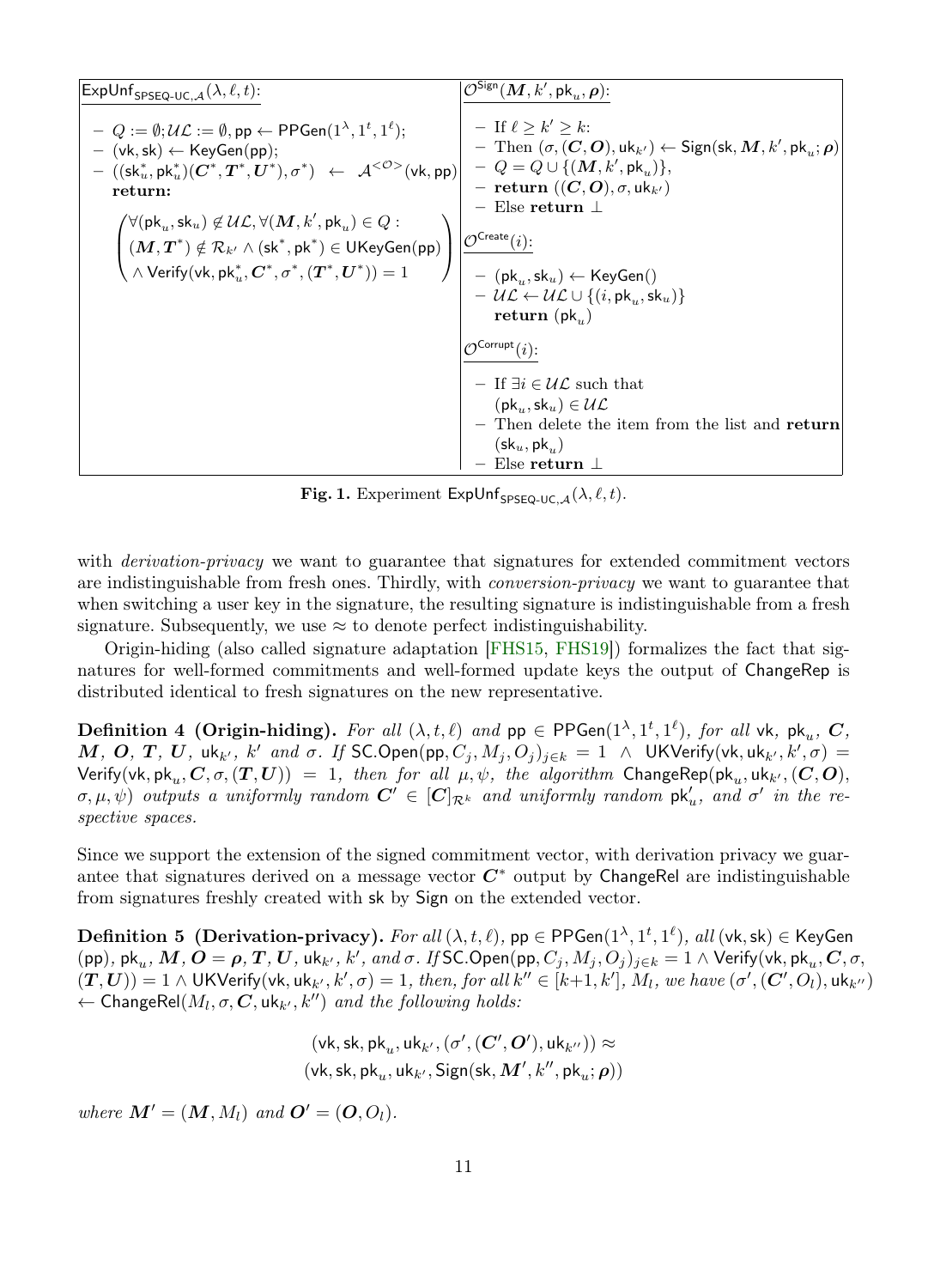With conversion-privacy we require that a converted signature, i.e., a signature where the public key has been switched, is identically distributed to a fresh signature using the new public key.

**Definition 6 (Conversion-privacy).** For all  $(\lambda, t, \ell)$ ,  $pp \in \text{PPGen}(1^{\lambda}, 1^t, 1^{\ell})$ , and for all  $(\forall k, sk) \in$  ${\sf KeyGen}({\sf pp}),\,({\sf sk}_u,{\sf pk}_u)\in {\sf UK}$ eyGen,  $\bm{C},\bm{T},\bm{M},\bm{U},\bm{O}=\bm{\rho},$  uk $_{k'},\,k',\,and\,\sigma.$  If SC.Open $({\sf pp},C_j,M_j,O_j)_{j\in k}$  $t=1$   $\wedge$  Verify(vk, pk $_u$ ,  $C, \sigma, (T, U)$ )  $=1$   $\wedge$  UKVerify(vk, uk $_{k'}, k', \sigma) = 1$ , then for all (pk $_{u'}, \textsf{sk}_{u'}) \in$ UKeyGen, the following holds:

<span id="page-11-0"></span>
$$
(\mathsf{vk}, \mathsf{sk}, \mathsf{pk}_{u'}, (\mathsf{ConvertSig}(\mathsf{vk}, \mathsf{sk}_u, \mathsf{sk}_{u'}, \sigma), (\mathbf{C}, \mathbf{O}), \mathsf{uk}_{k'})) \approx \\ (\mathsf{vk}, \mathsf{sk}, \mathsf{pk}_{u'}, \mathsf{Sign}(\mathsf{sk}, \mathbf{M}, k', \mathsf{pk}_{u'}; \boldsymbol{\rho})).
$$

Remark 1. We can also define a class-hiding notion in the vein of [\[CL19,](#page-25-6) [FHS19\]](#page-25-1). For completeness we include it in Appendix [C.2,](#page-30-1) but analogous to what is shown in [\[FHS15\]](#page-25-13) (Proposition 1), the origin-hiding notion together with the indistinguishability of the message space (which holds under the DDH assumption), we achieve a stronger notion. We will use the above properties in combination with the DDH assumption later directly in the proof of anonymity of the DAC.

# <span id="page-11-1"></span>3.3 Construction

We now present our SPSEQ-UC construction and start with an intuition behind our approach. We start from the SPSEQ signature scheme in [\[FHS15\]](#page-25-13). Inspired by their implicit use of SC in [\[FHS19\]](#page-25-1) to construct traditional ACs, we make the message space of the scheme a vector of set commitments in a way that meets our requirements. Consequently, SPSEQ-UC encodes each message set  $M_i \subset Z_p^t$ into a set commitment  $C_i$  and signs a commitment vector of size  $k \leq \ell$  being a vector in  $(\mathbb{G}_1^*)^k$ . The randomization of the set commitment vector is identical to a change of representative in the SPSEQ. More specifically, we use the algorithm SC.Commit to encode a message set to a set commitment in Sign and also an algorithm RndmzC to change a set commitment representative. Note that as made explicit in the unforgeability game, we allow the adversary to control the randomness (opening information) used in commitments. So we choose this randomness externally and pass it to Sign which then passes it to **SC.Commit.** The most significant change compared to **SPSEQ** is the update of the commitment vector (appending more set commitments to the vector), and the support to adapt a signature to this updated commitment vector. We can use the elements from the set commitment parameters  $\{P^{a_i}\}_{0 \leq i \leq t}$  and bind them to the signing key of the respective position of the vector and the randomness used in the Sign. We do this for all indices from  $k$  to  $k'$  and finally use these elements as the update key. Now, one can insert a new commitment (message set) to the signature by another algorithm ChangeRel that receives a signature with new message sets and the update key. It first encodes this set to the set commitment. Then, it uses the update key to create another set commitment value for the new message set, which can be easily aggregated into the signature (element Z) and get the new signature for new message sets. For the user's public key bound to a signature, instead of singing the user's public key like the commitment vector, we define the extra element  $T$  to tie the signature to the user's public key. This allows us to update the user's public keys by only locally updating the  $T$  element in the signature but still guaranteeing unforgeability. The RndmzPK then allows to randomize a public key consistently with the signature and in a way to achieve a new independent user public key for each call to ChangeRep.

PPGen(1<sup>λ</sup>, 1<sup>t</sup>, 1<sup>ℓ</sup>) 
$$
\rightarrow
$$
 (pp): Run BG =  $(p, \mathbb{G}_1, \mathbb{G}_2, \mathbb{G}_T, P, \hat{P}, e) \leftarrow$  BGGen(1<sup>λ</sup>). Pick  $\alpha \leftarrow Z_p^*$  and run pp<sub>SC</sub> =  $(P^{\alpha^i}, \hat{P}^{\alpha^i})_{i \in [t]} \leftarrow$  SC.Setup(1<sup>λ</sup>, 1<sup>t</sup>;  $\alpha$ ), and define  $S_{\text{pp}_{\text{SC}}} \leftarrow \{M \subset Z_p | 0 < |M| \leq t\}$ .  
Output pp = {BG, pp<sub>SC</sub>,  $S_{\text{pp}_{\text{SC}}}, I\}$ .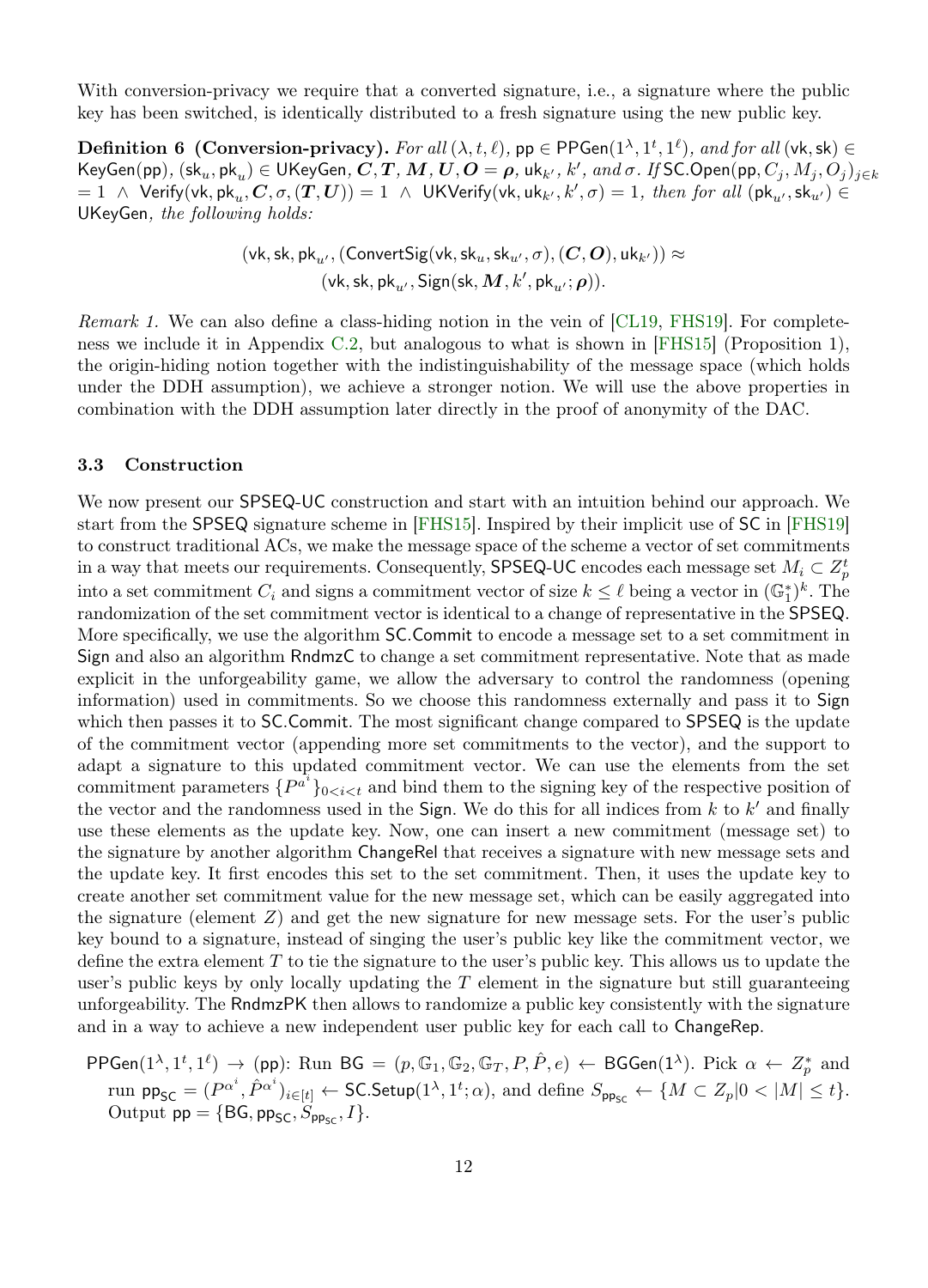$\mathsf{KeyGen}(\mathsf{pp}) \to (\mathsf{vk}, \mathsf{sk})\colon \text{For } 0 \leq i \leq \ell \text{ pick } x_i \leftarrow (Z^*_p)^{\ell}, \text{ set the signing key } \mathsf{sk} = (x_0, \ldots, x_{\ell}).$ Compute the related verification key  $\mathsf{vk} = (X_0, \hat{X}_0, \dots, \hat{X}_\ell)$ , where  $X_0 = P^{x_0}$  and  $\hat{X}_i = \hat{P}^{x_i}$ for  $0 \leq i \leq \ell$ . Output (vk, sk).

- UKeyGen(pp)  $\rightarrow$  (sk<sub>u</sub>, pk<sub>u</sub>): Pick  $w_u \leftarrow Z_p^*$ , set pk<sub>u</sub>  $\leftarrow P^{w_u}$  and sk<sub>u</sub> =  $w_u$ , and finally return  $(\mathsf{sk}_u, \mathsf{pk}_u).$
- RndmzC $(C, O, \mu) \to C'$ : On input a set commitment vector  $C \in [C]_{\mathcal{R}^k}$  corresponding openings O and randomness  $\mu$ , produces a new representative of the set commitment vector  $C' = C^{\mu}$ and corresponding openings  $\boldsymbol{O}' = \mu \boldsymbol{O}$ .
- $Sign(\mathsf{sk}, M, k', \mathsf{pk}_u; \rho) \rightarrow (\sigma, (C, O), \mathsf{uk}_{k'})$ : On input the signing key sk, a vector of message sets  $\mathbf{M} = (M_1, \ldots, M_k)$ , an index  $k', k \leq k' \leq \ell$ , a user public key  $\mathsf{pk}_u$  and a vector of randomness **ρ.** For all  $j \in [k]$  run  $(C_j, O_j)_{j \in [k]} \leftarrow$  SC. Commit $(M_j; \rho_j)$ , and get a vector of set commitments  $\mathbf{C} = (C_1, \ldots, C_k)$  related to a vector of sets M and opening information  $\mathbf{O} = (O_1, \ldots, O_k)$ . More precisely, SC.Commit computes a set commitment for each  $M_j$  in  $\mathbf{M}$  as follows: define a polynomial  $f_{M_j}(X) := \prod_{m \in M_j} (X - m) = \sum_{i=0}^{|M_j|} f_i \cdot X^i$  and with  $\rho_j \in \boldsymbol{\rho}$ , compute:

$$
C_j = \left(\prod_{i=0}^{|M_j|} \left(P^{\alpha^i}\right)^{f_i}\right)^{\rho_j} \text{ and } O_j = \rho_j,
$$

where  $P^{\alpha^i}$  are group elements in pp. Then, compute a signature  $\sigma$  for  $(\mathsf{pk}_u, \mathcal{C})$  as follows: Pick a random  $y \leftarrow Z_p^*$  and compute  $\sigma =$ 

$$
\left(Z\leftarrow \left(\prod_{j\in[k]}C_j^{x_j}\right)^{\frac{1}{y}}, Y\leftarrow P^y, \hat{Y}\leftarrow \hat{P}^y, T\leftarrow P^{x_1\cdot y}\cdot \mathrm{pk}_u^{x_0}\right)
$$

Also, if  $k \neq \ell$ , compute an update key for a range between k and k' as:

$$
\mathsf{uk}_{k'} = \left(\left(\mathsf{usingn}_j = \left((P^{\alpha^i})^{x_j}\right)^{y^{-1}}\right)_{j \in [k+1,k'], i \in [t]}\right).
$$

Output  $(\sigma, (C, O), \text{uk}_{k}).$ 

Verify(vk, pk<sub>u</sub>, C,  $\sigma$ ,  $(T, U)$ )  $\rightarrow$  0/1: On input a verification key vk, a user public key pk<sub>u</sub>, a commitment vector  $\mathbf{C} = (C_1, \ldots, C_k)$ , the purported signature  $\sigma$ , and a pair  $(\mathbf{T}, \mathbf{U})$ , it outputs 0 if any of the following checks fail and 1 otherwise:

- Check whether  $\sigma$  is a valid for  $(C, \mathsf{pk}_u)$ , i.e., output 0 if one of the following checks fails:

$$
\prod_{j=1}^{k} e(C_j, \hat{X}_{j+1}) = e(Z, \hat{Y}) \quad \wedge \quad e(Y, \hat{P}) = e(P, \hat{Y})
$$

$$
\wedge \quad e(T, \hat{P}) = e(Y, \hat{X}_1) \cdot e(\mathsf{pk}_u, \hat{X}_0).
$$

- For all  $(T_i, U_i) \in (T, U)$  if  $U_i = W_i$ , then  $W_i$  is a witness for  $T_i$  being subset of the set committed to  $C_i$ : run SC.VerifySubset $(C_i, T_i, W_i)$ , i.e., output 1 if the following equation holds; else 0:

$$
\prod_{i \in [|W|]} e(W_i, \hat{P}^{fr_i(\alpha)}) = \prod_{i \in [|W|]} e(C_i, \hat{P})
$$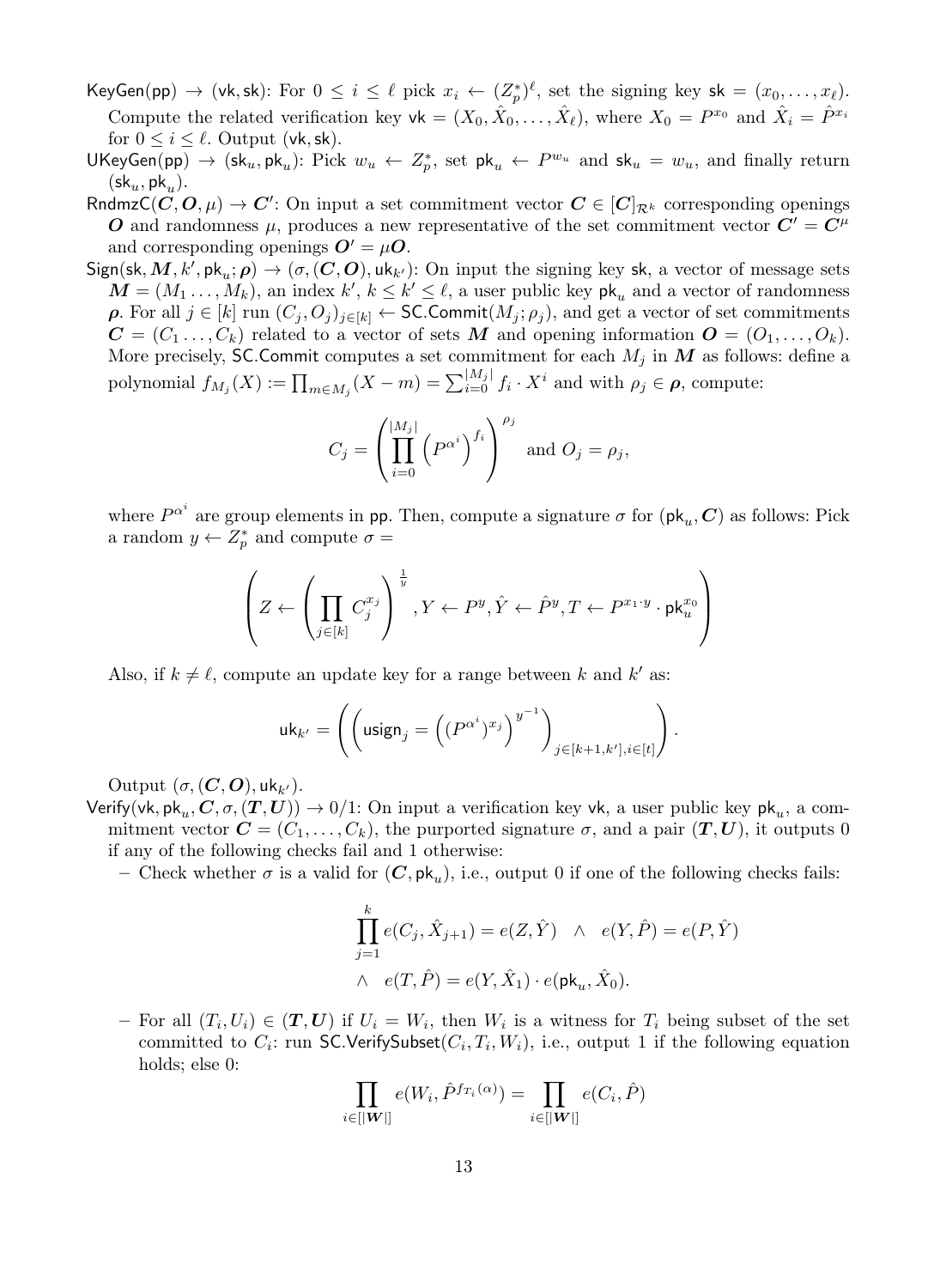Else  $U_i = O_i$ , then  $T_i = M_i$  is a message set and  $O_i$  is a valid opening of  $C_i$  to  $T_i$ : run  $SC.Open(C_i, T_i, O_i)$ , i.e., output 1 if the following holds; else 0:

$$
\forall i \in [k] : O_i = \rho_i \land C_i = (P^{f_{M_i}(\alpha)})^{\rho_i}
$$

UKVerify(vk, uk<sub>k'</sub>, k',  $\sigma$ )  $\to 0/1$ . On input a vk, uk<sub>k'</sub>, index k', a signature  $\sigma = (Z, Y, \hat{Y}, T)$  output 1 if the following holds; else 0:

$$
\prod_{j\in[k']}\prod_{i\in[t]}e(P^{\alpha^i},\hat{X}_j)=\prod_{j\in[k']}e(\textsf{usingn}_j,\hat{Y})
$$

RndmzPK( $pk_u, \psi, \chi$ )  $\to pk'$ : On input a user public key  $pk_u$  and randomness  $\psi, \chi \in Z_p^*$ , output the randomized public key  $\mathsf{pk}'_u = (\mathsf{pk}_u \cdot P^\chi)^\psi$ , related to the secret key  $(\chi + \mathsf{sk}_u)\psi$ .

 $\mathsf{ChangeRep}(\mathsf{pk}_u, \mathsf{uk}_{k'}, (\mathbf{C}, \mathbf{O}), \sigma, \mu, \psi) \rightarrow (\sigma', (\mathbf{C}', \mathbf{O}'), (\mathsf{uk}_{k'}' \text{ or } \bot), \mathsf{pk}_u', \chi)$ : On input a user public key  $\mathsf{pk}_u$ , optionally an update key  $\mathsf{uk}_{k'}$ , a commitment vector  $\mathbf{C} = (C_1, \ldots, C_k)$  in equivalence class  $[C]_{\mathcal{R}^k}$  with corresponding openings O, a valid signature  $\sigma$  for C and randomness  $\psi, \mu \in$  $Z_p^*$ . Pick  $\chi \leftarrow Z_p^*$  and compute a new commitment representative  $(C', O') \leftarrow \mathsf{RndmzC}(C, O, \mu)$ as well as a randomized user public key  $pk'_u \leftarrow \text{RndmzPK}(pk_u, \psi, \chi)$  and update signature as  $\sigma'=(Z^{\frac{\mu}{\psi}}, Y^{\psi}, \hat{Y}^{\psi}, (T \cdot X_0^{\chi})^{\psi})$ . Moreover, if  $\mathsf{uk}_{k'} \neq \perp$ , check if UKVerify(vk, uk<sub>k'</sub>, k',  $\sigma) = 1$ , then randomize the update key as

$$
\mathsf{uk}_{k'}' = \left( (\mathsf{usingn}_j^{\mu \cdot \psi^{-1}})_{j \in [k+1, k']}\right),
$$

and output  $(\sigma', (C', O'), (\mathsf{u}\mathsf{k}'_{k'})$  or  $\bot)$ ,  $\mathsf{p}\mathsf{k}'_u, \chi$ ).

ChangeRel $(M_l, \sigma, C, \text{uk}_{k'}, k'') \rightarrow (\sigma', (C', O_l), \text{uk}_{k''})$ : On input a message set  $M_l \subset S_{\text{pp}_{\text{SC}}}$  for  $l =$  $k+1 \in [k']$ , a valid signature  $\sigma$  for commitment vector  $\mathbf{C} = (C_1, \ldots, C_k)$  in equivalence class  $[C]_{\mathcal{R}^k}$ , a valid update key  $uk_{k'}$ , and an index  $k'' \leq k'$ . First it creates a set commitment  $(C_l, O_l = \rho_l) \leftarrow$  SC.Commit $(M_l)$ . Then, it performs the following steps to update the signature for a commitment vector including  $C_l$ :

– First, compute a set commitment  $\vartheta_l$  as in SC.Commit, but using keys of the *l*-component of  $uk_{k'}$  as −1

$$
\operatorname{using}_l = \left( (P^{\alpha^i})^{x_l} \right)^{y^{-1}} \text{ for } i \in [t]:
$$
  

$$
f_{M_l}(X) = \sum f_i X^i \Rightarrow \vartheta_l = (\prod_{i \in [t]} \operatorname{using}_l f_i^i)^{\rho_l} = \prod_{i \in [t]} ((\underbrace{P^{\alpha^i \cdot x_l \cdot y^{-1}}}_{\operatorname{using}_{l_i}})^{f_i})^{\rho_l}
$$

– Second, update  $\sigma$  for a commitment vector  $\mathbf{C}' = (\mathbf{C}, C_l)$  as follows:

$$
\sigma' = \left( \left( Z \cdot \vartheta_l \right), Y, \hat{Y}, T \right).
$$

- Finally for  $k'' \in [l + 1, k']$ , update the update key  $uk_{k'}$  for  $j \in [l + 1, k'']$ :

$$
\mathsf{uk}_{k''} = \left(\mathsf{usingn}_j\right)_{j \in [l+1, k'']}.
$$

Output  $(\sigma', (C', O_l), \mathsf{u}\mathsf{k}_{k''}).$ 

SendConvertSig(vk, sk<sub>u</sub>,  $\sigma$ )  $\to \sigma_{\text{orph}}$ : On input vk =  $(X_0, \hat{X}_0, \ldots, \hat{X}_\ell)$ , a user secret key sk<sub>u</sub> for the public key  $\mathsf{pk}_u$ , and a valid signature  $\sigma = (Z, Y, \hat{Y}, T)$ . Output an orphan signature  $\sigma_{\text{orph}} =$ 

$$
\left(Z, Y, \hat{Y}, T' = T \cdot (X_0^{\mathsf{sk}_u})^{-1}\right)
$$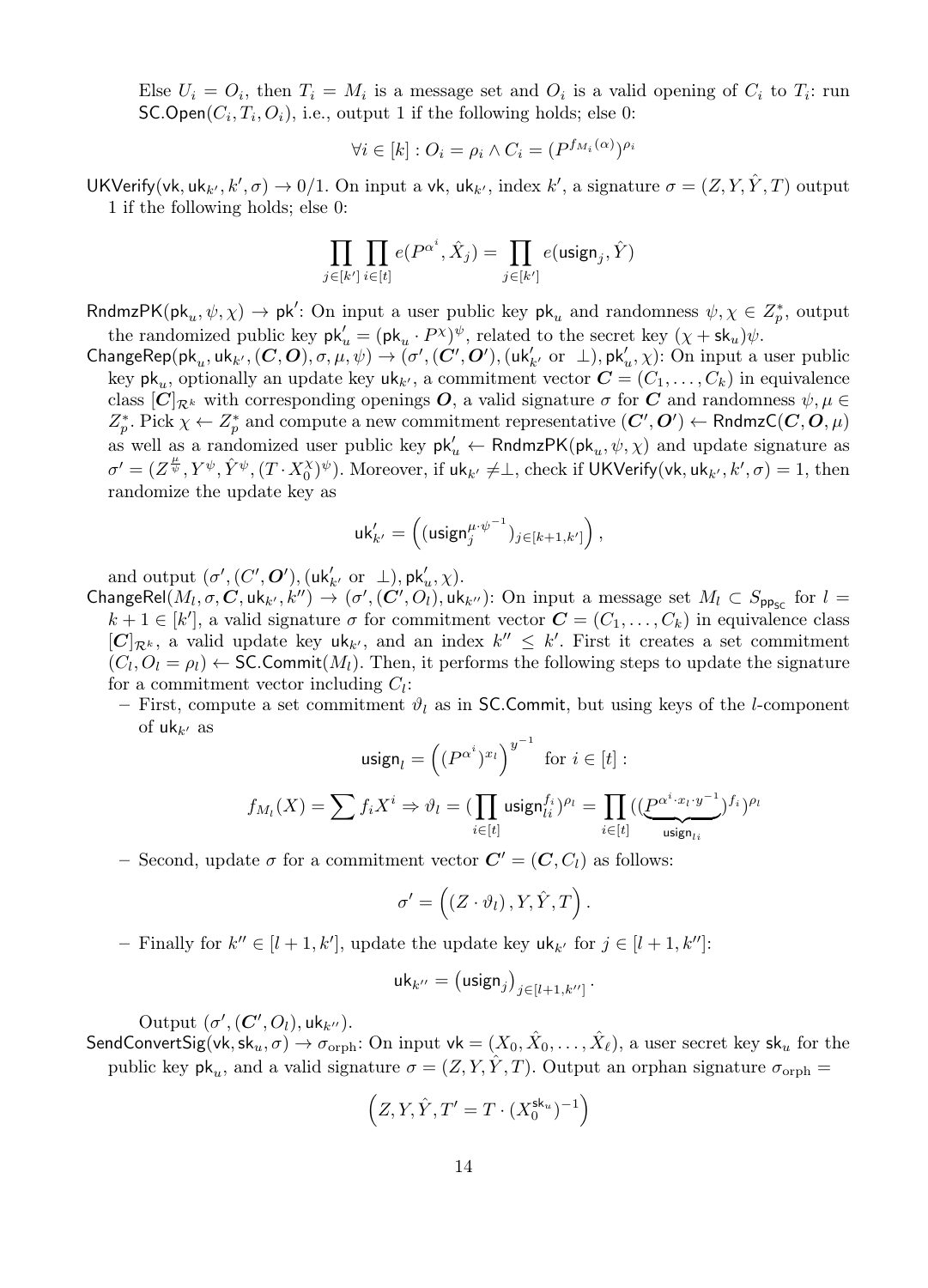ReceiveConvertSig(vk, sk<sub>u'</sub>,  $\sigma_{\text{orph}}$ )  $\rightarrow \sigma'$ : On input the verification key vk, a secret key sk<sub>u'</sub>, an orphan signature  $\sigma_{\text{orph}} = (Z, Y, \hat{Y}, T')$ . Output a signature  $\sigma'$  for  $\mathsf{pk}_{u'}$  as:

$$
\sigma' = \left(Z,Y,\hat Y,T''=T'\cdot X_0^{\mathbf{sk}_{u'}}=P^{x_1\cdot y}\cdot \mathsf{pk}^{x_0}_{u'}\right).
$$

<span id="page-14-1"></span>The correctness of our SPSEQ-UC construction follows form inspection. We formally show the following:

**Theorem 1 (Unforgeability).** Our SPSEQ-UC construction is unforgeable in the generic group model for type-3 bilinear groups.

<span id="page-14-2"></span>The proof of Theorem [1](#page-14-1) is provided in Appendix [D.1.](#page-31-0)

Theorem 2 (Privacy). Our SPSEQ-UC construction is origin-hiding, conversion-privacy and derivation Privacy based on definitions [4,](#page-10-1) [5](#page-10-2) and [6,](#page-11-0) respectively.

The proof of Theorem [2](#page-14-2) is provided in Appendix [D.2.](#page-40-0)

#### <span id="page-14-0"></span>3.4 Cross-Set Commitment Aggregation

In this section, we introduce an aggregatable set commitment CSCA that allows non-interactive aggregation of witnesses across multiple commitments. We use a technique inspired by [\[BDFG20,](#page-24-11) [GRWZ20\]](#page-25-14) to batch different subset opening witnesses into one and to improve the efficiency of the verification operation with batching pairing equations. Functionality-wise, we require that witnesses for multiple subsets of multiple commitments can be aggregated into a single value called proof. This allows us to use the CSCA in the DAC scheme in order to open any subset of attributes in each set commitment efficiently. CSCA adds two additional algorithms in SC to aggregate witnesses across k-commitments and verify them:

- AggregateAcross( $\{C_j, T_j, W_j\}_{j\in[k]}$ )  $\to \pi$ . Takes as input a collection  $\{C_j, T_j\}_{j\in[k]}$  along with the corresponding subset opening witnesses  ${W_j}_{j \in [k]}$  (computed using OpenSubset) and outputs an aggregated proof  $\pi$ .
- VerifyAcross( $\{C_j, T_j\}_{j\in[k]}, \pi$ )  $\to b$ . Takes as input a collection  $(\{C_j, T_j\}_{j\in[k]})$  along with a crosscommitment-aggregated proof  $\pi$ , and checks: for all  $j \in [k]$ ,  $C_j$  is a set commitment to a message set consistent with the subset  $T_j$ .

On computing commitments. Similar to SC in Section [2.1,](#page-6-0) with the knowledge of the trapdoor  $\alpha$ , we can compute a commitment when externally provided with the randomness  $\rho$  in the group as  $P^{\rho}$ . So, we add the commitment computation to CSCA.Commit<sub>2</sub>( $S_j$ ,  $\alpha$ ,  $P^{\rho}$ ) with addition input to commit group elements.

Construction A Cross Set commitment aggregation scheme CSCA consists of the following PPT algorithms:

CSCA.Setup( $1^{\lambda}, 1^t$ )  $\rightarrow$  pp<sub>CSCA</sub>: On input a security parameter  $\lambda$  and a maximum set cardinality t, run BG =  $(p, \mathbb{G}_1, \mathbb{G}_2, \mathbb{G}_T, P, \hat{P}, e) \leftarrow \mathsf{BGGen}(1^{\lambda}),$  choose  $H: \{0,1\}^* \to Z_p$ , pick  $\alpha \leftarrow Z_p$ , store  $\alpha$  as a trapdoor and output  $pp_{\text{CSCA}} \leftarrow (\text{BG}, H, (P^{\alpha^i}, \hat{P}^{\alpha^i})_{i \in [t]})$ , which defines message space  $S_{\text{pp}_{\text{CSCA}}} = \{ S \subset Z_p | 0 < |S| \leq t \}.$  pp<sub>CSCA</sub> will be an implicit input to all algorithms.

CSCA.Commit $(S_j) \rightarrow (C_j, O_j)$ : On input a set  $S_j \in S_{\mathsf{pp}_{\mathsf{SC}}}$ : pick  $\rho_j \leftarrow Z_p$ , compute  $C_j \leftarrow$  $(P^{f_{S_j}(\alpha)})^{\rho_j} \in \mathbb{G}_1^*$  and output  $(C_j, O_j)$  with  $O_j \leftarrow \rho_j$ .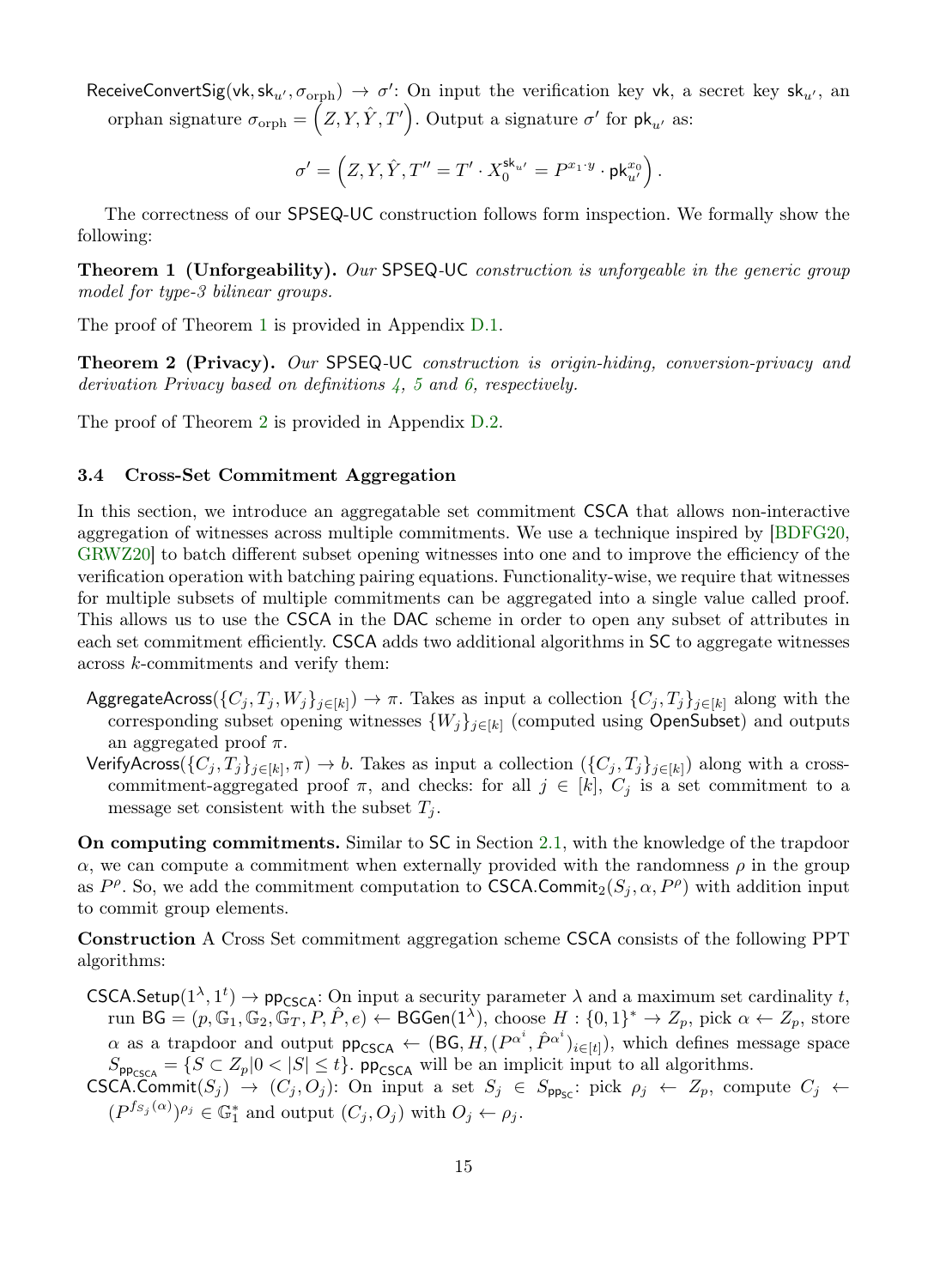- CSCA.Commit<sub>2</sub> $(S_j, \alpha, P^{\rho_j}) \to (C_j, O_j)$ : On input a set  $S_j \in S_{\text{pp}_{\text{SC}}}$ ,  $\alpha$ , and  $P^{\rho_j}$ : compute  $C_j \leftarrow$  $(P^{\rho_j})^{f_{S_j}(\alpha)} \in \mathbb{G}_1^*$  and output  $(C_j, O_j)$  with  $O_j \leftarrow \perp$ .
- CSCA.Open $(C_j, S_j, O_j) \to 0/1$ : On input a commitment  $C_j$ , a set  $S_j$ , and opening  $O_j = \rho_j$ : if  $C_j \notin \mathbb{G}_1^*$  or  $\rho_j \notin Z_p^*$  or  $S_j \notin S_{\mathsf{pp}_{\mathsf{CSCA}}}$  then return  $\perp$ . Otherwise if  $O_j = \rho_j$  and  $C_j = (P^{fs_j(\alpha)})^{\rho_j}$ , return 1; else return 0
- CSCA.OpenSubset $(C_i, S_j, O_j, T_j) \to W_j$ : On input a commitment  $C_j$ , a set  $S_j$ , opening  $O_j$  and a subset  $T_j$ , if CSCA.Open $(C_j, S_j, O_j)$  or  $T_j \nsubseteq S_j$  or  $T_j = \emptyset$  then return ⊥. If  $O_j = \rho_j$ , output  $W_j \leftarrow (P^{f_{S_j \setminus T_j}(\alpha)})^{\rho_j}.$
- CSCA.VerifySubset $(C_j, T_j, W_j) \rightarrow 0/1$ : On input the commitment  $C_j$ , the subset  $T_j$  and the witness  $W_j$ : if  $C_j \notin \mathbb{G}_1^*$  or  $T_j \notin S_{\mathsf{pp}_{\mathsf{SC}}}$ , return 0. Else if  $W_j \in \mathbb{G}_1^*$  and  $e(W_j, \hat{P}^{fr_j(\alpha)}) = e(C_j, \hat{P})$ , return 1; else 0.
- CSCA.AggregateAcross( $\{C_j, T_j, W_j\}_{j\in[k]}) \to \pi$ . Takes as input a collection  $(\{C_j, T_j\}_{j\in[k]})$  along with the corresponding subset opening witnesses  $\{W_j\}_{j\in[k]}$  and outputs an aggregated proof  $\pi$  as follows:

$$
\pi := \prod_{j \in [k]} W_j^{t_j}, \text{ where } t_j = H(j, \{C_j, T_j\}_{j \in [k]}).
$$

CSCA.VerifyAcross( $\{C_j, T_j\}_{j \in [k]}, \pi$ )  $\to 0/1$ . Checks that the following equation holds:

$$
\prod_{j\in[k]} e(C_j, \hat{P}^{t_j \cdot Z_{S \setminus T_j}(\alpha)}) = e(\pi, \hat{P}^{Z_S(\alpha)})
$$

where  $S = \bigcup_j T_j$ , and  $Z_S(\alpha) = \prod_{i \in S} (\alpha - i)$ .

We require the same correctness of opening as before, extended to cross-commitment aggregation in a natural way. To fit with the DAC, one provides one group element in  $\mathbb{G}_1$  proof  $\pi$  of the current values of the attributes required for the showing. When multiple subsets of disclosed attribute sets are used, cross-commitment aggregation allows us to compress witnesses  $(W_1, \ldots, W_k)$  into a single proof  $\pi$ . This can help to reduce the bandwidth overhead significantly and improves verification efficiency by saving  $k$  pairing equations. Note that without aggregation verification has the form:  $\prod_{i\in[k]} e(W_i, \hat{P}^{f_{T_i}(\alpha)}) = \prod_{i\in[k]} e(C_i, \hat{P}).$ 

**Randomization.** We can randomize  $\pi$  and commitments  $C_j$  as  $(\pi^{\mu}, C^{\mu})$  and verification works out.

Security. We can view the set commitment from Section [2.1](#page-6-0) used for the cross-commitment aggregation as an instantiation of [\[BDFG20\]](#page-24-11), but restricted to monic polynomials. So their analysis carries over. Note that in AggregateAcross, to be non-interactive, we aggregate witnesses using  $t_i$ using a hash function  $H$  modeled as a random oracle (as done in  $[GRWZ20]$ ), meaning that their analysis carries over.

# <span id="page-15-0"></span>4 Delegatable Anonymous Credentials

We now define our delegatable anonymous credentials DAC application. Our definition is similar to [\[CL19,](#page-25-6) [FHS19\]](#page-25-1) but splits up the issuing protocol for issuing a root credential (CreateCred) and a delegatable credential (IssueCred). Our model works as follows: A root issuer (called CA) issues a level-0 credential (a root credential) to intermediate issuers using the CreateCred protocol. The credential is assigned for a user  $sk_u$  (whom it knows with a pseudonym  $\mathsf{nym}_u$ ) with an attribute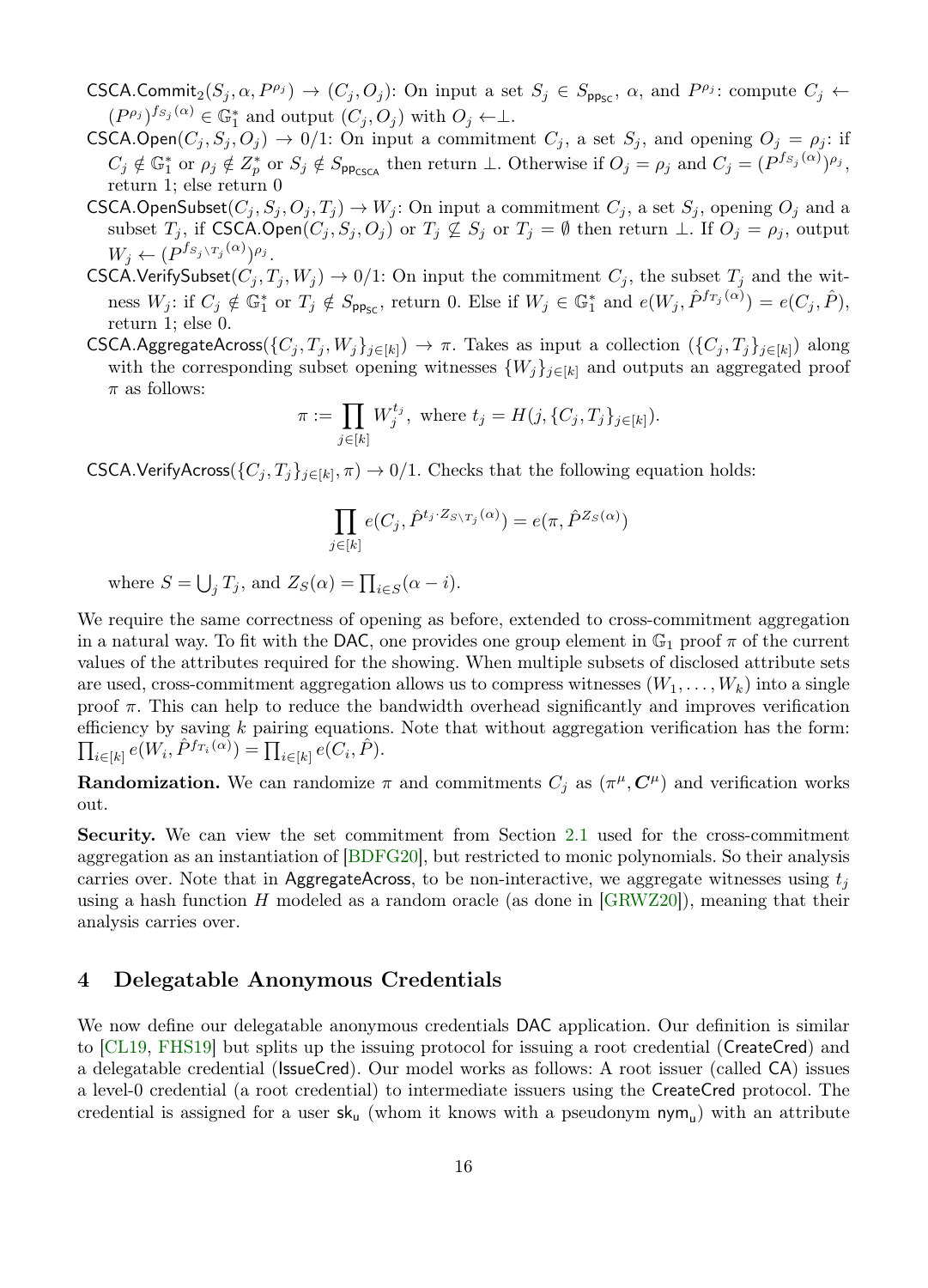vector A and the related set commitments C rooted at  $pk_{CA}$ . CA also creates a delegation key d $k_{k'}$ which determines how the credential can be delegated any further regarding an index  $k'$ . With this key, a user U can replace an old pseudonym with a new one and also delegate their credential further to another user, say R, by signing/updating the R's public key and (possibly another) set of attributes A'. More precisely, to delegate a credential, the issuer U (user) needs to derive a signature on the receiver's sk<sub>R</sub> without being given sk<sub>R</sub> itself by signing/updating the receiver's pseudonym nym<sub>R</sub> and removing her pseudonym nym<sub>u</sub> and the corresponding  $sk_u$ . Showing the credential consists of the user proving possession of the secret key  $sk_u$  associated with his pseudonym and a signature with attributes fulfilling subsets D.

Definition 7 (Delegatable anonymous credentials). DAC *includes algorithms* (Setup, KeyGen, NymGen) and protocols CreateCred/ReceiveCred, IssueCred/ReceiveCred for issuing a credential and CredProve/CredVerify for possession of a credential as:

- Setup $(1^{\lambda}, 1^t, 1^{\ell}) \to (pp, sk_{CA}, pk_{CA})$ : Takes as input the security parameters  $\lambda$ , an upper bound t for the cardinality of committed sets and a length parameter  $\ell > 1$ . It generates the public parameters pp for the system as well as a signing key  $sk_{CA}$  and public key  $pk_{CA}$  for all  $i \in [\ell]$ for CA. Outputs the pp and CA key pair (pp,  $sk_{CA}$ ,  $pk_{CA}$ ). pp will be an implicitly input to all algorithms.
- $KeyGen(pp) \rightarrow (pk, sk)$ : Generates a key pair (pk, sk), where sk is referred to the user's secret key, while **pk** is a public key (or an initial pseudonym).
- $NymGen(pk) \rightarrow (nym, aux)$ : Takes as input a user's public key pk, and outputs a pseudonym nym for this user and the auxiliary information aux needed to use nym.

### Issuing a root credential:

 $[\mathsf{CreateCred}(k', \mathsf{A}, \mathsf{sk}_\mathsf{CA}) \leftrightarrow \mathsf{Received}(\mathsf{pk}_\mathsf{CA}, \mathsf{sk}_u, \mathsf{A})] \to (\mathsf{cred},(\mathbf{C},\mathbf{O}), \mathsf{dk}_{k'}): \mathsf{This}\ \mathsf{is}\ \mathsf{an}\ \mathsf{interactive}$ protocol between a user (issuer) who is known by  $\eta w_m$  and CA. The common inputs are the pp, the CA 's public key  $pk_{CA}$  and the arbitrate vector A. CA creates a root credential, i.e. the (powerful) delegatable credential for a set commitment vector  $C$  corresponding to the attributes vector  $A = (A_1, \ldots, A_k)$  and the related opening information O as well as a delegatable key  $dk_{k'}$  regarding the index  $k'$  for a user nym<sub>u</sub> (nym<sub>u</sub> is sent to the CA), rooted at pk<sub>CA</sub>.

# Issuing/delegating a credential:

 $[{\sf IssueCred}(pk_{CA},dk_{k'},sk_u, \mathsf{cred}_u, A_l, k'') \leftrightarrow \mathsf{Received}(pk_{CA}, sk_R, A_l)] \rightarrow (\mathsf{cred}_R, \mathsf{dk}'_{k'}) \colon \text{It is an in-}$ teractive protocol between an issuer who is known by  $nym<sub>u</sub>$  and runs the IssueCred algorithm, and a receiver, who is known by  $nym_R$  and runs the ReceiveCred side. The common inputs are the pp, the CA 's public key  $pk_{CA}$ , and the attributes set  $A_l$ . Also, the issuer takes as input the issuer's secret key sk<sub>u</sub> and his own credential cred<sub>u</sub> (a signature) together with all information associated with it (e.g. A, the delegatable key  $d\mathsf{k}_{k'}$ , the pseudonym nym<sub>u</sub> and its associated auxiliary information  $\mathsf{aux}_u$ , and (optionally) an index  $k'' < k'$ . The receiver takes as input her own secret key  $sk_R$ , and creates a  $nym_R$  (and sends to  $nym_u$ ), and the auxiliary information  $\mathsf{aux}_\mathsf{R}$  associated with her pseudonym  $\mathsf{nym}_\mathsf{R}$ . At the end of the protocol, the receiver side outputs her credential cred<sub>R</sub> that is issued for  $A' = (A, A_l)$  and  $dk'_{k'}$  (if the delegation is intended to happen more) or  $\perp$ .

#### Proof of possession of a credential:

 $[\mathsf{CredProve}(\mathsf{pk}_{\mathsf{CA}},\mathsf{sk}_{\mathsf{P}},\mathsf{nym}_{\mathsf{P}},\mathsf{aux}_{\mathsf{P}},\mathsf{cred}_{\mathsf{P}},D)\leftrightarrow \mathsf{CredVerify}(\mathsf{pk}_{\mathsf{CA}},\mathsf{nym}_{\mathsf{P}},D)]\to (0,1) \colon \text{It is an inter$ active protocol among a prover, who proves possession of a credential and runs the CredProve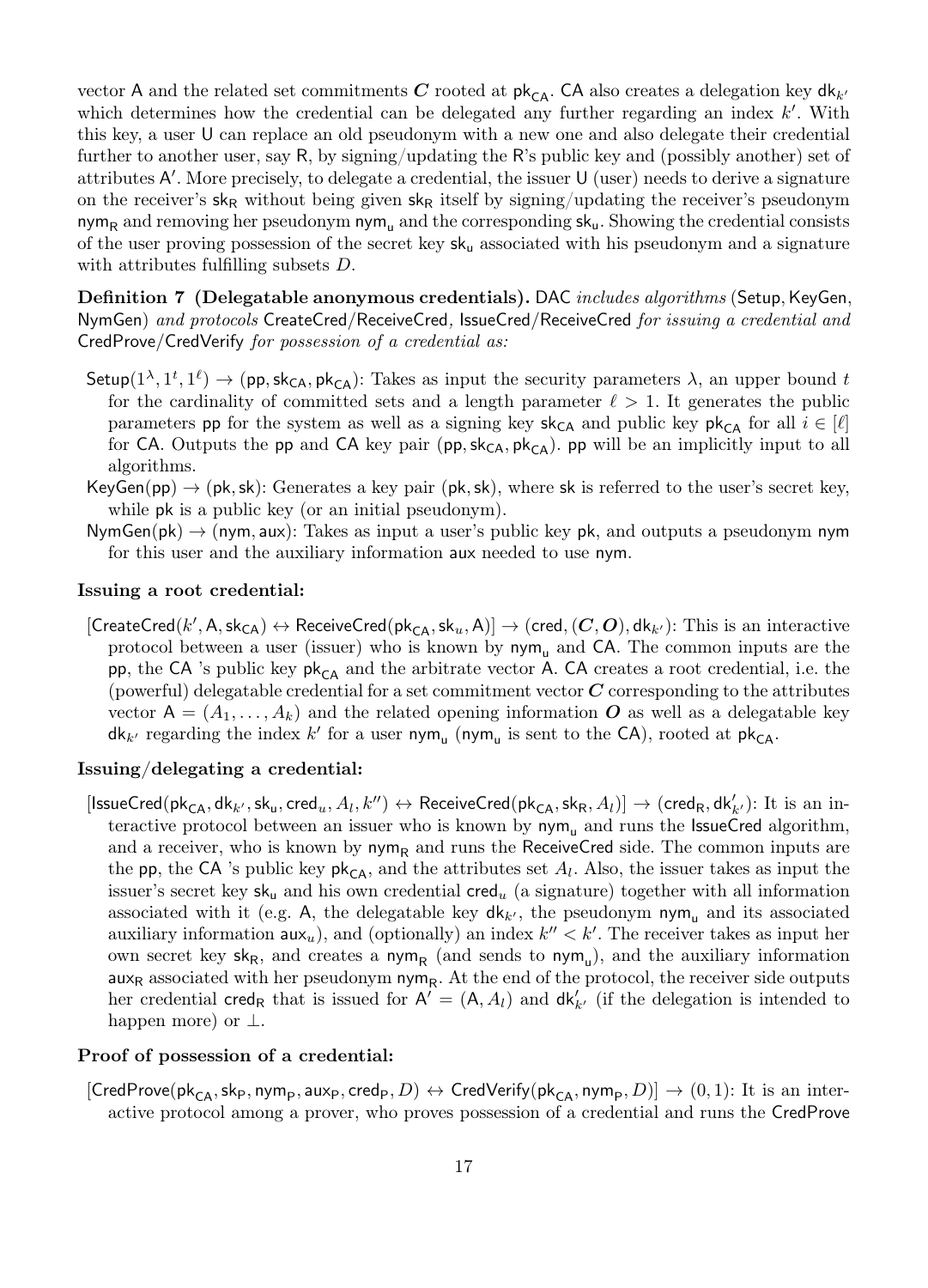side of the protocol, and a verifier, who runs the CredVerify side. The common inputs are the pp, the CA 's public key  $pk_{CA}$ , and subsets D over attributes sets. The prover takes as input his user secret  $s k_{\text{P}}$  and his credential together with all information associated with it (i.e., A, the prover's pseudonym nym<sub>P</sub> and corresponding auxiliary information  $a\mu x$ ). The verifier takes common inputs and receives  $\mathsf{nym}_\mathsf{P}$ , output 1 if it accepts the proof of possession of a credential for D and 0 otherwise.

Note that the nym's can be derived from the respective secret key and algorithms (KeyGen, NymGen), we avoid passing nym's as an explicit input whenever possible.

Definition 8 (Correctness of DAC). DAC is correct if Setup, KeyGen, and NymGen are run correctly and also the CreateCred and issuing/receiving protocols are executed correctly on honestly generated inputs, the receiver outputs a credential cred<sub>R</sub>, when used as input to the prover in an honest execution of the proving/verifying protocol, is accepted by the verifier with probability 1.

#### 4.1 Security of DAC

We define our security model based on the game-based framework in [\[FHS19\]](#page-25-1), with some modifications to harmonize their definition with the one on SPSEQ-UC. The adversary A has access to oracles that describe the possible ways to interact with the system. We use  $\langle \mathcal{O} \rangle$  to denote the collection of oracles in the games. For the anonymity game we have  $\langle \mathcal{O} \rangle = (\mathcal{O}^{\text{User}}, \mathcal{O}^{\text{Corrupt}}, \mathcal{O}^{\text{CreatedRoot}}, \mathcal{O}^{\text{Obtiss}})$  $\mathcal{O}^\mathsf{Obtain}, \mathcal{O}^\mathsf{RootObt}, \mathcal{O}^\mathsf{CredProve})$  and for the unforgeability game  $\langle \mathcal{O} \rangle = (\mathcal{O}^\mathsf{User}, \mathcal{O}^\mathsf{CreateRoot}, \mathcal{O}^\mathsf{Corrupt}, \mathcal{O}^\mathsf{Obtlss},$  $\mathcal{O}^{\mathsf{Rootlss}}, \mathcal{O}^{\mathsf{Issue}}, \mathcal{O}^{\mathsf{CredProve}}).$ 

We define four global lists that are shared among oracles as  $\mathcal{H}U$  a list of honest users,  $\mathcal{C}U$  a list of corrupted users,  $\mathcal{L}_{uk}$  a list of user's keys, and  $\mathcal{L}_{\text{cred}}$  a list of user-credential pairs which includes issued credentials and corresponding attributes and to which user they were issued. Note that  $d\mathbf{k}_{k'}$ implicitly shows k' and subsequently  $\mathcal{R}_{k'}$ . Moreover, in each issuing query  $(\mathcal{O}^{\text{Obtlss}}, \mathcal{O}^{\text{lssue}})$  only one commitment (and attributes set ) is added in the commitment vector. Also, for simplicity, we assume that  $\mathsf{cred}_i$  contains  $(\sigma, (\mathbf{C}, \mathbf{O}, \mathsf{pk}_i = \mathsf{nym}_i), \mathsf{aux}_i).$ 

- $\mathcal{O}^{\mathsf{User}}(i)$ : Takes as input a user identity *i*. If  $i \in \mathcal{HU}$  or  $i \in \mathcal{CU}$  it returns  $\perp$ , else it creates a fresh entry *i* in lists  $H\mathcal{U}$  and  $\mathcal{L}_{uk}$  by running  $(\mathsf{sk}_i, \mathsf{pk}_i) \leftarrow \mathsf{KeyGen}(\mathsf{pp})$  and adding *i* and  $(\mathsf{sk}_i, \mathsf{pk}_i)$  to the list  $\mathcal{H} \mathcal{U}$  and  $\mathcal{L}_{uk}$ , receptively. It returns  $\mathsf{pk}_{i} = \mathsf{nym}_{i}$ .
- $\mathcal{O}^{\mathsf{Corrupt}}(i, \mathsf{pk}_i)$ : Takes as input a user identity i and (optionally) a user public key  $\mathsf{pk}_i$ . If  $i \notin \mathcal{HM}$ , a new corrupt user with public key  $\mathsf{pk}_i$  (or  $\mathsf{nym}_i$ ) is registered and add  $i \in \mathcal{CU}$ , else it moves the entry corresponding to i from the list of honest users  $H\mathcal{U}$  and adds it to the list of corrupted users CU. Then, it returns  $sk_i$  and all the associated credentials items  $(i, A, dk_{k'}, c_{red}i)$  of  $\mathcal{L}_{c_{red}}[i]$ . Finally, it sets the form  $(\perp, \mathsf{A}, k', \perp) \in \mathcal{L}_{\text{cred}}$  for all A and i in this case.
- $\mathcal{O}^{\mathsf{CreateRoot}}(i, k', \mathsf{A})$ : Takes as input a user identity i, an index k' and attributes A. If  $i \notin \mathcal{HU}$  it returns ⊥, else it creates a root credential by running

$$
\begin{bmatrix}\mathsf{CreateCred}(k',\mathsf{A},\mathsf{sk}_{\mathsf{CA}})\leftrightarrow \\ \mathsf{Received}(\mathsf{pk}_{\mathsf{CA}},\mathsf{sk}_i,\mathsf{A})\end{bmatrix}\rightarrow (\mathsf{cred}_i,\mathsf{dk}_{k'})
$$

with a user i for an attribute set A and appends  $(i, A, d\mathsf{k}_{k'}, \mathsf{cred}_i)$  to  $\mathcal{L}_{\mathsf{cred}}$ .

 $\mathcal{O}^{\text{Rootiss}}(k', \mathsf{A})$ : Takes as input an index  $k'$  and attributes A. It creates a root credential by running the CreateCred protocol with  $A$ : CreateCred $(k', A, \textsf{sk}_{\textsf{CA}}) \leftrightarrow A$  for an attribute set A and appends  $(\perp, A, k', \perp)$  to  $\mathcal{L}_{\text{cred}}$ . This oracle allows an adversary represented by nym<sub>i</sub> to play a corrupted user to get a root credential from a CA.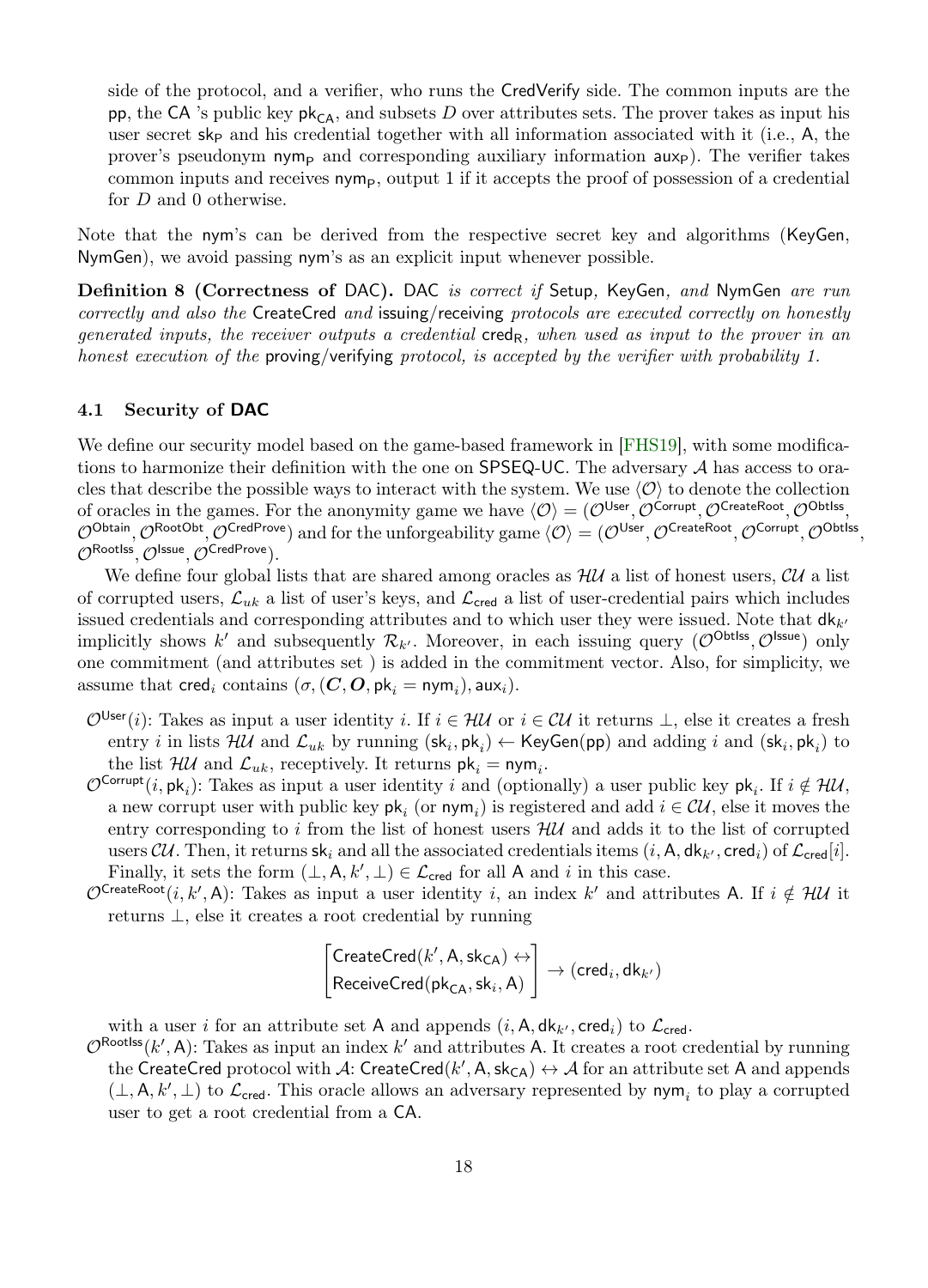- $\mathcal{O}^{\text{RootObt}}(i,k',\mathsf{A})$ : On input a user identity i, an index k' and attributes A. If  $i \notin \mathcal{HM}$  it returns  $\perp$ , else it creates a root credential by running the Receive protocol with A who impersonates a malicious CA to issue a root credential to an honest user i by running:  $A \leftrightarrow$ ReceiveCred(pk<sub>CA</sub>, sk<sub>i</sub>, A). If cred<sub>i</sub> = $\perp$  the oracle returns  $\perp$ . Else it stores the resulting (*i*, A, dk<sub>k'</sub>,  $\mathsf{cred}_i) \in \mathcal{L}_{\mathsf{cred}}$ .
- $\mathcal{O}^{\text{Obtiss}}(i, j, A_l, k'')$ : Takes as user identities i and j, a set of attributes  $A_l$ , and (optionally) an index k''. It makes user i delegate a credential to user j. If  $i, j \notin \mathcal{HU}$  or  $(i, A, dk_{k'}, cred_i) \notin \mathcal{L}_{\text{cred}}$  it returns  $\perp$ , else finds entries  $(\mathsf{sk}_i, \mathsf{cred}_i), \mathsf{sk}_j$ , and runs the issuing protocols as:

$$
\begin{bmatrix} \textsf{issueCred}(\textsf{pk}_{\textsf{CA}},\textsf{dk}_{k'},\textsf{sk}_i,\textsf{cred}_i,A_l,k'')\\ \leftrightarrow \textsf{Received}(\textsf{pk}_{\textsf{CA}},\textsf{sk}_j,A_l) \end{bmatrix} \rightarrow (\textsf{cred}_j,\textsf{dk}'_{k'})
$$

and adds the entry  $(j, A', \mathsf{dk}'_{k'}, \mathsf{cred}_j)$  to  $\mathcal{L}_{\mathsf{cred}},$  where  $\mathsf{A}' = (\mathsf{A}, A_l)$ .

- $\mathcal{O}^{\text{Obtain}}(j, A_l, k'')$ : On input a user identity  $j \in \mathcal{HM}$  and a set of attributes  $A_l$ , and (optionally) an index k''. If  $j \notin \mathcal{HU}$  it returns  $\perp$ . Else, the oracle runs the Receive protocol with A:  $A \leftrightarrow$  ReceiveCred(pk<sub>CA</sub>, sk<sub>j</sub>, A<sub>l</sub>). If cred<sub>j</sub> = $\perp$  the oracle returns  $\perp$ . Else it stores the resulting output (cred<sub>j</sub>,  $dk'_{k'}$ , A<sup>T</sup>) and it appends  $(j, A', dk'_{k'}$ , cred<sub>j</sub>) to  $\mathcal{L}_{\text{cred}}$ . This oracle is used by A, whom it knows by  $\mathsf{nym}_i$  impersonating an issuer to issue a credential to an honest user j.
- $\mathcal{O}^{\text{issue}}(i, A_l, k'')$ : On input a user identity i, a set of attributes  $A_l$ , and (optionally) an index  $k''$ . If  $i \notin \mathcal{HM}$  it returns ⊥. Also it checks if  $\Box(i, \mathsf{A}, \mathsf{dk}_{k'}, \mathsf{cred}_i) \in \mathcal{L}_{\mathsf{cred}}$ , returns ⊥. Else, it runs:  $\mathsf{lssueCred}(\mathsf{pk}_{\mathsf{CA}},\mathsf{dk}_{k'},\mathsf{sk}_i,\mathsf{cred}_i,A_l,k'') \leftrightarrow \mathcal{A}$ . The elements  $(\bot,\mathsf{A}'=(\mathsf{A},A_l),k',\bot)$  are then added to  $\mathcal{L}_{\text{cred}}$ . This oracle is used by a corrupted user with adversarial nym<sub>j</sub> to get a credential from honest issuer i.
- $\mathcal{O}^{CredProve}(j, D)$ : On input an index of an issuance j and subsets D. This oracle first parses  $\mathcal{L}_{\text{cred}}[j]$  as  $(i, A', dk'_{k'}, \text{cred}_i)$ . Let cred<sub>i</sub> be the credential issued on A' for a user i during the i-th query to  $\mathcal{O}^{\text{Obtiss}}$  or  $\mathcal{O}^{\text{Obtain}}$  (or it can be outputs of  $\mathcal{O}^{\text{CreateRoot}}$  when directly issued by CA). If  $i \notin \mathcal{HU}$  returns  $\perp$ . Else, it retrieves (aux<sub>i</sub>, nym<sub>i</sub>, sk<sub>i</sub>) for i from lists cred<sub>i</sub> and  $\mathcal{L}_{uk}$ , and runs:  $\mathsf{CredProve}(\mathsf{pk}_{\mathsf{CA}},\mathsf{sk}_i,\mathsf{nym}_i,\mathsf{aux}_i,\mathsf{cred}_i,D)\leftrightarrow \mathcal{A}, \text{ with the adversary playing the role of the}$ verifier.

| $\mathsf{ExpAno}_{\mathsf{DAC}\mathcal{A}}^b(\lambda,\ell,t)$ :                                                                                                                                                                                                                                                                                                                                                                                                                                                                                                                                                                                                                                                                                                                                                                                                               | $\mathsf{ExpUnf}_{\mathsf{DAC} , \mathcal{A}}(\lambda, \ell, t)$ :                                                                                                                                                                                                                                                                                                                                                                                                                      |
|-------------------------------------------------------------------------------------------------------------------------------------------------------------------------------------------------------------------------------------------------------------------------------------------------------------------------------------------------------------------------------------------------------------------------------------------------------------------------------------------------------------------------------------------------------------------------------------------------------------------------------------------------------------------------------------------------------------------------------------------------------------------------------------------------------------------------------------------------------------------------------|-----------------------------------------------------------------------------------------------------------------------------------------------------------------------------------------------------------------------------------------------------------------------------------------------------------------------------------------------------------------------------------------------------------------------------------------------------------------------------------------|
| $-$ (pp, pk <sub>CA</sub> , st) $\leftarrow$ $\mathcal{A}(1^{\lambda}, 1^{\ell}, 1^{\ell})$<br>$- b' \leftarrow A^{\langle \mathcal{O}_b^{\text{Anon}}, \mathcal{O} \rangle}(\mathsf{st})$<br>$-$ return $(b = b')$<br>$\mathcal{O}_b^{\text{Anon}}(\mathsf{j}_0,\mathsf{j}_1,D)$ :<br>- If j <sub>0</sub> or $j_1 >  \mathcal{L}_{\text{cred}} $ the oracle returns $\perp$ .<br>- Else, it parses $\mathcal{L}_{\text{cred}}[i_0]$ as $(i_0, A'_0, d k_0, \text{cred}_0)$<br>and $\mathcal{L}_{\text{cred}}[i_1]$ as $(i_1, A'_1, d k_1, \text{cred}_1)$ .<br>$-$ If $D(A'_0) \neq D(A'_1) \vee  C_0  \neq  C_1  \vee \text{cred}_b \nleftrightarrow \mathcal{O}^{\text{Obtlss}}$<br>return $\perp$ .<br>$\sim$ Otherwise run:<br>$\mathcal{A} \leftrightarrow \mathsf{CredProve}(\mathsf{pk}_{\mathsf{CA}},\mathsf{sk}_b,\mathsf{nym}_b,\mathsf{aux}_b,\mathsf{cred}_b,D)$ | $-$ (pp, $(\mathsf{sk}_{\mathsf{CA}}, \mathsf{pk}_{\mathsf{CA}})) \leftarrow \mathsf{Setup}(1^{\lambda}, 1^{\ell}, 1^{\ell})$<br>$ (D^*,\text{nym}^*) \leftarrow \mathcal{A}^{\langle \mathcal{O} \rangle}(\text{pp},\text{pk}_{\text{CA}})$<br>$- b \leftarrow (\mathcal{A} \leftrightarrow \text{CredVerify}(pk_{CA}, \text{nym}^*, D^*))$<br>$-\forall (\perp, A', k', \perp) \in \mathcal{L}_{\text{cred}}$ : If $(D^*, A') \in \mathcal{R}_{k'},$<br>return 0<br>$-$ Else return b |

<span id="page-18-0"></span>**Fig. 2.** Experiments  $ExpAno_{DAC, \mathcal{A}}(\lambda, \ell, t)$  and  $ExpUnf_{DAC, \mathcal{A}}(\lambda, \ell, t)$ .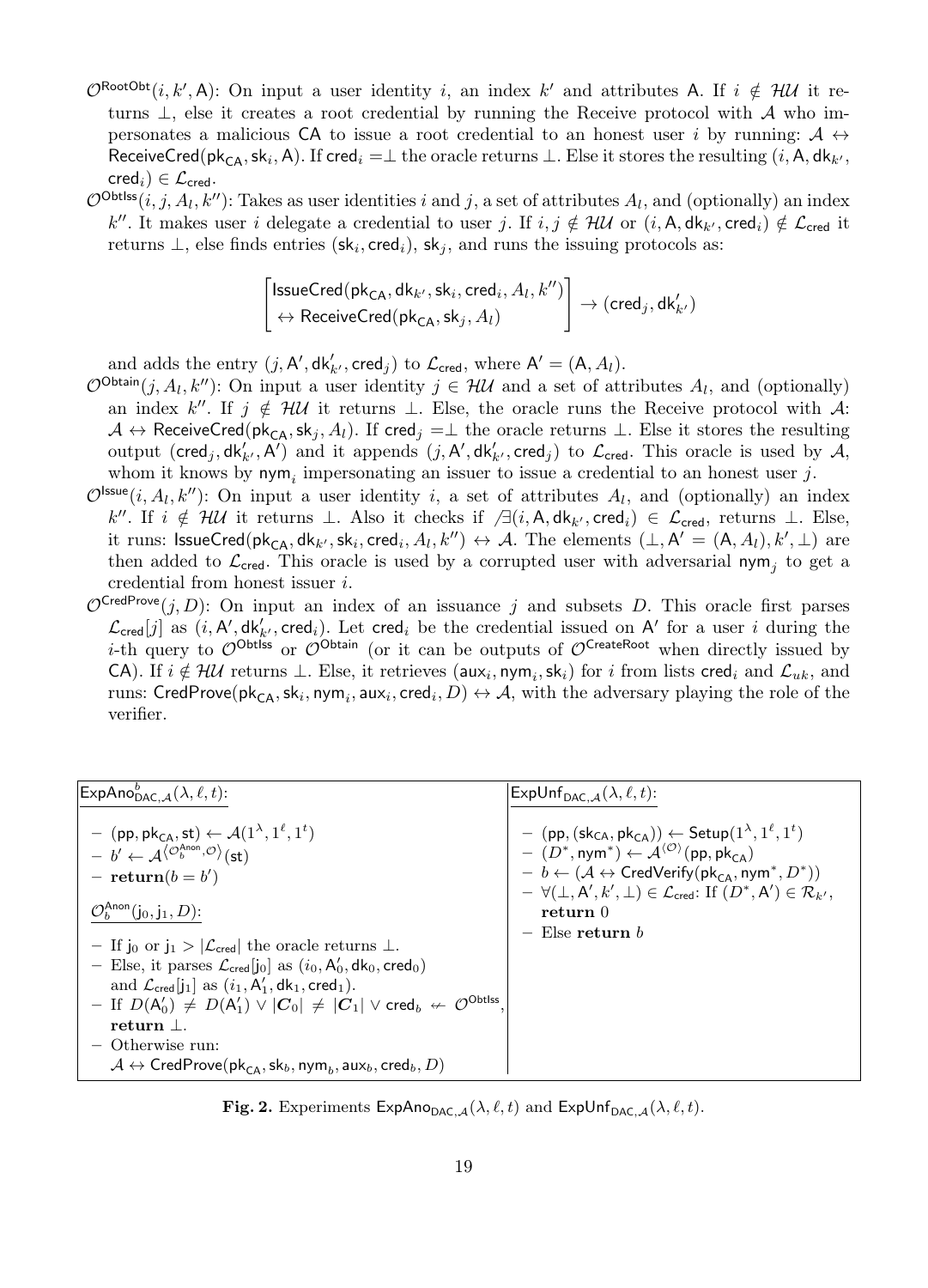Anonymity. Anonymity requires that a malicious verifier cannot distinguish between any two users. The adversary has adaptive access to an oracle that on the input of two distinct user indexes  $i_0$  and  $i_1$ , acts as one of the two credential owners (depending on bit b) in the verification algorithm. Note that  $D(A') = 1$  if attributes in A' satisfies the policy subset and  $D(A') = 0$  otherwise. Moreover, cred<sub>b</sub>  $\leftarrow \mathcal{O}^{\text{Obtiss}}$  requires that credentials cred<sub>0</sub> and cred<sub>1</sub> are on a delegation path from a (corrupted) root credential where all delegations have been performed honestly, but the respective users might all be corrupted. We note that this requirement is similar to the anonymity model of CL in [\[CL19\]](#page-25-6), however, we additionally allow the adversary to access the user corruption oracle in which we reveal the user's secret keys to the adversary. CL can not support this type of corruption as then the anonymity of their construction breaks down.This makes our model stronger than the one of CL. The essence of the game is captured by the oracles  $\mathcal{O}_b^{\text{Anon}}$  in Fig [2.](#page-18-0) To make the game non-trivial, we impose restrictions that the policy is either satisfied or not by both credentials and they have commitment vectors of equal length. Note this also implies unlinkability for delegation anonymity.

<span id="page-19-0"></span>**Definition 9 (Anonymity).** A DAC is anonymous, if for all  $(\lambda, \ell, t) \in \mathbb{N}$ , any PPT adversary A there exists a negligible function  $\epsilon(\lambda)$  so that  $|\Pr[\mathsf{ExpAno}_{\mathsf{DAC},\mathcal{A}}^0(\lambda,\ell,t)=1]-\Pr[\mathsf{ExpAno}_{\mathsf{DAC},\mathcal{A}}^1(\lambda,\ell,t)=1]$  $|1| \leq \frac{1}{2} + \epsilon(\lambda)$ , experiments are defined in Fig [2,](#page-18-0) respectively.

Unforgeability. Unforgeability requires that no adversary can convince a verifier into accepting a credential for a set of attributes for which he does not possess credentials. Intuitively, an adversary wins the unforgeability experiment (cf. Fig [2\)](#page-18-0) if he is able to convince an honest verifier that he satisfies a certain policy while does not have an appropriate credential.

**Definition 10 (Unforgeability).** A DAC is unforgeable if, for all  $(\lambda, \ell, t) \in \mathbb{N}$ , for any PPT adversary A, there exists a negligible function  $\epsilon(\lambda)$  such that  $Pr[ExpUnf_{DAC, A}(\lambda, \ell, t) = 1] \leq \epsilon(\lambda)$ , where the experiment  $\mathsf{ExpUnf}_{\mathsf{DAC}}(A, \ell, t)$  is defined in Fig [2.](#page-18-0)

### 4.2 Construction of DAC

We provide a concrete instantiation of DAC based on SPSEQ-UC signature (which we denote by  $\Sigma$ ) defined in Section [3](#page-7-1) and CSCA schemes [3.4](#page-14-0) (see Fig [3\)](#page-21-0). For a more comprehensive description, we use the following notation: Assume  $\mathcal{U} = S_{\text{pp}_{\text{SC}}}$ ,  $A = M$ , the updatable key as a delegatable key  $uk_{k'} = dk_{k'}$  and the root authority's public key  $pk_{CA} = vk$ . Then each credential is parameterized with a set  $A = (A_1, \ldots, A_k) \subseteq U$ , and consider the relation in Definition [2](#page-9-0) for attributes which defines how a user can use their credentials. For the sake of compactness we write  $\mathsf{ZKPoK}(w, x)$  (or  $NIZK(w, x)$  for an (non-interactive) zero-knowledge proof of knowledge of witness w for statement x and  $ZKPoK(w, x) = 1$  if the verifier accepts (see Appendix [A.2](#page-27-1) for a more formal treatment). In Fig [3](#page-21-0) we replace SC by CSCA (cf. Section [3.4\)](#page-14-0) to improve the communication bandwidth by aggregating witnesses and also verification efficiency due to batching of pairing equations. We stress that CSCA is fully compatible with SC and provides identical functionality. Note that in order to get a credential in IssueCred and CreateCred protocols, a user needs to send one of his pseudonyms to the  $CA$  (or an issuer respectively) and use some mechanism to authenticate with the real identity (e.g., physically showing a driving license). This is outside the protocol and we omit it here. Regarding the first two commitments in CreateCred protocol, we can assume the first dummy commitment for a fixed set (used by all credentials) and the second commitment for the respective attribute set A. We only require this for the first delegation.

On compactness of credentials. We note that credentials are constant-size as the SPSEQ-UC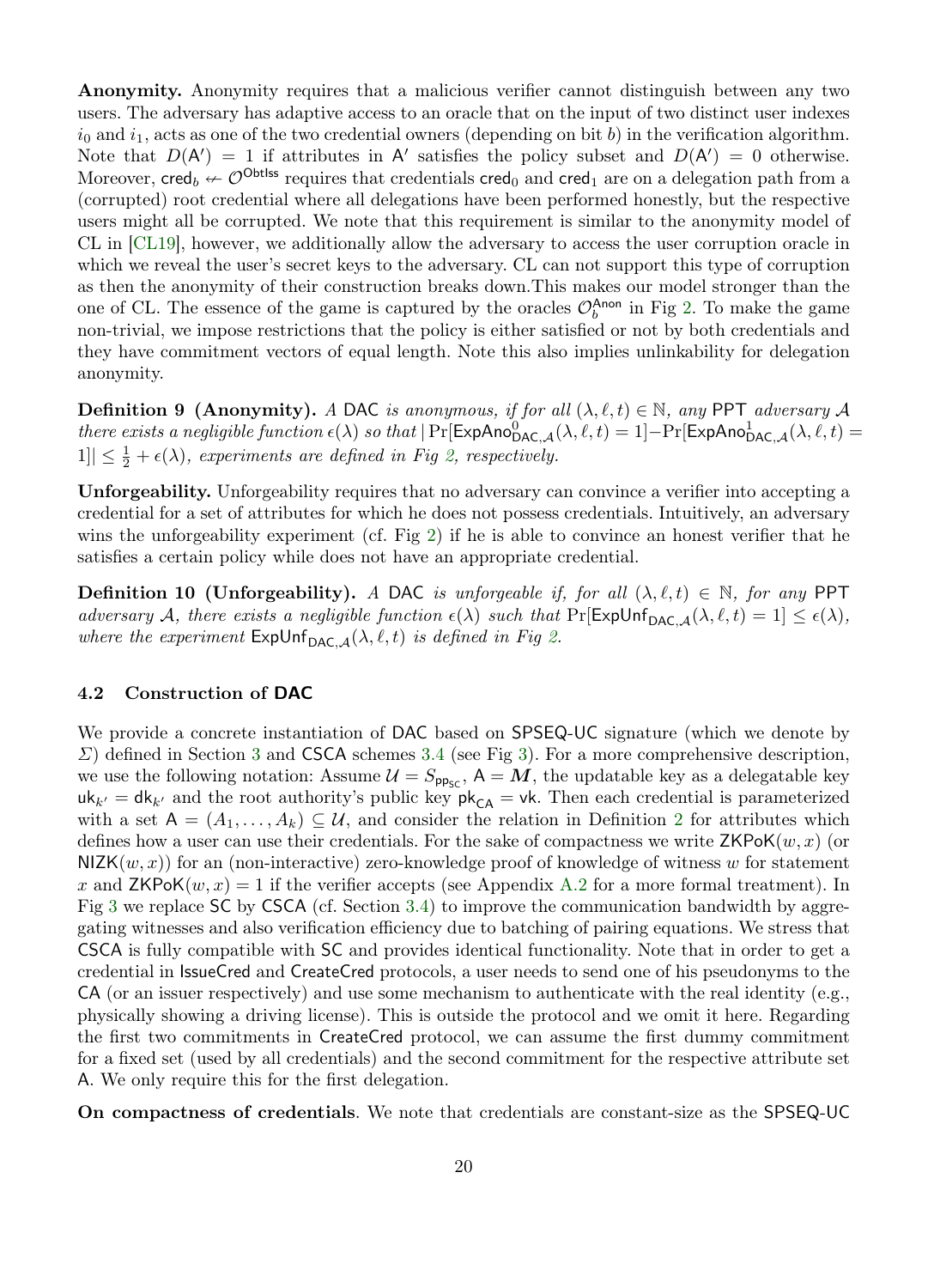signature is constant size. Although a delegation key depends on parameter  $k$ , it only applies to intermediate issuers and not to end-users who do not hold such a key. Another aspect is the commitment randomness, which represents auxiliary data. Each commitment randomness represents a scalar that allows recomputing the commitment. So it is sufficient to store the randomness. In the extreme case where the whole commitment vector comes from one party, one can compute all randomness for the commitments via a PRF function and just store a seed.

# **Theorem [3](#page-21-0).** The DAC construction in Fig  $3$  is correct, unforgeable, and anonymous.

The proof is presented in Appendix [D.3,](#page-42-0) where we note that in our formal proof, we consider our core SPSEQ-UC which is based on SC. Unforgeability follows from the ZKPoK and unforgeability of SPSEQ-UC. While anonymity follows from the ZKPoK, privacy properties of SPSEQ-UC and the DDH assumption. Note that when using CSCA instead of SC and NIZK obtained via the Fiat-Shamir heuristic, then the proofs are in the random oracle model (ROM).

Remark 2. We note that except for the NIZK in Setup, we require multiple-extractions in the security proofs. Thus we opted to rely on interactive ZKPoK. We however note that when willing to pay some extra costs, one could instead use straight-line extractable NIZK, e.g., obtained via Fischlin's transformation [\[Fis05,](#page-25-15) [Kas22\]](#page-26-6).

# 5 Implementation and Performance Evaluation

This section presents our evaluation results in terms of computation and communication overhead based on an implementation of the proposed SPSEQ-UC and DAC schemes.

Experimental Results. We implement a Python library for our DAC system and the underlying SPSEQ-UC. Our implementation is based upon the bplib library<sup>[10](#page-20-0)</sup> and petlib<sup>[11](#page-20-1)</sup> with OpenSSL bindings<sup>[12](#page-20-2)</sup>. We use the popular pairing friendly curve BN256 which provides efficient type 3 bilinear groups at a security level of around 100 bit.

We present a benchmark of SPSEQ-UC (including the cross-commitment aggregation provided by the CSCA scheme) and the DAC scheme described in Section [4.](#page-15-0) DAC uses Schnorr-style discretelogarithm zero-knowledge proofs (using Damgard's technique [\[CDM00\]](#page-24-12) for obtaining maliciousverifier interactive zero-knowledge proofs of knowledge) during the showing and issuing/delegating of credentials. It also uses non-interactive zero-knowledge proofs of knowledge obtained via the Fiat-Shamir heuristic for proofs of knowledge of  $pk_{CA}$ . Our measurements have been performed on an Intel Core i5-6200U CPU at 2.30 GHz, 16 GB RAM running Ubuntu 20.04.3. For our evaluation, we take the execution time of each algorithm for the following parameters:  $\ell$  represents an upper bound for the length of commitment vector, t an upper bound for the cardinality of committed sets,  $n_i < t$  stands for the number of attributes in each attribute set  $A_i$  in the respective commitment  $C_i$  of the commitment vector, which we set to be the same for every level (in each commitment) for simplicity. Moreover, k represents the length of attributes set vector  $A = (A_1, \ldots, A_k)$  and thus commitment vector  $C$  and  $k'$  is the number of attribute sets which can be delegated.

The results are shown in Table [2,](#page-22-0) where  $\mu_{AV}$  is the mean and SD the standard deviation of 100 executions of each algorithm. Delegation assumes that each time one more attribute set is added to the credential. More precisely, in Table [2,](#page-22-0) we set the above parameters as  $t = 25, \ell = 15, k = 4$ ,  $k' = 7$  and  $n = 10$  to cover many different use-cases. ChangeRep/uk represents the randomization

<span id="page-20-0"></span><sup>10</sup> <https://github.com/gdanezis/bplib>

<span id="page-20-1"></span><sup>11</sup> <https://github.com/gdanezis/petlib>

<span id="page-20-2"></span><sup>12</sup> <https://github.com/dfaranha/OpenPairing>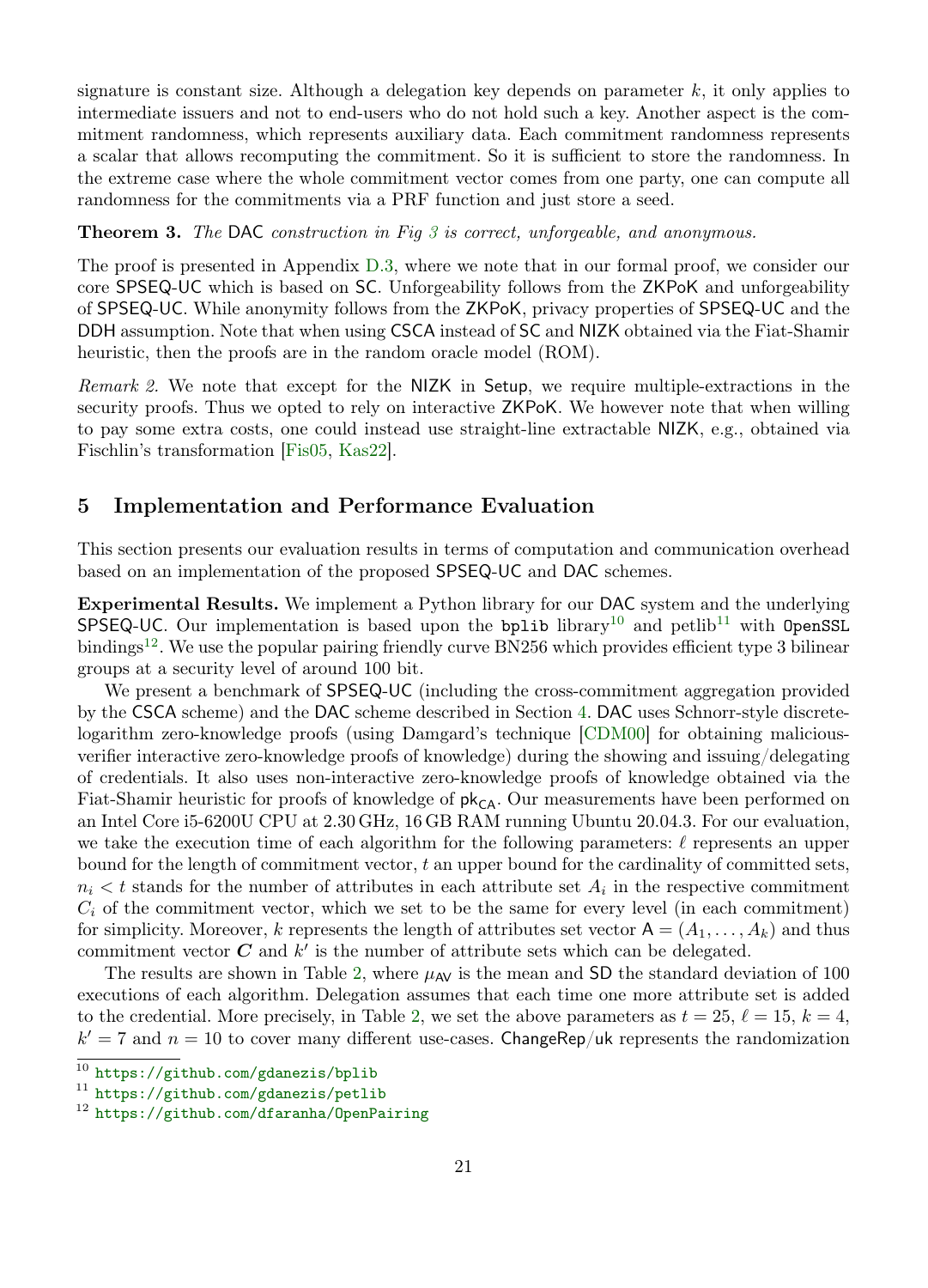Setup( $1^{\lambda}, 1^t, 1^{\ell}$ ): Pick  $\alpha \leftarrow Z_p$  and run  $pp_{\Sigma} \leftarrow \Sigma$ . Setup( $1^{\lambda}, 1^t, 1^{\ell}; \alpha$ ). Generate a key pair (sk<sub>CA</sub>, pk<sub>CA</sub>) for CA as  $(vk, sk) \leftarrow \Sigma.KeyGen(pp_{\Sigma})$ , and set  $pk_{CA} = (vk, P^{\alpha})$ , and  $sk_{CA} = (sk, \alpha)$ , and run  $NIZK(sk_{CA},pk_{CA})$ . Output  $pp = (pp_{\Sigma},pk_{CA}, NIZK(sk_{CA},pk_{CA}))$ . The attribute space is  $\mathcal{U} = S_{pp_{\Sigma}}$  of  $pp_{\Sigma}$ .

KeyGen(pp): A user u picks  $w_u \leftarrow Z_p^*$ , sets  $\mathsf{pk}_u \leftarrow P^{w_u}$  and  $\mathsf{sk}_u = w_u$ , and finally returns  $(\mathsf{sk}_u, \mathsf{pk}_u)$ . NymGen(pk<sub>u</sub>): Pick randomness  $\psi, \chi \leftarrow Z_P^*$  and compute  $\mathsf{nym}_u = \mathsf{pk}'_u \leftarrow \Sigma.\mathsf{RndmzPK}(\mathsf{pk}_u, \psi, \chi)$ . Set  $\mathsf{aux}_u = (\chi, \psi)$ , and output pairs (nym<sub>u</sub>,  $\mathsf{aux}_u$ ).

#### Issuing a root credential:

- U picks  $\rho_j \leftarrow Z_p^*$  for a commitment with attributes set  $A_j \in A$  for  $j \in [k]$ , with  $k \geq 2$ , creates  $\text{nym}_u$ [a](#page-21-1)nd sends  $((P^{\rho_j})_{j\in[k]}, \text{nym}_u)$  to CA.<sup>a</sup> Also, it proves via running an interactive ZKPoK( $\rho, P^{\rho}$ ), that it knows randomness (opening information).
- CA checks if proofs are correct, then runs  $(\sigma, (C, O), \text{uk}_{k'}) \leftarrow \Sigma$ . Sign(sk, A, k', pk<sub>u</sub>;  $(P^{\rho_j})_{j \in [k]}$ ), where  $(C, O) \leftarrow \text{CSCA.Commit}_2(A_i, \alpha, P^{\rho_j})_{i \in [k]}$  for the attribute vector  $A = (A_1, \dots, A_k)$  and  $\text{nym}_u = \text{pk}_u$ . CA sets  $dk_{k'} = uk_{k'}$  and outputs  $(\sigma, dk_{k'})$  as well as  $(C, O)$ . Note that  $O = \perp$ , since opening information have been selected already by U.
- Finally,  $\mathsf{U}$  sets  $\bm{O} = \bm{\rho}$  and runs  $(\sigma',(\bm{C}',\bm{O}'),\mathsf{dk}'_{k'},\mathsf{nym}'_u,\chi) \leftarrow \Sigma. \mathsf{ChangeRep}(\mathsf{nym}_u,\mathsf{dk}_{k'},(\bm{C},\bm{O}),\sigma,\mu,\psi)$ for  $\mu, \psi$  and update  $\textsf{aux}_u$  with  $\chi, \psi$  and saves  $\textsf{cred}_u = \sigma',$  as a credential  $\textsf{cred}$  as well as  $(\textsf{dk}'_{k'}, C', O').$

#### Issuing/delegating a credential (an issuer U and a receiver R):

R creates his pseudonym nym<sub>R</sub> and sends it to U.

- U parses (cred<sub>u</sub> =  $\sigma$ , dk<sub>k'</sub>) for  $(A, C, O)$  and prepares a delegated credential by replacing nym<sub>u</sub> with nym<sub>R</sub>. It issues the credential regarding an attribute set  $A_l$  and nym<sub>R</sub> as:
	- First U and R run  $\sigma' \leftarrow \Sigma$ . Convert Sig(vk, sk<sub>u</sub>, sk<sub>u</sub>,  $\sigma$ ) together to switch pseudonyms. Then, to issue  $A' = (A, A_l)$ , U runs  $(\sigma'', (C', O_l), uk_{k''}) \leftarrow \Sigma$ . ChangeRel $(M_l, \sigma', C, uk_{k'}, k'')$ , where  $k''$  is an index,  $\mathsf{u}\mathsf{k}_{k'} = \mathsf{d}\mathsf{k}_{k'}$  and  $M_l = A_l$  for  $\mathbf{C'} = (\mathbf{C}, C_l)$ .
	- U sends  $(\sigma'', C', O' = (O, O_l))$  to R. If delegation is allowed, then it additionally sends  $dk_{k''}$  $uk_{k}$ .
- R checks  $\Sigma$ . Verify(pk<sub>CA</sub>, nym<sub>R</sub>,  $\mathbf{C}', \sigma'', (\mathsf{A}', \mathbf{O}') = 1$ , then for  $\mu, \psi$  runs  $(\sigma''', (\mathbf{C}'', \mathbf{O}''), \mathsf{u}\mathsf{k}'_{k''}, \mathsf{p}\mathsf{k}'_{u}, \chi) \leftarrow$ Σ.ChangeRep(nym<sub>R</sub>, dk<sub>k''</sub>, (C', O'),  $\sigma''$ ,  $\mu$ ,  $\psi$ ) and updates aux<sub>R</sub> with  $\chi$ ,  $\psi$  and stores the resulting as credentials ( $\mathsf{cred}_R = \sigma''' , (C'', O'')$ ) and the delegatable key  $\mathsf{uk}'_{k''} = \mathsf{dk}'_{k''}.$

#### Proof of possession of a credential (a prover P and a verifier V):

- P who already knows a credential like  $\sigma = \text{cred}_R$  for  $\text{nym}_R$  and  $(C, O)$  receives subsets  $D = \{d_j\}_{j \in [k]}$  and prepares a credential on pseudonym nym<sub>p</sub> and  $\{A_j\}_{j\in[k]}$ :
	- $-$  Run  $(\sigma',(\bm{C}',\bm{O}'),\textsf{pk}_u',\chi) \leftarrow \Sigma.$ ChangeRep $(\textsf{pk}_u,\bot,( \bm{C},\bm{O}),\sigma,\mu,\psi)$  for  $\mu,\psi,$  where  $\sigma = \textsf{cred}_\textsf{R}$  and  $\mathsf{pk}_u = \mathsf{nym}_{\mathsf{R}}.$  Set  $\sigma' = \mathsf{cred}_\mathsf{P}$  and  $\mathsf{pk}'_u = \mathsf{nym}_\mathsf{P},$  and update  $\mathsf{aux}_P$  with  $\psi, \chi$ .
	- $-$  Run  $W_j$  ← CSCA.OpenSubset $(C_j, A_j, O_j, d_j)$  for  $j$  ∈ [k]. Aggregate witness  $π$  ← CSCA.AggregateAcross( $\{C_j, d_j, W_j\}_{j \in [k]}$ ), randomize  $\pi' \leftarrow \pi^{\mu}$ .
	- $-$  P sends (cred<sub>P</sub>, C', nym<sub>p</sub>,  $\pi'$ ) to V, and runs an interactive protocol ZKPoK(sk<sub>P</sub>, nym<sub>p</sub>) with V which denote zero knowledge proof of  $(\mathsf{sk}_P, \mathsf{aux}_P)$ .
- V outputs 1, if  $\mathsf{ZKPoK}(\mathsf{sk}_\mathsf{P},\mathsf{nym}_\mathsf{P}) \wedge \Sigma.\mathsf{Verify}(\mathsf{pk}_\mathsf{CA},\mathsf{pk}_u,\bm{C},\sigma,(T,\bm{U}))$  is verified, else outputs 0, where  $\sigma = \mathsf{cred}_P, T = D, U = \pi' \text{ and } \mathsf{pk}_u = \mathsf{nym}_P.$

<span id="page-21-0"></span>Fig. 3. Our DAC scheme ( $\Sigma$  denotes SPSEQ-UC)

<span id="page-21-1"></span><sup>&</sup>lt;sup>a</sup> Note that for issuing a root credential  $k = 2$  is sufficient (one can encode all attributes in just two commitments). But for the sake of generality and since it is supported we present it for arbitrary  $k \geq 2$ .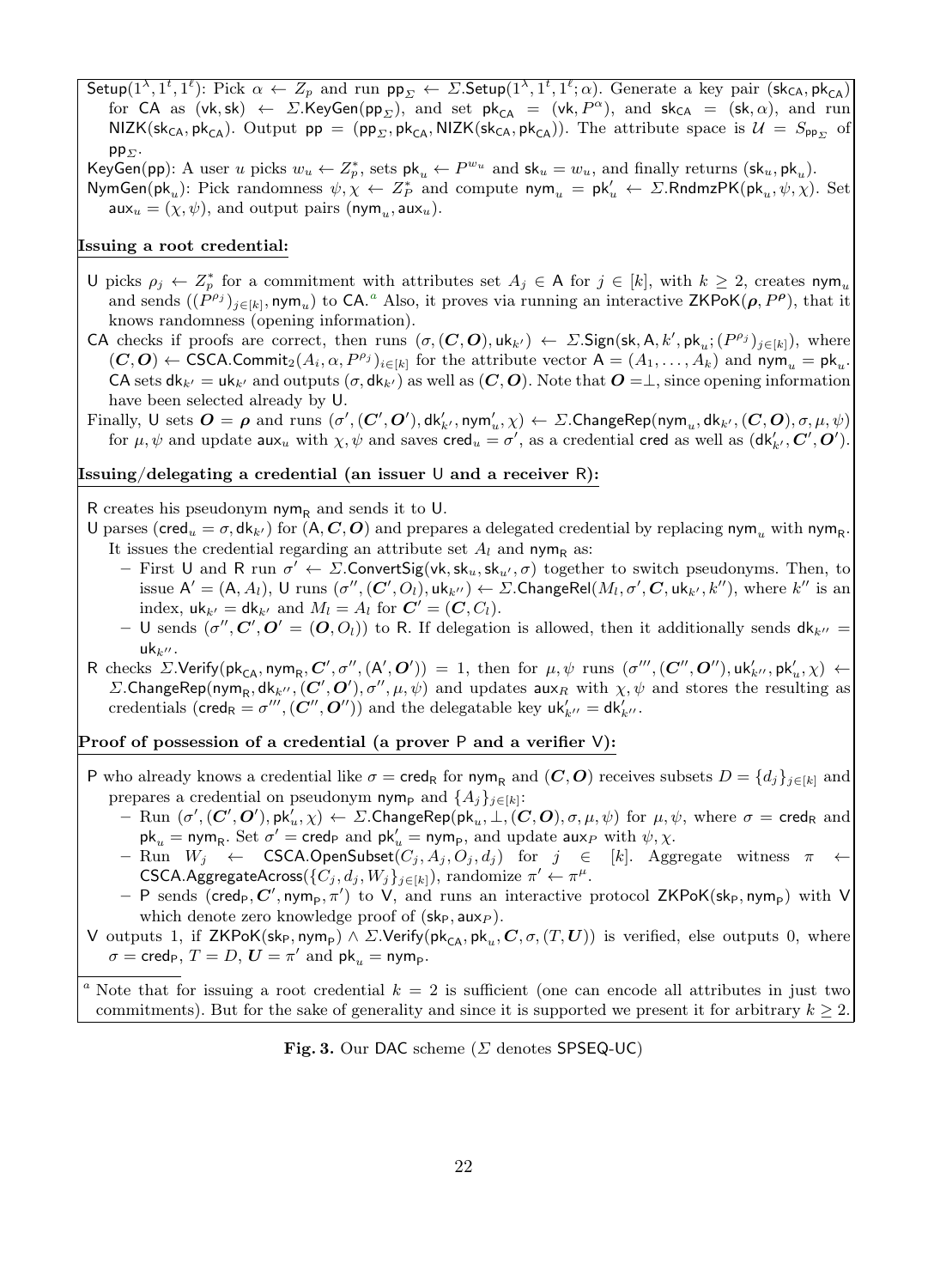Table 2. Execution times for SPSEQ-UC and DAC algorithms and protocols in milliseconds

<span id="page-22-0"></span>

|                       |                | SPSEQ-UC |      |              |              |                        |            |               | <b>DAC</b>                   |                   |               |                |
|-----------------------|----------------|----------|------|--------------|--------------|------------------------|------------|---------------|------------------------------|-------------------|---------------|----------------|
|                       | Setup          | KeyGen   | Sign | ChangeRep/uk | ChangeRep    | hangeRe<br>$^{\prime}$ | ConvertSig | Verify        | red<br>reateC<br>$^{\prime}$ | <b>DelegIssue</b> | redProve      | CredVerify     |
| $\mu$ AV<br><b>SD</b> | 385<br>$\pm 3$ | 21       | 73   | 50           | 6<br>$\pm 2$ | 15<br>$\pm 2$          | 2          | 38<br>$\pm 1$ | 82                           | 21                | 35<br>$\pm 2$ | 195<br>$\pm 3$ |

of signature along with  $uk_{k'}$  and ChangeRep represents the randomization of signatures only. In the CredProve and CredVerify protocols, we use  $d_i$  to denote the subset of each attribute set  $A_i$ that will be disclosed. Here, D denotes the set of  $d_i$  as  $D = (d_i)_{i \in [k]}$ . We thereby assume that each subset  $d_i$  contains approximately half of the attributes in  $A_i$ . Let us provide an example for the showing part to clarify our notation: Assume  $k = 2$ , we have two commitments  $C_1, C_2$  (for simplicity we can say each commitment is the output of one delegation level e.g.,  $L = 2$  is the delegation level) such that each includes 5 attributes. Then  $D = (d_1, d_2)$  means that each  $d_1$  and  $d_2$  includes two attributes of sets of  $C_1$  and  $C_2$ , respectively and  $|D|=4$ . In this case, we say that the total number of (messages) attributes is  $|M| = |A| = k \cdot n$  (we also use this interpretation in Figs [4](#page-22-1) and [5\)](#page-23-0).

In Fig [4](#page-22-1) we show the effect on the computation time of SPSEQ-UC when increasing the parameters  $(k, k', n)$ . Since the Setup algorithm runs only once, we do not consider the computation time of Setup. We measure the computation time for a message (or an attribute) set of size n from 5 to 20, k from 2 to 10 (so that the total messages  $|M|$  is from 10 to 200), and k' from 4 to 20. Since the runtime of the algorithms KeyGen, ChangeRep, and ConvertSig is independent of the parameters  $(k, k', n)$  we omit them.



<span id="page-22-1"></span>Fig. 4. The running times of SPSEQ-UC (ms)

In Fig [5](#page-23-0) we show the effect of increasing the parameters  $(k, k', d, n)$  on the computation time of DAC. We measure the computation time of CredProve and CredVerify protocols for  $n, k$  and  $d$  (a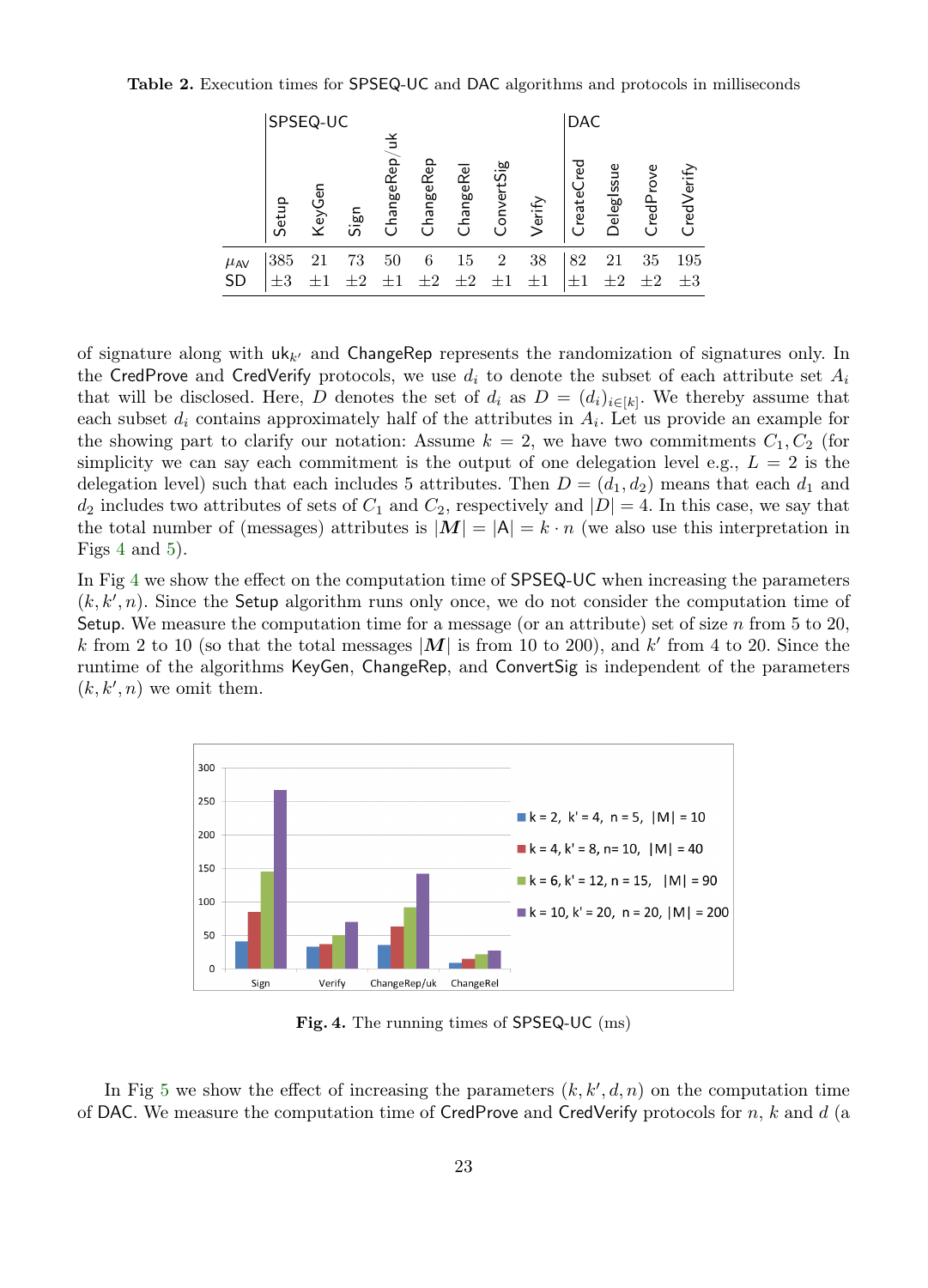disclosed attribute subset) varying from 5 to 16, 2 to 6 and 2 to 5, respectively. The total disclosed attributes length  $|D| = d \cdot k$  and the total attributes length  $|A| = n \cdot k$  range from 4 to 30 and 10 to 96, respectively. The CredProve and CredVerify are independent of  $k'$ . Meanwhile, the computation time of CreateCred and IssueCred change when  $k'$  varies from 4 to 16 in addition to being dependent on  $n$  and  $k$ . These algorithms are independent of  $d$ . As can be seen in Fig [5,](#page-23-0) the pairing product



<span id="page-23-0"></span>Fig. 5. The running times of DAC (ms)

operations in the verification produce the largest overhead. Though, in absolute terms verification is still highly efficient. For example, it is less than a second, in the maximum parameters setting with almost 100 attributes and disclosing 30 attributes. This efficiency makes our implementation suitable for time-critical applications like public transportation, ticketing, etc.

Theoretical Analysis of Performance and Comparison. We analyze the computational and communication complexity compared with Camenisch et al. [\[CDD17\]](#page-24-3) (CDD), one of the most efficient and fully specified approaches, in Appendix [B.](#page-27-0)

# 6 Conclusion

In this paper we first present a new primitive called structure-preserving signatures on equivalence classes on updatable commitments SPSEQ-UC in which one can sign vectors of set commitments that can be extended by additional set commitments. Moreover, signatures contain a user's public key, which can be switched. Second, we present an efficient delegatable anonymous credential scheme DAC that supports attributes, provides strong privacy under a reasonable corruption model, and allows the delegators to restrict further delegations. We show the practical efficiency of our DAC by presenting performance benchmarks based on an implementation.

Acknowledgements. This work has in part been carried out within the scope of Digidow, the Christian Doppler Laboratory for Private Digital Authentication in the Physical World and has partially been supported by the LIT Secure and Correct Systems Lab. Omid Mir and René Mayrhofer gratefully acknowledge financial support by the Austrian Federal Ministry for Digital and Economic Affairs, the National Foundation for Research, Technology and Development, the Christian Doppler Research Association, 3 Banken IT GmbH, ekey biometric systems GmbH, Kepler Universitätsklinikum GmbH, NXP Semiconductors Austria GmbH and Co KG, Österreichische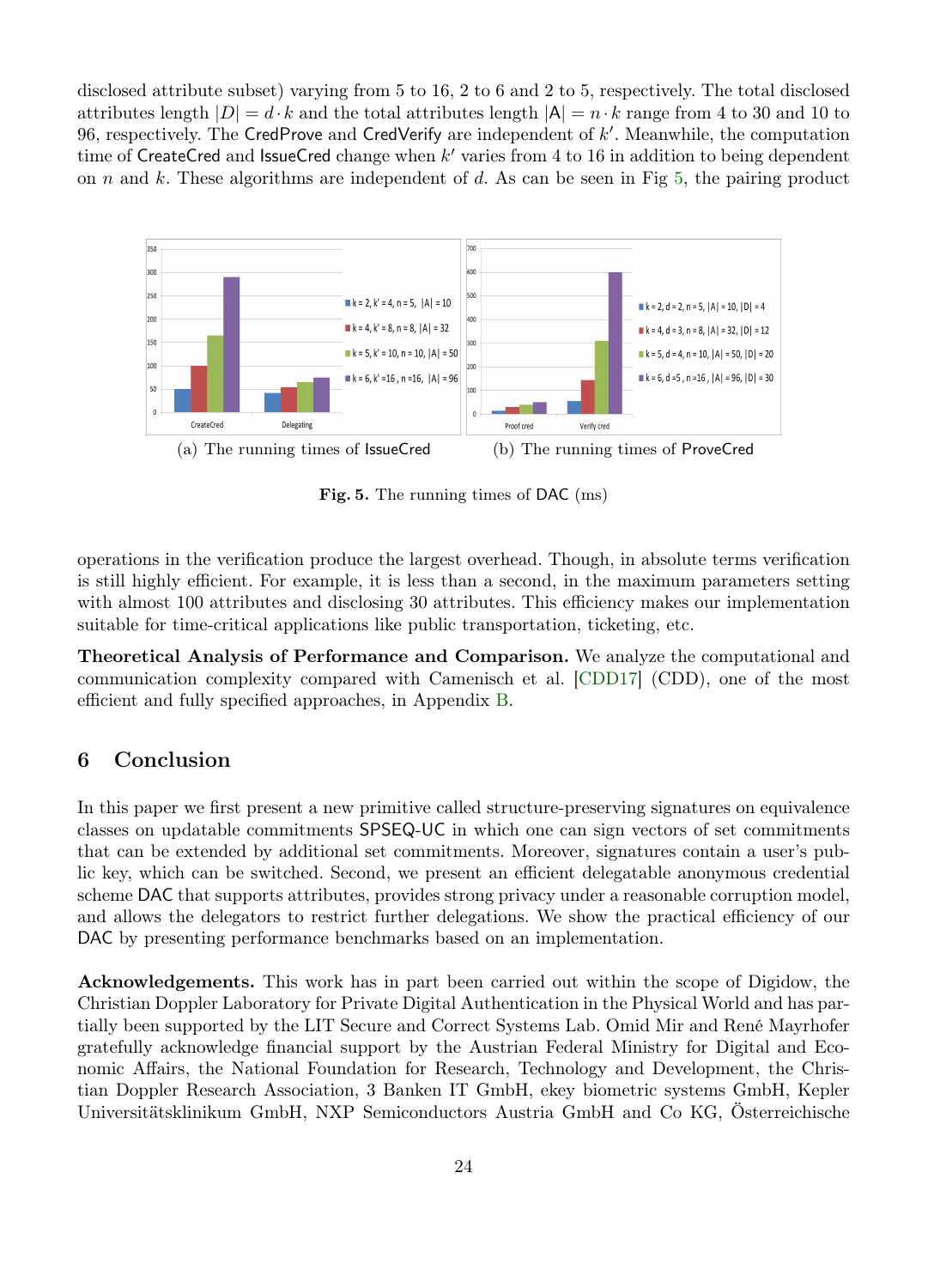Staatsdruckerei GmbH, and the State of Upper Austria. Daniel Slamanig was supported by the European commission through ECSEL Joint Undertaking (JU) under grant agreement n◦826610 (Comp4Drones), the European Union's Horizon 2020 research and innovation programme under grant agreement n<sup>®</sup>861696 (LABYRINTH) and by the Austrian Science Fund (FWF) and netidee SCIENCE under grant agreement P31621-N38 (PROFET).

# References

- <span id="page-24-8"></span>BB18. Johannes Blömer and Jan Bobolz. Delegatable attribute-based anonymous credentials from dynamically malleable signatures. In Bart Preneel and Frederik Vercauteren, editors, ACNS 18, volume 10892 of LNCS, pages 221–239. Springer, Heidelberg, July 2018.
- <span id="page-24-2"></span>BCC<sup>+</sup>09. Mira Belenkiy, Jan Camenisch, Melissa Chase, Markulf Kohlweiss, Anna Lysyanskaya, and Hovav Shacham. Randomizable proofs and delegatable anonymous credentials. In Shai Halevi, editor, CRYPTO 2009, volume 5677 of LNCS, pages 108–125. Springer, Heidelberg, August 2009.
- <span id="page-24-4"></span>BCET21. Dmytro Bogatov, Angelo De Caro, Kaoutar Elkhiyaoui, and Björn Tackmann. Anonymous transactions with revocation and auditing in hyperledger fabric. In Mauro Conti, Marc Stevens, and Stephan Krenn, editors, Cryptology and Network Security - 20th International Conference, CANS 2021, Vienna, Austria, December 13-15, 2021, Proceedings, volume 13099 of Lecture Notes in Computer Science, pages 435–459. Springer, 2021.
- <span id="page-24-11"></span>BDFG20. Dan Boneh, Justin Drake, Ben Fisch, and Ariel Gabizon. Efficient polynomial commitment schemes for multiple points and polynomials. Cryptology ePrint Archive, Report 2020/081, 2020. <https://eprint.iacr.org/2020/081>.
- <span id="page-24-7"></span>BEK<sup>+</sup>21. Jan Bobolz, Fabian Eidens, Stephan Krenn, Sebastian Ramacher, and Kai Samelin. Issuerhiding attribute-based credentials. In Mauro Conti, Marc Stevens, and Stephan Krenn, editors, CANS 2021, volume 13099 of LNCS, pages 158–178. Springer, 2021.
- <span id="page-24-9"></span>BF20. Balthazar Bauer and Georg Fuchsbauer. Efficient signatures on randomizable ciphertexts. In Clemente Galdi and Vladimir Kolesnikov, editors, SCN 20, volume 12238 of LNCS, pages 359– 381. Springer, Heidelberg, September 2020.
- <span id="page-24-10"></span>BFPV11. Olivier Blazy, Georg Fuchsbauer, David Pointcheval, and Damien Vergnaud. Signatures on randomizable ciphertexts. In Dario Catalano, Nelly Fazio, Rosario Gennaro, and Antonio Nicolosi, editors, PKC 2011, volume 6571 of LNCS, pages 403–422. Springer, Heidelberg, March 2011.
- <span id="page-24-3"></span>CDD17. Jan Camenisch, Manu Drijvers, and Maria Dubovitskaya. Practical UC-secure delegatable credentials with attributes and their application to blockchain. In Bhavani M. Thuraisingham, David Evans, Tal Malkin, and Dongyan Xu, editors, ACM CCS 2017, pages 683–699. ACM Press, October / November 2017.
- <span id="page-24-12"></span>CDM00. Ronald Cramer, Ivan Damgård, and Philip D. MacKenzie. Efficient zero-knowledge proofs of knowledge without intractability assumptions. In Hideki Imai and Yuliang Zheng, editors, PKC 2000, volume 1751 of LNCS, pages 354–372. Springer, Heidelberg, January 2000.
- <span id="page-24-5"></span>CKLM13. Melissa Chase, Markulf Kohlweiss, Anna Lysyanskaya, and Sarah Meiklejohn. Succinct malleable NIZKs and an application to compact shuffles. In Amit Sahai, editor, TCC 2013, volume 7785 of LNCS, pages 100–119. Springer, Heidelberg, March 2013.
- <span id="page-24-6"></span>CKLM14. Melissa Chase, Markulf Kohlweiss, Anna Lysyanskaya, and Sarah Meiklejohn. Malleable signatures: New definitions and delegatable anonymous credentials. In IEEE 27th Computer Security Foundations Symposium, CSF 2014, Vienna, Austria, 19-22 July, 2014, pages 199–213. IEEE Computer Society, 2014.
- <span id="page-24-0"></span>CL03. Jan Camenisch and Anna Lysyanskaya. A signature scheme with efficient protocols. In Stelvio Cimato, Clemente Galdi, and Giuseppe Persiano, editors, SCN 02, volume 2576 of LNCS, pages 268–289. Springer, Heidelberg, September 2003.
- <span id="page-24-1"></span>CL04. Jan Camenisch and Anna Lysyanskaya. Signature schemes and anonymous credentials from bilinear maps. In Matthew Franklin, editor, CRYPTO 2004, volume 3152 of LNCS, pages 56–72. Springer, Heidelberg, August 2004.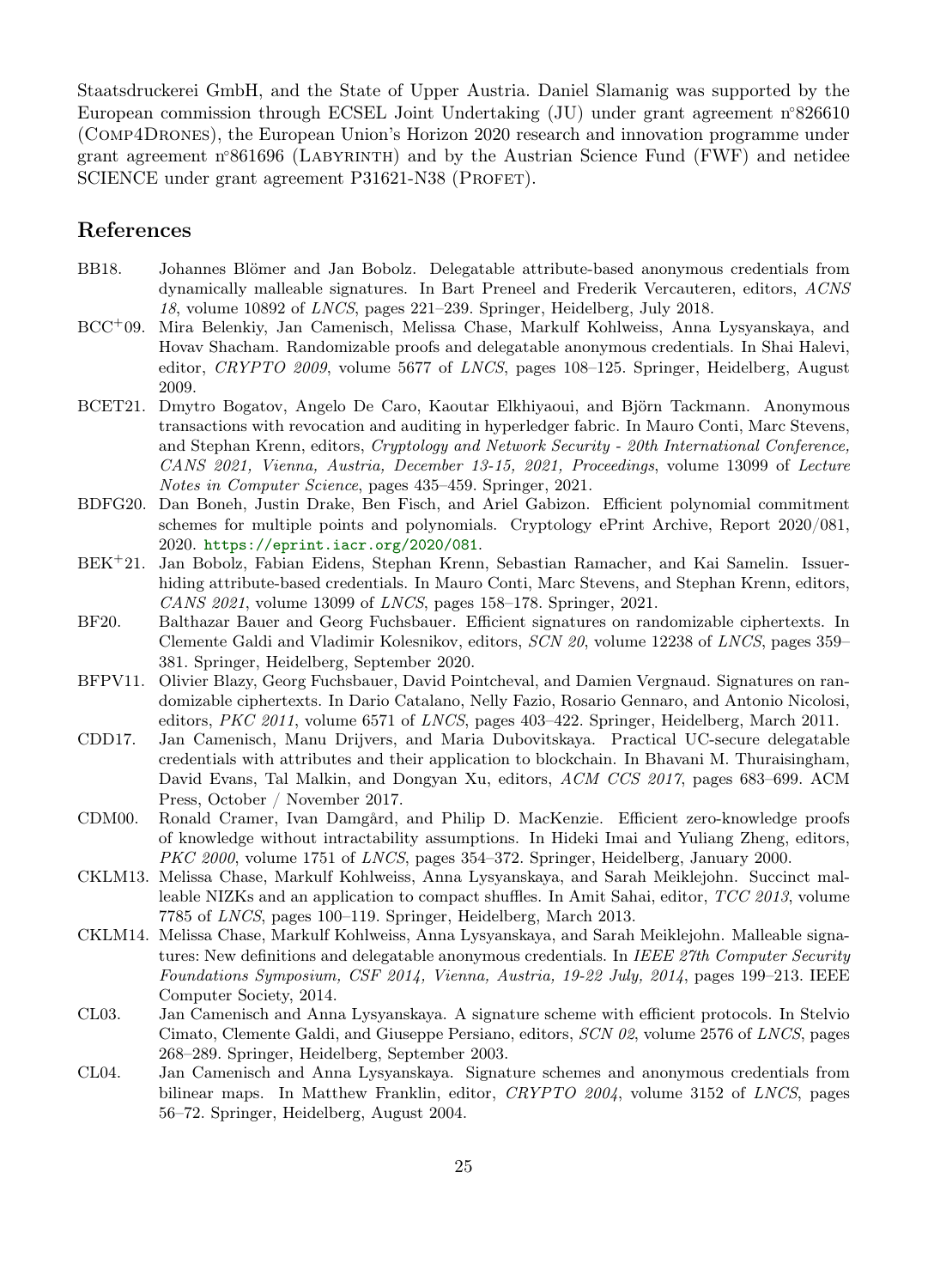- <span id="page-25-7"></span>CL06. Melissa Chase and Anna Lysyanskaya. On signatures of knowledge. In Cynthia Dwork, editor, CRYPTO 2006, volume 4117 of LNCS, pages 78–96. Springer, Heidelberg, August 2006.
- <span id="page-25-6"></span>CL19. Elizabeth C. Crites and Anna Lysyanskaya. Delegatable anonymous credentials from mercurial signatures. In Mitsuru Matsui, editor, CT-RSA 2019, volume 11405 of LNCS, pages 535–555. Springer, Heidelberg, March 2019.
- <span id="page-25-12"></span>CL21. Elizabeth C. Crites and Anna Lysyanskaya. Mercurial signatures for variable-length messages. PoPETs, 2021(4):441–463, October 2021.
- <span id="page-25-3"></span>CLP22. Aisling Connolly, Pascal Lafourcade, and Octavio Perez-Kempner. Improved constructions of anonymous credentials from structure-preserving signatures on equivalence classes. In Goichiro Hanaoka, Junji Shikata, and Yohei Watanabe, editors, PKC 2022, volume 13177 of LNCS, pages 409–438. Springer, 2022.
- <span id="page-25-5"></span>CPZ20. Melissa Chase, Trevor Perrin, and Greg Zaverucha. The signal private group system and anonymous credentials supporting efficient verifiable encryption. In Jay Ligatti, Xinming Ou, Jonathan Katz, and Giovanni Vigna, editors, ACM CCS 2020, pages 1445–1459. ACM Press, November 2020.
- <span id="page-25-4"></span>DGS<sup>+</sup>18. Alex Davidson, Ian Goldberg, Nick Sullivan, George Tankersley, and Filippo Valsorda. Privacy pass: Bypassing internet challenges anonymously. PoPETs, 2018(3):164–180, 2018.
- <span id="page-25-13"></span>FHS15. Georg Fuchsbauer, Christian Hanser, and Daniel Slamanig. Practical round-optimal blind signatures in the standard model. In Rosario Gennaro and Matthew J. B. Robshaw, editors, CRYPTO 2015, Part II, volume 9216 of LNCS, pages 233–253. Springer, Heidelberg, August 2015.
- <span id="page-25-1"></span>FHS19. Georg Fuchsbauer, Christian Hanser, and Daniel Slamanig. Structure-preserving signatures on equivalence classes and constant-size anonymous credentials. Journal of Cryptology, 32(2):498– 546, April 2019.
- <span id="page-25-15"></span>Fis05. Marc Fischlin. Communication-efficient non-interactive proofs of knowledge with online extractors. In Victor Shoup, editor, CRYPTO 2005, volume 3621 of LNCS, pages 152–168. Springer, Heidelberg, August 2005.
- <span id="page-25-9"></span>Fuc11. Georg Fuchsbauer. Commuting signatures and verifiable encryption. In Kenneth G. Paterson, editor, EUROCRYPT 2011, volume 6632 of LNCS, pages 224–245. Springer, Heidelberg, May 2011.
- <span id="page-25-10"></span>Gro15. Jens Groth. Efficient fully structure-preserving signatures for large messages. In Tetsu Iwata and Jung Hee Cheon, editors, ASIACRYPT 2015, Part I, volume 9452 of LNCS, pages 239–259. Springer, Heidelberg, November / December 2015.
- <span id="page-25-14"></span>GRWZ20. Sergey Gorbunov, Leonid Reyzin, Hoeteck Wee, and Zhenfei Zhang. Pointproofs: Aggregating proofs for multiple vector commitments. In Jay Ligatti, Xinming Ou, Jonathan Katz, and Giovanni Vigna, editors, ACM CCS 2020, pages 2007–2023. ACM Press, November 2020.
- <span id="page-25-8"></span>GS08. Jens Groth and Amit Sahai. Efficient non-interactive proof systems for bilinear groups. In Nigel P. Smart, editor, EUROCRYPT 2008, volume 4965 of LNCS, pages 415–432. Springer, Heidelberg, April 2008.
- <span id="page-25-11"></span>HS14. Christian Hanser and Daniel Slamanig. Structure-preserving signatures on equivalence classes and their application to anonymous credentials. In Palash Sarkar and Tetsu Iwata, editors, ASI-ACRYPT 2014, Part I, volume 8873 of LNCS, pages 491–511. Springer, Heidelberg, December 2014.
- <span id="page-25-2"></span>HS21. Lucjan Hanzlik and Daniel Slamanig. With a little help from my friends: Constructing practical anonymous credentials. In Yongdae Kim, Jong Kim, Giovanni Vigna, and Elaine Shi, editors, CCS '21: 2021 ACM SIGSAC Conference on Computer and Communications Security, Virtual Event, Republic of Korea, November 15 - 19, 2021, pages 2004–2023. ACM, 2021.
- <span id="page-25-0"></span>ILV11. Malika Izabachène, Benoît Libert, and Damien Vergnaud. Block-wise P-signatures and noninteractive anonymous credentials with efficient attributes. In Liqun Chen, editor, 13th IMA International Conference on Cryptography and Coding, volume 7089 of LNCS, pages 431–450. Springer, Heidelberg, December 2011.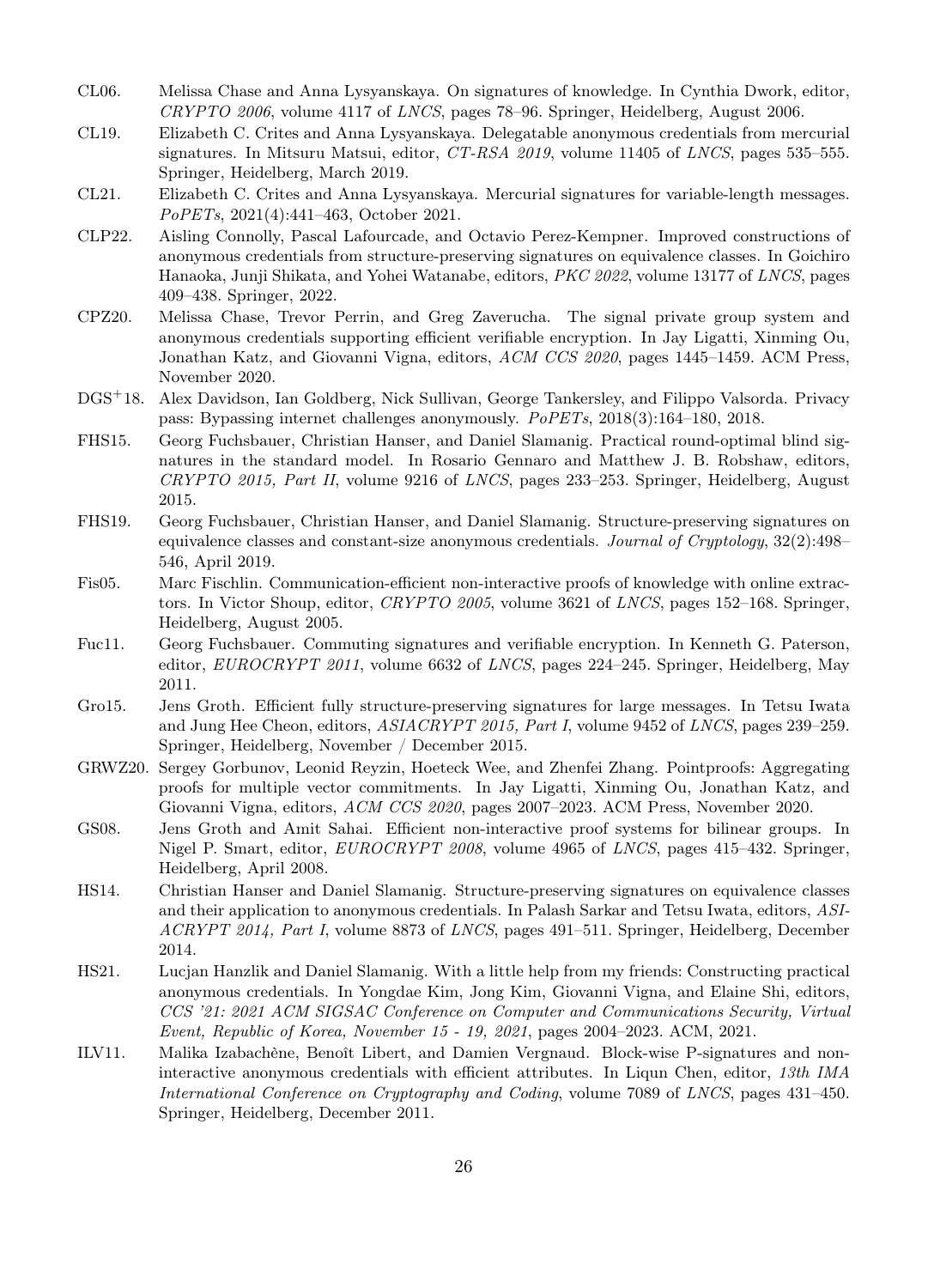- <span id="page-26-6"></span>Kas22. Yashvanth Kondi and abhi shelat. Improved straight-line extraction in the random oracle model with applications to signature aggregation. Cryptology ePrint Archive, Report 2022/393, 2022. <https://ia.cr/2022/393>.
- <span id="page-26-2"></span>KLOR20. Ben Kreuter, Tancrède Lepoint, Michele Orrù, and Mariana Raykova. Anonymous tokens with private metadata bit. In Daniele Micciancio and Thomas Ristenpart, editors, CRYPTO 2020, Part I, volume 12170 of LNCS, pages 308–336. Springer, Heidelberg, August 2020.
- <span id="page-26-4"></span>KSD19. Mojtaba Khalili, Daniel Slamanig, and Mohammad Dakhilalian. Structure-preserving signatures on equivalence classes from standard assumptions. In Steven D. Galbraith and Shiho Moriai, editors, ASIACRYPT 2019, Part III, volume 11923 of LNCS, pages 63–93. Springer, Heidelberg, December 2019.
- <span id="page-26-3"></span>MSM<sup>+</sup>18. Sinisa Matetic, Moritz Schneider, Andrew Miller, Ari Juels, and Srdjan Capkun. DelegaTEE: Brokered Delegation Using Trusted Execution Environments. In 27th USENIX Security, pages 1387–1403, 2018.
- <span id="page-26-0"></span>PS16. David Pointcheval and Olivier Sanders. Short randomizable signatures. In Kazue Sako, editor,  $CT-RSA$  2016, volume 9610 of LNCS, pages 111–126. Springer, Heidelberg, February / March 2016.
- <span id="page-26-1"></span>San20. Olivier Sanders. Efficient redactable signature and application to anonymous credentials. In Aggelos Kiayias, Markulf Kohlweiss, Petros Wallden, and Vassilis Zikas, editors, PKC 2020, Part II, volume 12111 of LNCS, pages 628–656. Springer, Heidelberg, May 2020.
- <span id="page-26-7"></span>Sho97. Victor Shoup. Lower bounds for discrete logarithms and related problems. In Walter Fumy, editor, EUROCRYPT'97, volume 1233 of LNCS, pages 256–266. Springer, Heidelberg, May 1997.

# A Additional Preliminaries

# <span id="page-26-5"></span>A.1 Set Commitments

Definition 11 (Set commitment [\[FHS19\]](#page-25-1)). A set commitment scheme SC consists of the following PPT algorithms.

- SC.Setup $(1^{\lambda}, 1^t) \to pp_{sc}$ : This probabilistic algorithm takes as input a security parameter  $\lambda$  and an upper bound  $t$  for the cardinality of committed sets, both in unary form. It outputs public parameters  $pp_{sc}$  (which include a description of an efficiently samplable message space  $S_{pp_{sc}}$ containing sets of maximum cardinality t).  $pp_{sc}$  will be an implicit input to all algorithms.
- $SC.Commit(S) \rightarrow (C, O)$ : This probabilistic algorithm takes as input a non-empty set  $S \in S_{\text{Dec}}$ . It outputs a commitment  $C$  to set  $S$  and opening information  $O$ .
- $SCOpen(C, S, O) \rightarrow 0/1$ : This deterministic algorithm takes as input a commitment C, a set S and opening information O. If O is a valid opening of C to  $S \in S_{\text{pp}_{\text{SC}}}$ , it outputs 1, and 0 otherwise.
- $SC.OpenSubset(C, S, O, T) \rightarrow W$ : Takes as input a commitment C, a set  $S \in S_{pp<sub>SC</sub>}$ , opening information O and a nonempty set T. It returns  $\perp$  if  $T \not\subseteq S$ ; else it returns a witness W for T being a subset of the set  $S$  committed to in  $C$ .
- SC.VerifySubset $(C, T, W) \rightarrow 0/1$ : This deterministic algorithm takes as input a commitment C, a non-empty set  $T$  and a witness  $W$ . If  $W$  is a witness for  $T$  being a subset of the set committed to in  $C$ , it outputs 1, and 0 otherwise.

We refer the reader to [\[FHS19\]](#page-25-1) for a formal definition of the correctness, binding, hiding and subset-soundness notions.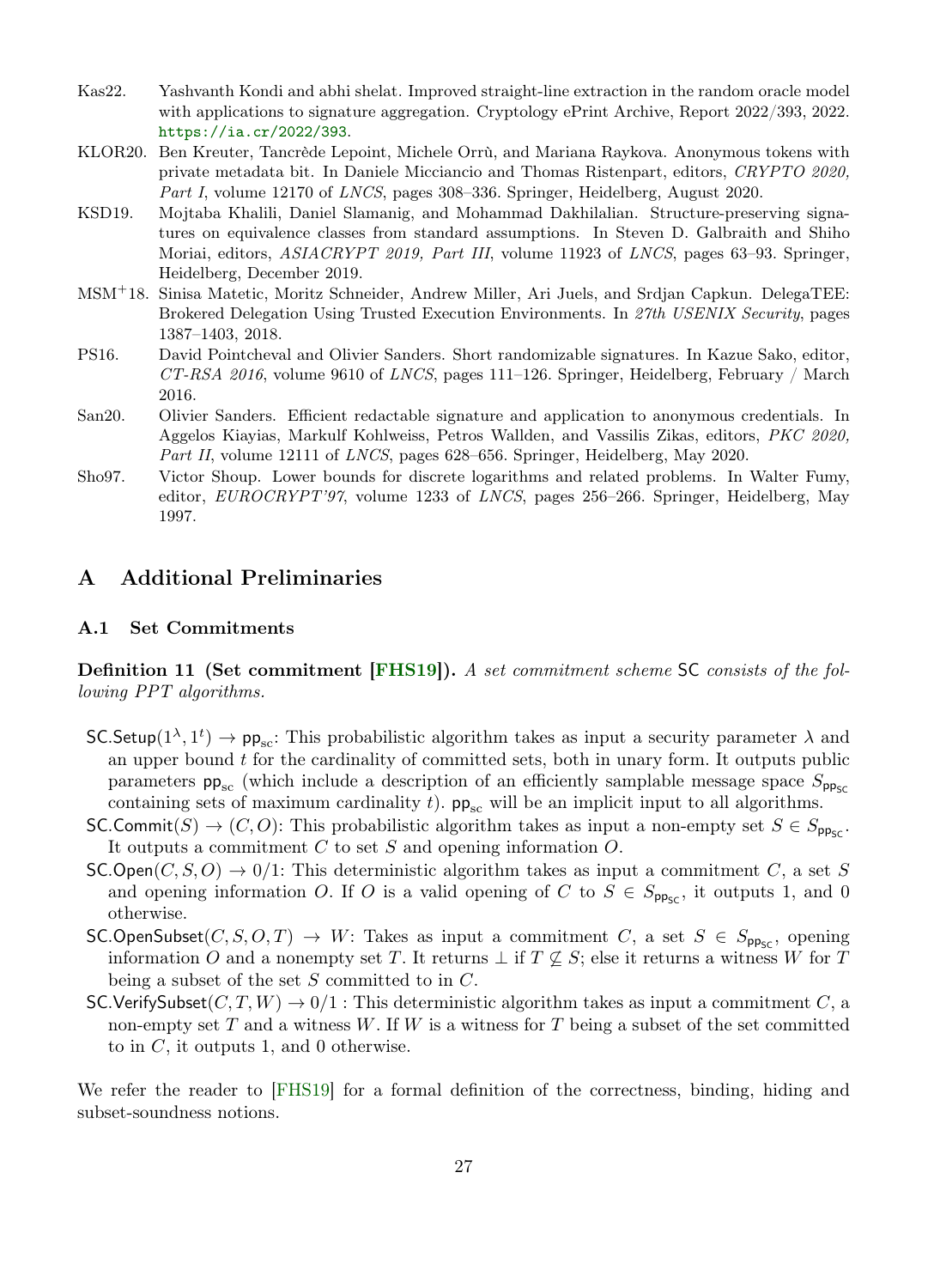### <span id="page-27-1"></span>A.2 Zero-Knowledge Proofs of Knowledge

We define zero-knowledge proofs of knowledge (ZKPoK) and discuss non-interactive versions thereof (NIZK). In our DAC, we require protocols to prove knowledge of discrete logarithm relations. This can be efficiently realized by relying on Sigma protocols (i.e., three-round public-coin honestverifier zero-knowledge proofs of knowledge). Sigma protocols are efficient instantiations of ZKPoK which can be converted to (malicious-verifier) zero-knowledge proofs of knowledge, using Damgard's Technique [\[CDM00\]](#page-24-12) and made non-interactive using different techniques (discussed below).

**ZKPoK.** Let  $L_{\mathcal{R}} = \{x \mid \exists w : (x, w) \in \mathcal{R}\} \subseteq \{0, 1\}^*$  be a formal language, where  $\mathcal{R} \subseteq \{0, 1\}^* \times$ {0, 1} ∗ is a binary, polynomial-time (witness) relation. For such a relation, the membership of  $x \in L_R$  can be decided in polynomial time (in |x|) when given a witness w of length polynomial in |x| certifying  $(x, w) \in \mathcal{R}$ . We assume an interactive protocol  $(\mathcal{P}, \mathcal{V})$  between a prover  $\mathcal{P}$  and a PPT verifier V and denote the outcome of the protocol as  $(\cdot, b) \leftarrow (\mathcal{P}(\cdot, \cdot), \mathcal{V}(\cdot))$  where  $b = 0$ indicates that V rejects and  $b = 1$  that it accepts the conversation with P. We require the following properties:

**Definition 12 (Completeness).** We call an interactive protocol  $(\mathcal{P}, \mathcal{V})$  for a relation R complete if for all  $x \in L_{\mathcal{R}}$  and w such that  $(x, w) \in R$  we have that  $(\cdot, 1) \leftarrow (\mathcal{P}(x, w), \mathcal{V}(x))$  with probability 1.

**Definition 13 (Zero knowledge (ZK)).** An  $(\mathcal{P}, \mathcal{V})$  for a language L is ZK if for any (malicious) verifier  $V^*$ , there exists a PPT algorithm S (the simulator) such that:

$$
\{\mathcal{S}(x)\}_{x\in L}\approx \{<(\mathcal{P},\mathcal{V}^{\star})(x)> \}_{x\in L},
$$

where  $h(\mathcal{P}, \mathcal{V}^*)(x)$  is shows the transcript of the communication between  $\mathcal{P}$  and  $\mathcal{V}^*$  on the common input x.

**Definition 14 (Knowledge soundness).** We say that  $(\mathcal{P}, \mathcal{V})$  is a proof of knowledge (PoK) relative to an NP relation R if for any malicious prover  $\mathcal{P}^*$  such that  $(\cdot,1) \leftarrow (\mathcal{P}^*(x),\mathcal{V}(x))$  with probability greater than  $\epsilon$  there exists a PPT knowledge extractor K (with rewinding black-box access to  $\mathcal{P}^*$ ) such that  $K^{\mathcal{P}^*}(x)$  returns a value w satisfying  $(x, w) \in \mathcal{R}$  with probability polynomial in  $\epsilon$ .

If all properties hold, then we denote this interactive protocol as a zero-knowledge proofs of knowledge (ZKPoK).

Non-Interactive Zero-Knowedge Proofs (of Knowledge). One can use the Fiat-Shamir heuristic to transform any Sigma protocol into a non-interactive zero-knowledge proof of knowledge (NIZK). Whenever one requires multiple-extractions in a security proof, a standard measure is to opt for interactive ZKPoK. We however note that when willing to pay some extra costs, one could instead use straight-line extractable NIZK, e.g., obtained via Fischlin's transformation [\[Fis05,](#page-25-15) [Kas22\]](#page-26-6).

# <span id="page-27-0"></span>B Theoretical analysis

In this section, we compare the asymptotic efficiency of our DAC with CDD [\[CDD17\]](#page-24-3).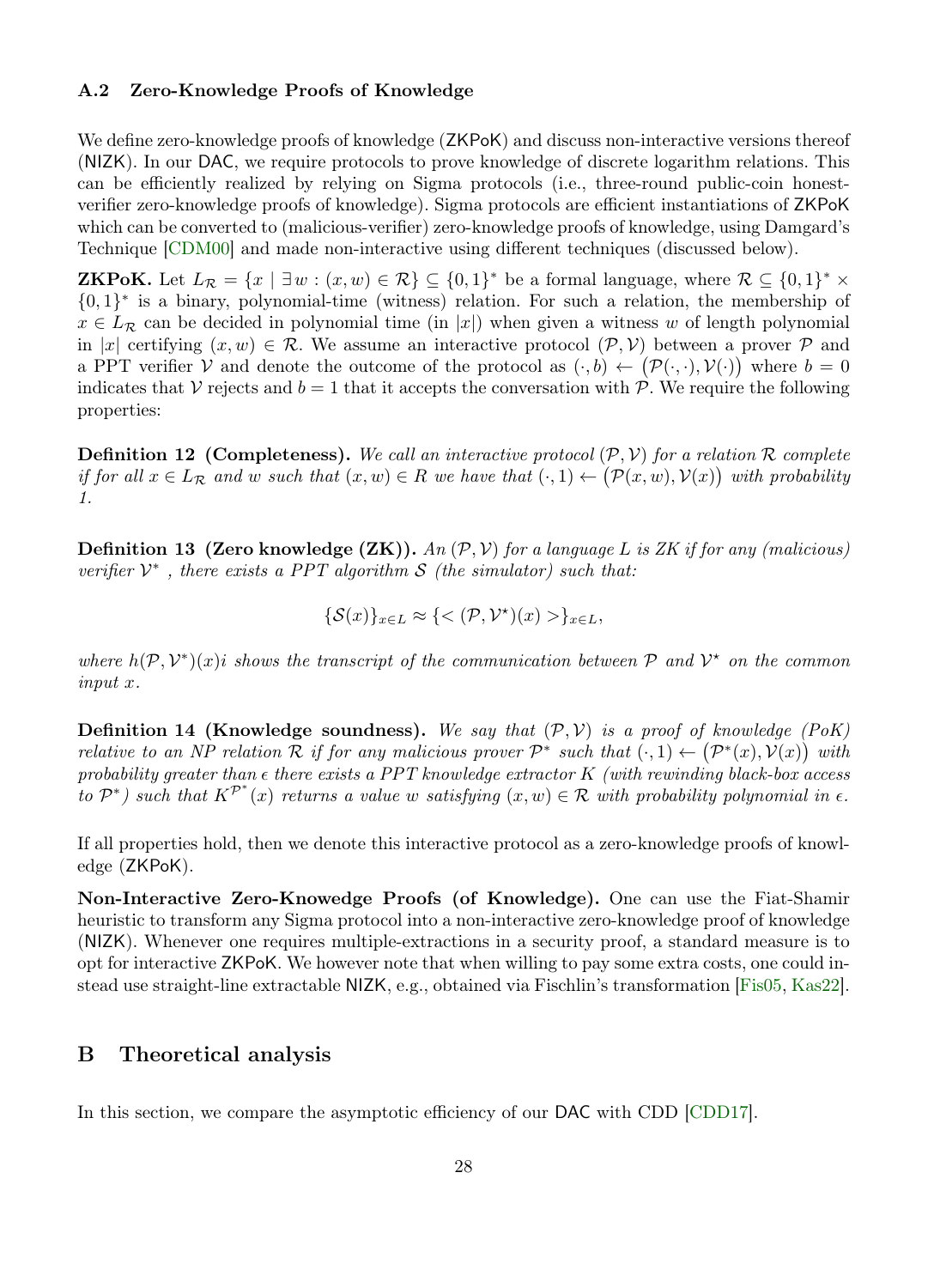<span id="page-28-0"></span>Table 3. Computational complexity

|            | CDD [CDD17]                                                                                                                                                                    | Our DAC                                                                                                          |
|------------|--------------------------------------------------------------------------------------------------------------------------------------------------------------------------------|------------------------------------------------------------------------------------------------------------------|
|            | <b>CredProve</b> odd: $\sum_{i=1,3}^{L} 1 \mathbb{G}_2 + (n_i + 2) \mathbb{G}_1 + (1 + d_i) \mathbb{G}_t^2$                                                                    | $((k+3)\mathbb{G}_1 + \mathbb{G}_2 + \mathbb{G}_1^2) +$                                                          |
|            | $+(1+u_i)\mathbb{G}^3_t+(2+n_i)\mathbb{G}^2_1$                                                                                                                                 |                                                                                                                  |
|            | even: $\sum_{i=2,4}^{L} 1 \mathbb{G}_1 + (n_i + 2) \mathbb{G}_2 + (1 + d_i) \mathbb{G}_t^2$                                                                                    | $\left(\mathbb{G}_1^{ D }\right) + \left(\sum_{i=1}^{ D } \left(\mathbb{G}_1^{u_i} + \mathbb{G}_1\right)\right)$ |
|            | $+(1+u_i)\mathbb{G}^3_t+(2+n_i)\mathbb{G}^2_2$                                                                                                                                 |                                                                                                                  |
| CredVerify | $(1+d_1)E + (3+u_1+d_L)E^2 + u_L E^3$                                                                                                                                          | $(E^k + E^2 + 4E) +$                                                                                             |
|            | $+(4+n_1+d_L){\mathbb{G}_t}+$                                                                                                                                                  |                                                                                                                  |
|            | $\sum_{i=1}^{L}((1+d_i)E^2 + (1+u_i)E^3 + (1+d_i){\mathbb{G}_t})\Big \Big(E+E^k + {\mathbb{G}}_2^{ S } + \sum_{i=1}^{ D } {\mathbb{G}}_2^{ S-d_i } + {\mathbb{G}}_2\Big)\Big)$ |                                                                                                                  |

### B.1 Computational Complexity

To analyze the efficiency of our DAC scheme, we consider the number of (multi)-exponentiations required for the IssueCred (issuing or delegating), CredProve (the showing of a credential), and CredVerify (verifying a credential). We summarize the following efficiency analysis comparing our DAC and the CDD scheme [\[CDD17\]](#page-24-3) in Table [3.](#page-28-0) We use notations that are used in [CDD17], where  $d_i$ and  $u_i$  denote the amount of disclosed and undisclosed attributes at delegation level i, respectively, such that  $n_i = d_i + u_i$ ; and  $X\{\mathbb{G}_1^j\}$ ,  $X\{\mathbb{G}_2^j\}$ , and  $X\{\mathbb{G}_t^j\}$  denote X j-multi-exponentiations in the respective group;  $j = 1$  denotes a simple exponentiation.  $E^k$  denote a k-pairing product with  $k = 1$ denoting a single pairing. Assume  $z = |[k+1, k']|$  and  $k'' = k'$  (the worst case), where k is length of message M and commitment C vectors and  $n < t$  is size of a message (attributes) set M s.t.  $M_i$ includes  $n_i$  messages. Moreover, we assume that a  $n_i$  number of elements for each  $j \in [z]$  can be delegated and put into  $uk_{k'}$ . We summarize the efficiency analysis as follows, where we also count the cost of the  $C$  randomization in ChangeRep, but ignore the cost of proving knowledge of the secret key, as a Schnorr NIZK induces an insignificant cost:

CreateCred: CA creates the first level of the credential. To do this, CA runs Sign and a user runs ChangeRep/uk $_{k'}$ :

$$
\left( \left( \sum_{i=1}^{k} (\mathbb{G}_{1}^{n_{i}} + \mathbb{G}_{1}) \right) + \mathbb{G}_{1}^{2} + \mathbb{G}_{1} + \mathbb{G}_{1}^{k+1} + \sum_{i=1}^{z} n_{i} \mathbb{G}_{1} + \mathbb{G}_{2} \right) + \left( (k+3)\mathbb{G}_{1} + \mathbb{G}_{2} + \mathbb{G}_{1}^{2} + \sum_{i=1}^{z} n_{i} \mathbb{G}_{1} \right)
$$

IssueCred: Delegation of a credential includes running the ConvertSig, ChangeRel, and ChangeRep. We have:

$$
(2\mathbb{G}_1^2) + (2(\mathbb{G}_1^n + \mathbb{G}_1) + \mathbb{G}_1^2) + ((k+3)\mathbb{G}_1 + \mathbb{G}_2 + \mathbb{G}_1^2).
$$

If a further delegation is needed, then the randomization of  $\mathsf{uk}_{k'}$  adds  $\sum_{i=1}^{z} n_i \mathbb{G}_1$ .

CredProve: Proving possession of a credential by a user includes ChangeRep, AggregateAcross, and OpenSubset: Let  $D = (d_i)_{i \in [k]}$ , we have:

$$
((k+3)\mathbb{G}_1 + \mathbb{G}_2 + \mathbb{G}_1^2) + (\mathbb{G}_1^{|D|}) + \left(\sum_{i=1}^{|D|} (\mathbb{G}_1^{u_i} + \mathbb{G}_1)\right)
$$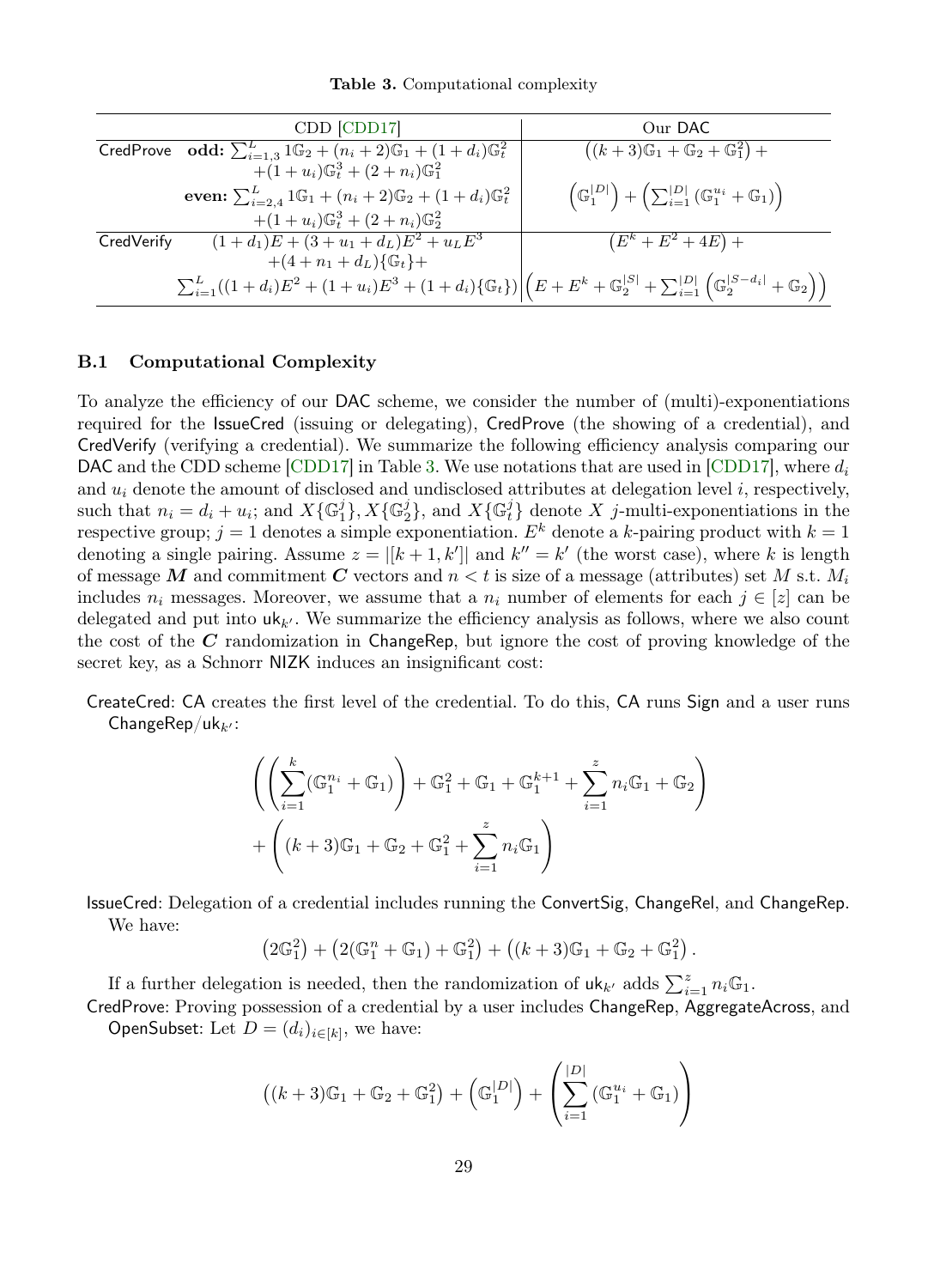CredVerify: The credential verification includes SPSEQ-UC.Verify (using CSCA.VerifyAcross): Let  $S = \bigcup_i d_i$ , where  $i \in [k]$ , we have

$$
(E^{k} + E^{2} + 4E) + \left(E + E^{k} + \mathbb{G}_{2}^{|S|} + \sum_{i=1}^{|D|} (\mathbb{G}_{2}^{|S - d_{i}|} + \mathbb{G}_{2})\right)
$$

Although we do not have a concept of delegation chain length, in order to compare our scheme with [\[CDD17\]](#page-24-3), we assume that each commitment is the output of one delegation-level, e.g., if  $k =$ 2 such that  $\mathbf{C} = (C_1, C_2)$ , the  $L = 2$  is delegation level. In other words, at each delegation level, we add one attribute set and the related commitment. Also, unlike [\[CDD17\]](#page-24-3) where their underlying signature construction needs switching  $\mathbb{G}_1$  and  $\mathbb{G}_2$  of message space throughout, we do not need it. Note that operations in  $\mathbb{G}_1$  are faster than  $\mathbb{G}_2$  and also the length of elements in  $\mathbb{G}_1$  is smaller. We only consider the number of (multi)exponentiations required to show a credential since this will be the most frequently executed operation. The result of CDD scheme is taken from Table 1 in [\[CDD17\]](#page-24-3).

Credential size. The size only counts the cryptographic components of the credential; the metadata and attribute values are assumed to be the same for all systems. In particular, the credential size ( $\sigma$ , sk<sub>p</sub> and pseudonym nym<sub>p</sub>) in SPSEQ-UC is independent of the delegation chain length and number of attributes. In SPSEQ-UC, credentials have constant size which is four  $\mathbb{G}_1$ , one  $\mathbb{G}_2$  and one  $\mathbb{Z}_p$  element. Let  $|\mathbb{G}_1| = |Z_p| = 256$  and  $|\mathbb{G}_2| = 512$  in bit, we have a size of 1792 bits. While, in CDD the credential size grows linearly with the number of attributes and delegation levels. Also, the size of the related  $uk_{k'}$  in our scheme is  $z \cdot 256$ .

#### B.2 Communication Complexity

We analyze the communication complexity and the size of each element exchange involved in DAC. More precisely, the **IssueCred** protocol depends on the number of keys in  $uk_{k'}$  (if delegation is requested), while the CredProveprotocol is independent of the number of attributes, delegation levels and keys. In the CredProve, we have:  $((k+5)|\mathbb{G}_1|+|\mathbb{G}_2|+Z_p)$ , where k is the size of C (that is, the delegation level L) that we send for verification and  $Z_p$  with one  $\mathbb{G}_1$  element that belong to the ZKPoK. In the IssueCred, we have  $((k+3)|\mathbb{G}_1|+|\mathbb{G}_2|+k\tilde{|Z_p|}+z|\mathbb{G}_1|)$ , where  $z=|[k,k']|$  is the number of keys in this range. In CDD, this communication cost grows linearly with the number of attributes and delegation levels (see Table [4.](#page-29-0)) Here, for the CDD scheme, we take a proof generated from an even Level-L credential.

<span id="page-29-0"></span>Table 4. Communication Complexity

| <b>Schemes</b> | CredProve                                                                                                     |
|----------------|---------------------------------------------------------------------------------------------------------------|
| Our DAC        | $((k+5) \mathbb{G}_1 + \mathbb{G}_2 +Z_p)$                                                                    |
| CDD [CDD17]    | $\frac{(2L+\sum_{i=1,3}^{L-1}(n_i+u_i)) \mathbb{G}_1 +}{(2L-1+\sum_{i=2,4}^{L}(n_i+u_i)) \mathbb{G}_2 +2Z_p}$ |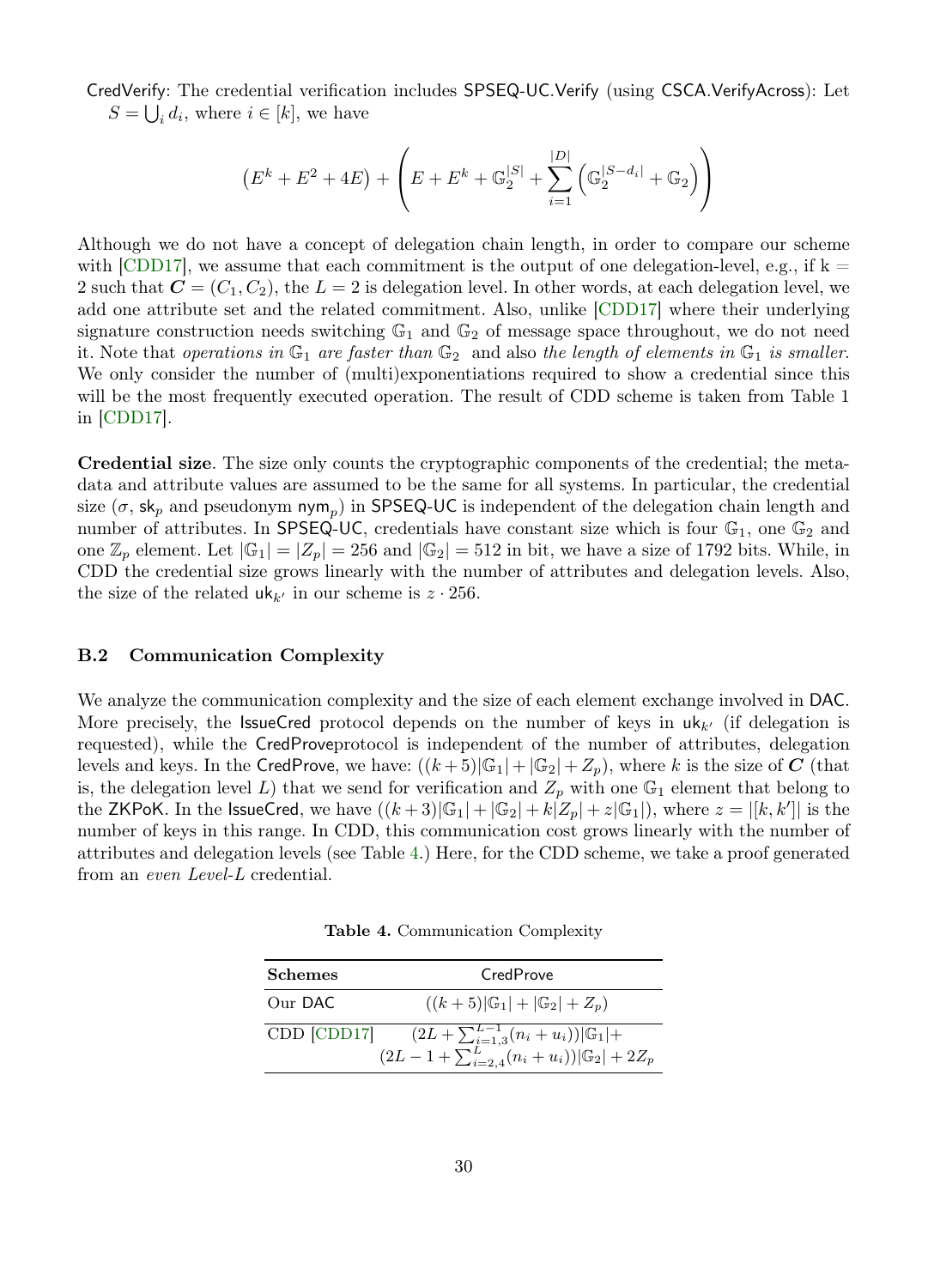# C Additional Definitions

# <span id="page-30-0"></span>C.1 Correctness of SPSEQ-UC

Subsequently, we state all the single correctness requirements.

Definition 15 (Correctness). A SPSEQ-UC scheme for a set commitment scheme SC and a parameterized family of equivalence relations  $\mathbb{R}^\ell$  for all  $\ell > 1$ , is correct if it satisfies the following conditions for all  $t, \lambda, k, k'$  with  $k \leq k' \leq \ell$ , for all  $pp \in {\sf PPGen}(1^{\lambda}, 1^t, 1^{\ell})$ ,  $(\forall k, \mathsf{sk}) \in \mathsf{KeyGen}(pp)$ ,  $\mathsf{pk}_u\in\mathsf{UKeyGen(pp)}, \ all \ M, \ \pmb{\rho}, \ T\subseteq M, \ all \ (\sigma, (\pmb{C}, \pmb{O}), \mathsf{uk}_{k'})\in\mathsf{Sign}(\mathsf{sk},M,k', \mathsf{pk}_u;\pmb{\rho}), \ any \ U \ \ with$ 1 = SC.VerifySubset $(C_j, T_j, U_j)_{j \in k}$  (for  $U_j$  being a subset opening) and 1 = SC.Open $(C_i, T_i, U_i)_{j \in k}$ (for  $U_i$  being an opening):

Verification: We have that:

 $\mathsf{Verify}(\mathsf{vk}, \mathsf{pk}_u, \mathcal{C}, \sigma, (\mathcal{T}, \mathcal{U})) = \mathsf{UKVerify}(\mathsf{vk}, \mathsf{uk}_{k'}, k', \sigma) = 1.$ 

Change of set commitments representative: For all  $(\mu, \psi)$ ,  $(\sigma', \text{uk}'_{k'}, \chi) \in \text{ChangeRep}(\text{pk}_u, \text{uk}_{k'}, \chi)$  $(C, O), \sigma, \mu, \psi)$ , all  $(C', O') \leftarrow$  Rndmz $C(C, O, \mu)$ , pk $\prime_u \leftarrow$  RndmzPK(pk,  $\psi, \chi$ ) and any  $U'$  s.t. either  $U'_j \leftarrow \mathsf{SC}.\mathsf{OpenSubset}(C'_j, O'_j, T_j)$  or  $U'_j = O'_j$  we have:

$$
\mathsf{Verify}(\mathsf{vk}, \mathsf{pk}_u', \mathbf{C}', \sigma', (\mathbf{T}, \mathbf{U}')) = 1 \ and \ \mathbf{C}' \in [\mathbf{C}]_{\mathcal{R}^k}.
$$

 ${\it Signature\ conversion}\colon$  For all  $(\mathsf{pk}_{u'},\mathsf{sk}_{u'}) \in \mathsf{UKeyGen}(\mathsf{pp}),\ \sigma' \leftarrow \mathsf{ConvertSig}(\mathsf{vk},\mathsf{sk}_{u},\mathsf{sk}_{u'},\sigma)\ \mathit{it}$ holds that

$$
\mathsf{Verify}(\mathsf{vk}, \mathsf{pk}_{u'}, \mathbf{C}, \sigma', (\mathbf{T}, \mathbf{U})) = 1.
$$

**Change of set commitments relation**: For any iterative application of  $pk_{u_l} \in \text{UKeyGen}(pp)$ ,  $(\mathsf{uk}_{k''_l}, \sigma'_l) \leftarrow \mathsf{ChangeRel}(M_l, \sigma_{l-1}, \bm{C}, \mathsf{uk}_{k'_{l-1}}, k'') \textit{ for any } M_l, \textit{ with } \bm{C}^{'} = (\bm{C}, C_l \in \mathsf{SC}. \mathsf{Commit}(M_l))$ and  $\mathbf{M}' = (\mathbf{M}, M_l)$ , any  $\mathbf{U}'$  s.t.  $U'_j \leftarrow \mathsf{SC}.\mathsf{OpenSubset}(C'_j, O'_j, T_j)_{j \in l} \vee U'_j = O'_j$  with  $l < k'' \leq k'$ and  $T' \subseteq M'$ , we have:

 $\mathsf{Verify}(\mathsf{vk}, \allowbreak \mathsf{pk}_{u_l}, \allowbreak \boldsymbol{C}', \allowbreak \sigma'_{l}, \allowbreak (\boldsymbol{T}', \boldsymbol{U}')) = 1$ 

whenever  $l \in [k+1, k']$  and also we have  $[C']_{\mathcal{R}^l}$ .

### <span id="page-30-1"></span>C.2 Class-Hiding

By class-hiding, we mean that, for all  $k, 1 < k \leq \ell$ , given two messages vectors  $C_1$  and  $C_2$  of size k, it should be hard to tell whether or not  $C_1 \in [C_2]_{\mathcal{R}^k}$ .

**Definition 16 (Class-hiding).** A SPSEQ-UC scheme for parameterized equivalence relations  $\mathcal{R}^k$ is class-hiding if for all  $\lambda$  and polynomial-length  $\ell(\lambda)$  and all probabilistic polynomial-time (PPT) adversaries A, there exists a negligible function  $\epsilon$  such that:

$$
\Pr\begin{bmatrix} \mathsf{pp} \leftarrow \mathsf{PPGen}(1^{\lambda}, 1^{\ell}, 1^t); \mathbf{C}_1 \leftarrow (\mathbb{G}_1^*)^k; \\ \mathbf{C}_2^0 \leftarrow (\mathbb{G}_1^*)^k; \mathbf{C}_2^1 \leftarrow [\mathbf{C}_1]_{\mathcal{R}^k}; b \leftarrow \{0, 1\}; \\ b' \leftarrow \mathcal{A}(\mathsf{pp}, \mathbf{C}_1, \mathbf{C}_2^b) : b' = b \end{bmatrix} \le \frac{1}{2} + \epsilon(\lambda)
$$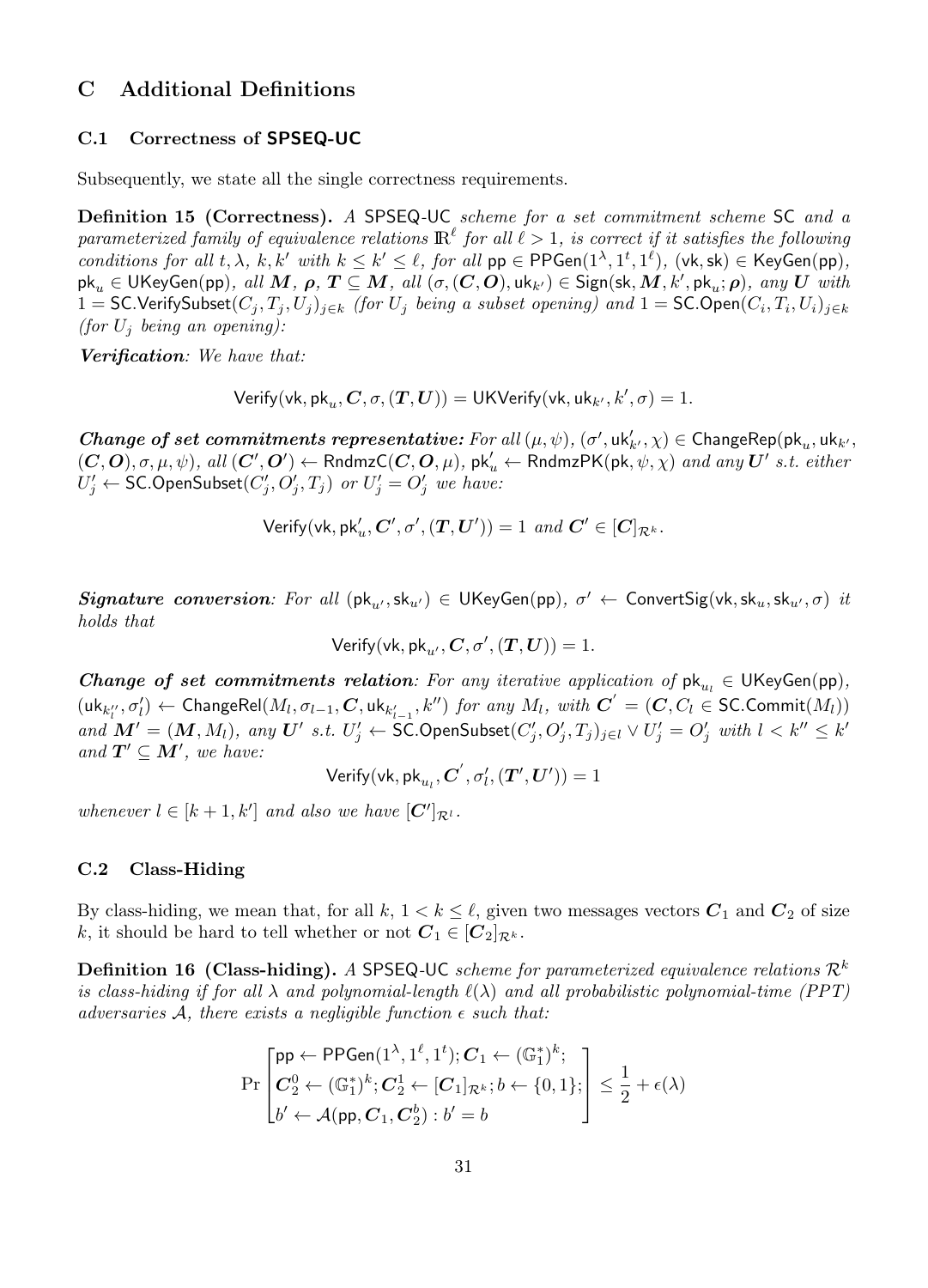| $\left \mathsf{ExpUnf}_{\mathsf{SPSEQ-UC},\mathcal{A}}(\lambda,\ell,t,u)\right $                                                                                                                                                                                                                                                                                                                                                                                            | $\mathcal{O}^{\mathsf{Sign}}(\bm{M},\bm{\rho},k',\mathsf{pk}_n)$ :                                                                                                                                                                                        |
|-----------------------------------------------------------------------------------------------------------------------------------------------------------------------------------------------------------------------------------------------------------------------------------------------------------------------------------------------------------------------------------------------------------------------------------------------------------------------------|-----------------------------------------------------------------------------------------------------------------------------------------------------------------------------------------------------------------------------------------------------------|
| $- u \leftarrow \mathcal{A}()$<br>$Q := \emptyset; \mathcal{UL} := \emptyset$ , pp $\leftarrow$ PPGen $(1^{\lambda}, 1^t, 1^{\ell})$ ;<br>$- U \mathcal{L} \leftarrow \mathsf{UKeyGen}^u$ ();<br>$-$ (vk, sk) $\leftarrow$ KeyGen(pp);<br>$-((\mathsf{sk}^*_u, \mathsf{pk}^*_u), (C^*, T^*, U^*), \sigma^*) \leftarrow \mathcal{A}^{\mathcal{O}^{\mathsf{Sign}}}(v\mathsf{k}, \mathsf{pp}, \{\mathsf{pk}_u\}_{(\mathsf{pk}_u, \mathsf{sk}_u) \in \mathcal{UL}})$<br>return: | $-$ If $\ell > k' > k$ :<br>$-$ Then $(\sigma, C, \text{uk}_{k'}) \leftarrow$ Sign(sk, k', M, $\rho, \text{pk}_{n}$ )<br>$-Q = Q \cup \{(\mathbf{M}, k', \mathsf{pk}_{n})\},$<br>$-$ return $((C, O), \sigma, \text{uk}_{k'})$<br>$-$ Else return $\perp$ |
| $\begin{pmatrix} \forall (\mathsf{pk}_u,\mathsf{sk}_u) \not\in \mathcal{UL}, \forall (\boldsymbol{M},k',\mathsf{pk}_u) \in Q : (\boldsymbol{M},\boldsymbol{T}^*) \notin \mathcal{R}_{k'} \\ \wedge \mathsf{Verify}(\mathsf{vk},\mathsf{pk}_u^*,\boldsymbol{C}^*,\sigma^*,(\boldsymbol{T}^*,\boldsymbol{U}^*)) = 1 \end{pmatrix}$                                                                                                                                            |                                                                                                                                                                                                                                                           |

<span id="page-31-1"></span>Fig. 6. Experiment ExpUnfStat<sub>SPSEQ-UC,  $A(\lambda, \ell, t)$ .</sub>

# D Proofs

# <span id="page-31-0"></span>D.1 Unforgeability of SPSEQ-UC

Our main technical result is to prove that our scheme satisfies unforgeability (Def. [3\)](#page-9-1) in the generic group model (GGM) [\[Sho97\]](#page-26-7) for asymmetric ("Type-3") bilinear groups (for which there are no efficiently computable homomorphisms between P and  $\hat{P}$ ). In this model, the adversary is only given handles of group elements, which are just uniform random strings. To perform group operations, it uses an oracle to which it can submit handles and is given back the handle of the sum, inversion, etc of the group elements for which it submitted handles. Here, we will use the additional notation for the group law. Let analyze the unforgeability game in the GGM.

Theorem 4. A generic adversary that computes at most q group operations and makes up to k queries to i ts signature oracle cannot win the semi-static game from Fig [1](#page-10-0) for the scheme defined in [3.3](#page-11-1) with probability greater than  $\frac{(o+q(4+\ell \cdot t))^{2}(2q+1)}{n}$  $\frac{p}{p}$ .

**Proof.** First we consider an adversary against the static game defined in Fig [6](#page-31-1) that only uses generic group operations on the group elements it receives. After getting the public parameter  $(\alpha^o P, \alpha^o \hat{P})_{0 \leq o \leq t}$ , a verification key  $(X_0, \hat{X}_1 = x_1 \hat{P}, \ldots, \hat{X}_\ell = x_\ell \hat{P})$ , public keys  $(P_1, \ldots, P_b)$ , vector commitments  $(C_1^{(i)},...,C_{k^{(i)}}^{(i)})_{i=1}^q$  and signatures  $(Z_i, S_i, \hat{S}_i, T_i)_{i=1}^q$  computed with randomness  $s_i$ on queries

$$
\left( \left( M_1^{(i)}, \ldots, M_{k^{(i)}}^{(i)} \right), \left( \rho_1^{(i)}, \ldots, \rho_{k^{(i)}}^{(i)} \right), k^{(i)\prime}, \mathrm{pk}^{(i)} \right)_{i=1}^q
$$
, with opening: table keys  $\left( \left( U_{j,o}^{(i)} \right) \right)_{j \in [k^{(i)}+1, k^{(i)}], o \in [t]}$   
adversary outputs a public user key  $\mathrm{pk}^{(q+1)}$ , a vector of commitments  $\left( C_1^{(*)}, \ldots, C_{k^{(*)}}^{(*)} \right)$  and a

the adversary outputs a public user key  $\mathsf{pk}^{(q+1)}$ , a vector of commitments  $\left(C_1^{(*)}, \ldots, C_{k^{(*)}}^{(*)}\right)$ 

corresponding signature  $(Z^*, S^*, \hat{S}^*, T^*)$ . As it must compute any new group element by combining received group elements, it must choose coefficients that we will represent here by using greek letters, which define

$$
C_h^* = \kappa^{(h)} P + \sum_{j=1}^q \left( \kappa_{z,j}^{(h)} Z_j + \kappa_{s,j}^{(h)} S_j + \kappa_{t,j}^{(h)} T_j + \sum_{o=0}^t \right)
$$
  

$$
\sum_{m=k^{(j)}+1}^{k'^{(j)}} \kappa_{m,j,o}^{(h)} U_{m,o}^{(j)} \right) + \sum_{o=1}^t \kappa_{a,o}^{(h,q+1)} a^o P + \kappa_{x,0}^{(h)} X_0 + \sum_{u=1}^b \kappa_{\text{pk},u}^{(h)} P_a
$$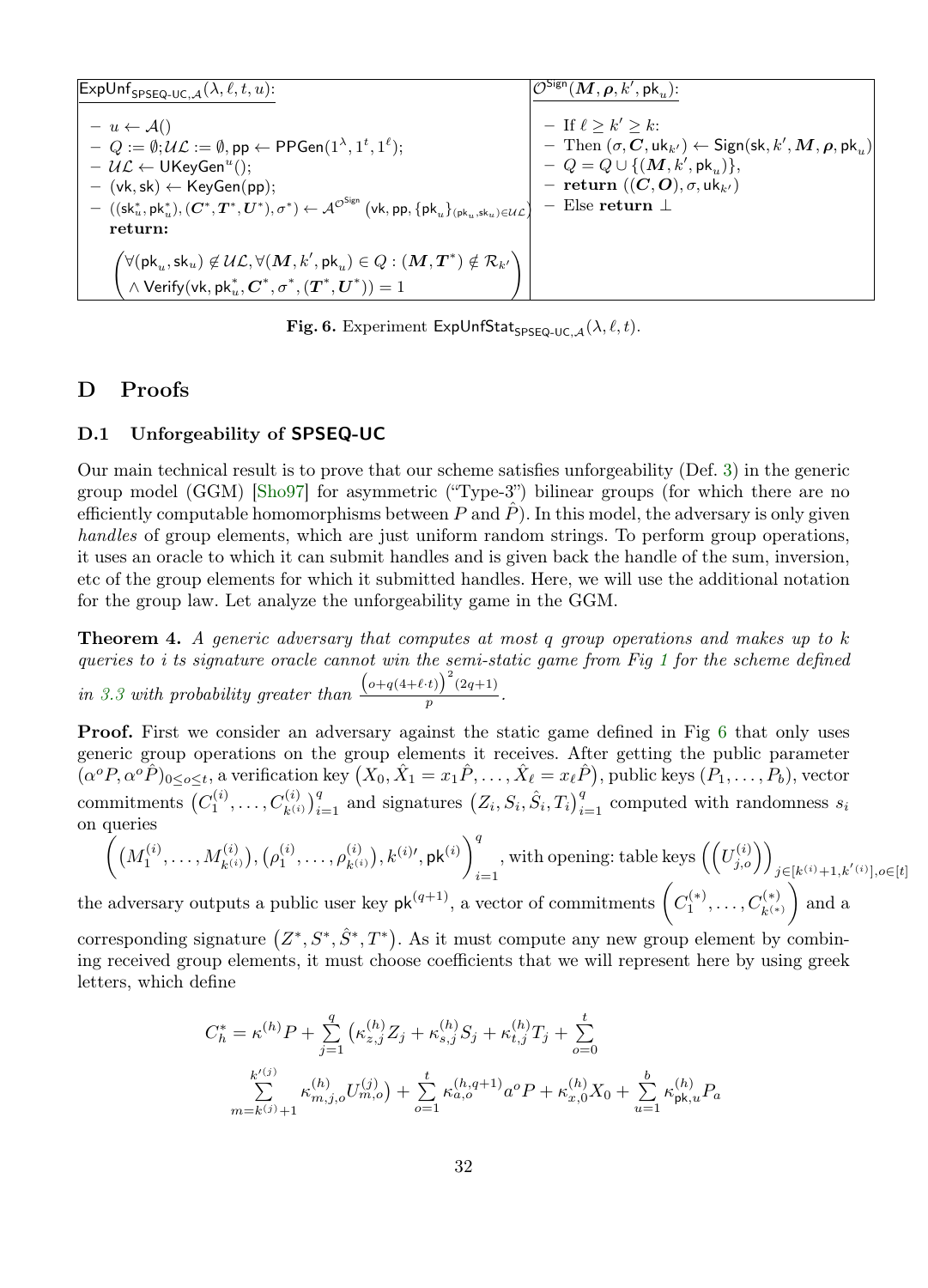$$
Z^* = \zeta P + \sum_{j=1}^q \left( \zeta_{z,j} Z_j + \zeta_{s,j} S_j + \zeta_{t,j} T'_j + \sum_{o=0}^t \sum_{m=k'(j)+1}^{k'(j)} \zeta_{m,j,o} U_{m,o}^{(j)} \right) + \sum_{o=1}^t \zeta_{a,o} a^o P + \zeta_{x,0} X_0 + \sum_{u=1}^b \zeta_{pk,u} P_a
$$

$$
S^* = \sigma P + \sum_{j=1}^q \left( \sigma_{z,j} Z_j + \sigma_{s,j} S_j + \sigma_{t,j} T_j + \sum_{o=0}^t \sum_{m=k'(j)+1}^{k'(j)} \sigma_{m,j,o} U_{m,o}^{(j)} \right) + \sum_{o=1}^t \sigma_{a,o} a^o P + \sigma_{x,0} X_0 + \sum_{u=1}^b \sigma_{\mathsf{pk},u} P_a
$$

$$
T^* = \tau P + \sum_{j=1}^q \left( \tau_{z,j} Z_j + \tau_{s,j} S_j + \tau_{t,j} T_j + \sum_{o=1}^t \sum_{m=k'(j)+1}^{k'(j)} \tau_{m,j,o} U_{m,o}^{(j)} \right) + \sum_{o=1}^t \tau_{a,o} a^o P + \sum_{u=1}^b \tau_{pk,u} P_a
$$

$$
\mathsf{pk}^{(i)} = \psi^{(i)} P + \sum_{j=1}^{i-1} \left( \psi_{z,j}^{(i)} Z_j + \psi_{s,j}^{(i)} S_j + \psi_{t,j}^{(i)} T_j + \sum_{o=0}^t \right. \\
\left. \sum_{m=k'(j)+1}^{k'(j)} \psi_{m,j,o}^{(i)} U_{m,o}^{(j)} \right) + \sum_{o=1}^t \psi_{a,o}^{(i)} a^o P + \psi_{x,0}^{(i)} X_0 + \sum_{u=1}^b \psi_{\mathsf{pk},u}^{(i)} P_a
$$

$$
\hat{S}^* = \phi \hat{P} + \sum_{j=0}^{\ell} \phi_{x,j} \hat{X}_j + \sum_{j=1}^{q} \phi_{s,j} \hat{S}_j + \sum_{o=1}^{t} \phi_{a,o} a^o \hat{P}
$$

Using this, we can write, for all  $1 \leq i \leq q$ , the discrete logarithms  $c_j^{(i)}$ ,  $z_i$  and  $t_i$  in basis P of the

(i)

elements  $C_j^{(i)} = \prod_{e \in M_j^{(i)}} (\alpha - e)P, Z_i =$  $\sum_{i=1}^{k^{(i)}}$  $\sum_{j=1}^{n} x_j C_j^{(i)}$  $\sum_{s_i}^{s_i}$ ,  $T_i = X_1 s_i + x_0 \mathsf{pk}^{(i)}$  and  $U_{m,o}^{(i)} = \frac{a^o x_m}{s_i} P$  from the oracle answers.

$$
c_j^{(i)} = \rho_j^{(i)} \prod_{e \in M_j^{(i)}} (\alpha - e) P
$$
 (1)

$$
z_i = \frac{1}{s_i} \left( \sum_{h=1}^{k^{(i)}} x_h c_h^{(i)} \right) \tag{2}
$$

$$
t_i = x_1 s_i + x_0 \mathsf{pk}^{(i)} \tag{3}
$$

<span id="page-32-1"></span><span id="page-32-0"></span>
$$
u_{m,o}^{(i)} = \frac{a^o x_m}{s_i} \tag{4}
$$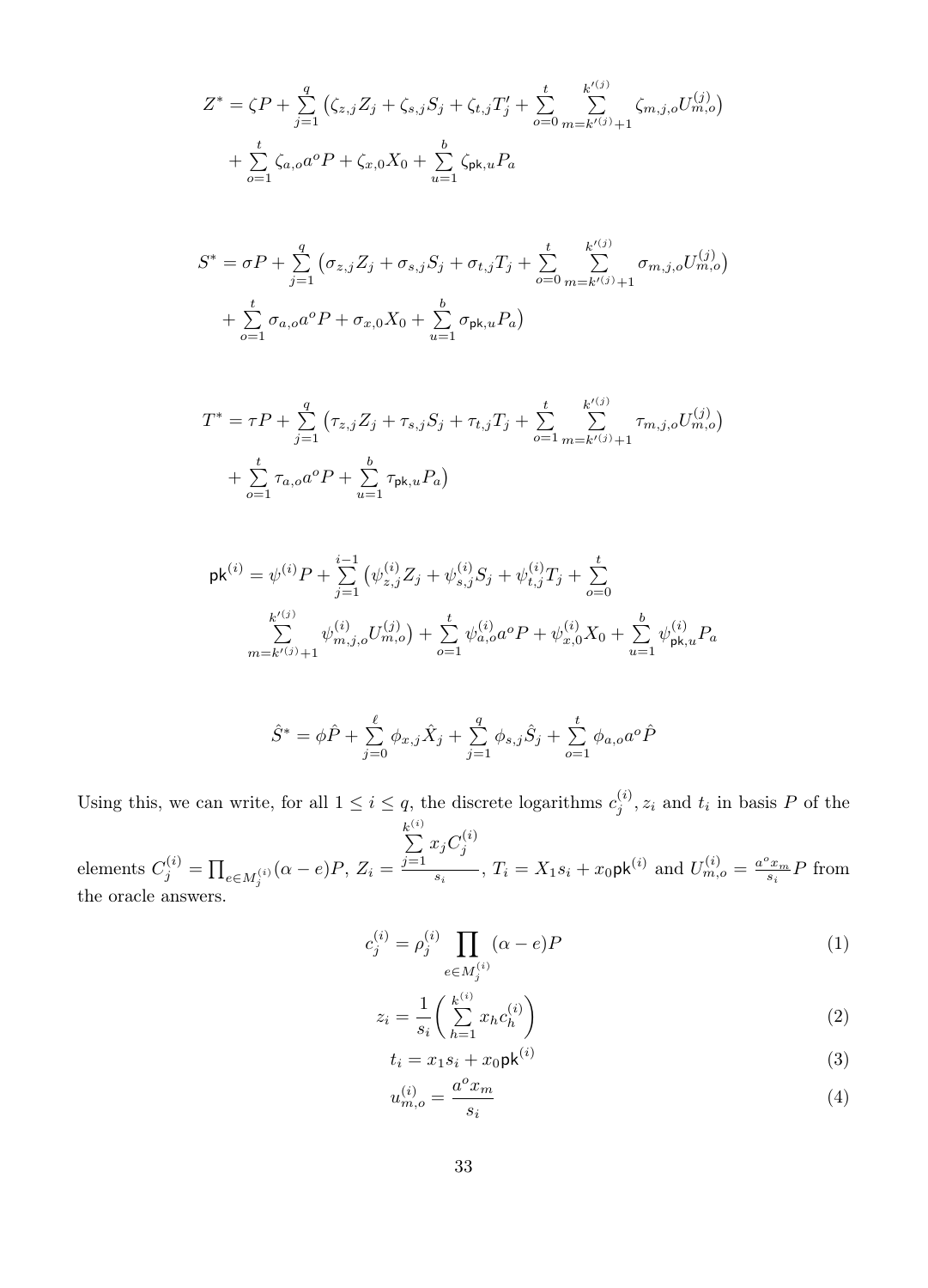A successful forgery  $(Z^*, S^*, \hat{S}^*, T^*)$  on  $(\mathsf{pk}^{(q+1)}, (C_1^*, \ldots, C_{k(q+1)}^*))$  satisfies the verification equations

<span id="page-33-0"></span>
$$
e(Z^*, \hat{S}^*) = \prod_{h=1}^{k^{(q+1)}} e(C_h^*, \hat{X}_h)
$$
  
\n
$$
e(P, \hat{S}^*) = e(S^*, \hat{P})
$$
  
\n
$$
e(T^*, \hat{P}) = e(S^*, \hat{X}_1) e(\mathsf{pk}^{(q+1)}, \hat{X}_0)
$$

We interpret these values as multivariate rational fractions in variables  $x_0, x_1, \ldots, x_\ell, s_1, \ldots, s_q, a, p_1, \ldots, p_b$ . Using the coefficients defined above and considering the logarithms in base  $e(P, \hat{P})$  we obtain:

$$
\left(\zeta + \sum_{j=1}^{q} \left(\zeta_{z,j} z_j + \zeta_{s,j} s_j + \zeta_{t,j} t_j + \sum_{o=0}^{t} \sum_{m=k^{(j)}+1}^{k^{(j)}} \zeta_{m,j,o} u_{m,o}^{(j)}\right) + \sum_{o=1}^{t} \zeta_{a,o} a^o + \zeta_{x,0} x_0 + \sum_{u=1}^{b} \zeta_{pk,u} p_a\right)
$$
\n
$$
\left(\phi + \sum_{j=0}^{\ell} \phi_{x,j} x_j + \sum_{j=1}^{q} \phi_{s,j} s_j + \sum_{o=1}^{t} \phi_{a,o} a^o\right) = \sum_{h=1}^{k^{(q+1)}} x_h c_h^*
$$
\n(5)

<span id="page-33-1"></span>
$$
\sigma + \sum_{j=1}^{q} \left( \sigma_{z,j} z_j + \sigma_{s,j} s_j + \sigma_{t,j} t_j + \sum_{o=0}^{t} \sum_{m=k(q+1)+1}^{k'(q+1)} \sigma_{m,j,o} u_{m,o}^{(q+1)} \right) \n+ \sum_{o=1}^{t} \sigma_{a,o} a^o + \sigma_{x,0} x_0 + \sum_{u=1}^{b} \sigma_{\mathsf{pk},u} p_a \n= \phi + \sum_{j=0}^{p} \phi_{x,j} x_j + \sum_{j=1}^{q} \phi_{s,j} s_j + \sum_{o=1}^{t} \phi_{a,o} a^o \n\tau + \sum_{j=1}^{q} \left( \tau_{z,j} z_j + \tau_{s,j} s_j + \tau_{t,j} t_j + \sum_{o=0}^{t} \sum_{m=k(q+1)+1}^{k'(q+1)} \tau_{m,j,o} u_{m,o}^{(j)} \right) \n+ \sum_{o=1}^{t} \tau_{a,o} a^o + \tau_{x,0} x_0 + \sum_{u=1}^{b} \tau_{\mathsf{pk},u} p_a \n= x_1 \left( \sigma + \sum_{j=1}^{q} \left( \sigma_{z,j} z_j + \sigma_{s,j} s_j + \sigma_{t,j} t_j + \sum_{o=0}^{t} \sum_{m=k(q+1)+1}^{k'(q+1)} \sigma_{m,j,o} u_{m,o}^{(q+1)} \right) \n+ \sum_{o=1}^{t} \sigma_{a,o} a^o + \sigma_{x,0} x_0 + \sum_{u=1}^{b} \sigma_{\mathsf{pk},u} p_a \n+ x_0 \left( \psi^{(q+1)} + \sum_{j=1}^{q} \left( \psi^{(q+1)}_{z,j} z_j + \psi^{(q+1)}_{s,j} s_j + \psi^{(q+1)}_{t,j} t_j + \sum_{o=0}^{t} \sum_{m=k(q+1)+1}^{k'(q+1)} \psi^{(q+1)}_{m,j,o} u_{m,o} \right) \n+ \sum_{o=0}^{t} \sum_{m=k(q+1)+1}^{k'(q+1)} \psi^{(q+1)}_{m,j,o} x_0 + \sum_{u=1}^{b} \psi^{(q+1)}_{\mathsf{pk},u} p_a \right)
$$
\n(7)

<span id="page-33-2"></span>We follow the standard proof technique for results in the generic group model and now consider an "ideal" game in which the challenger treats all the (handles of) group elements as elements of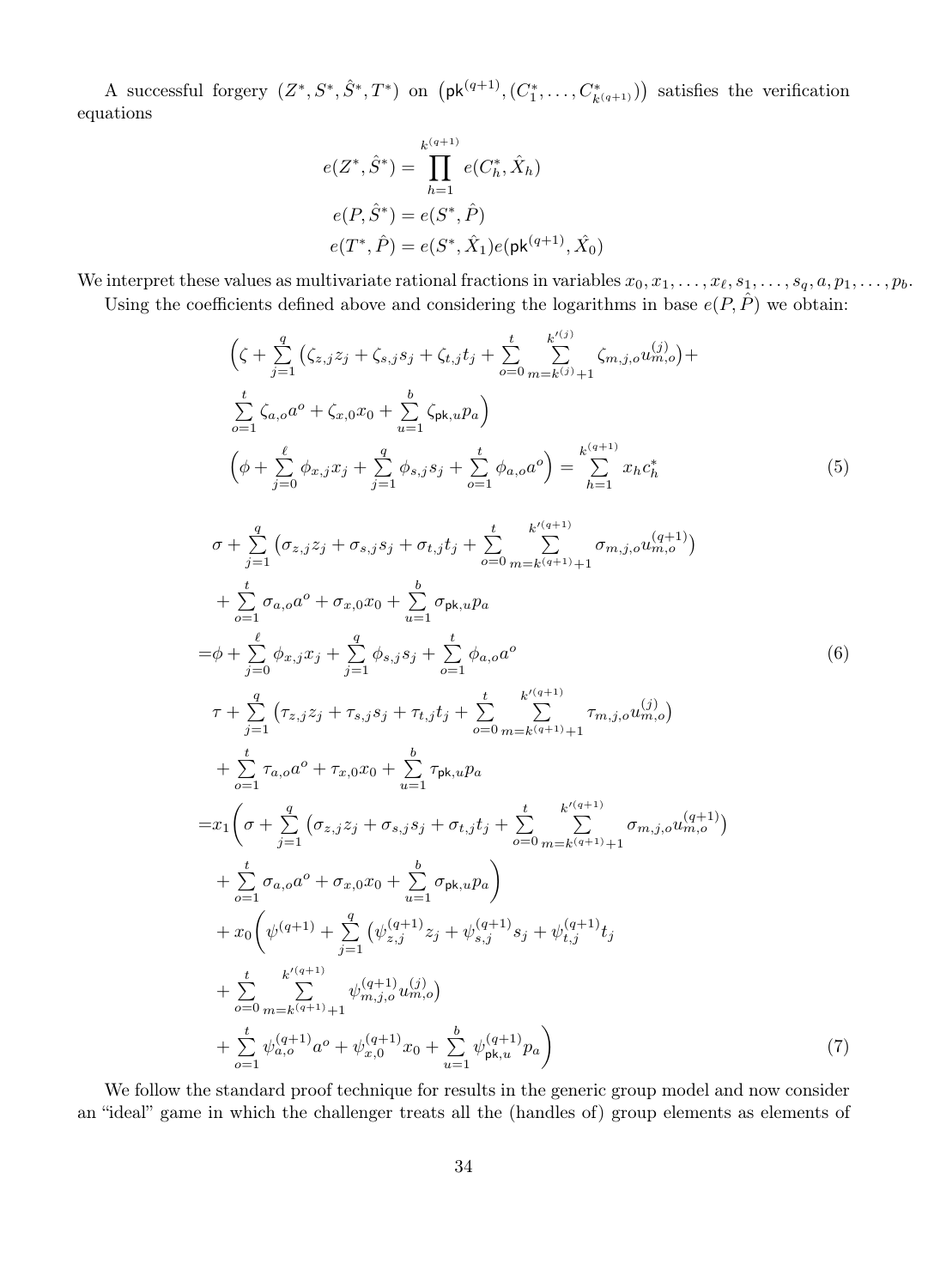$\mathbb{Z}_p(s_1,\ldots,s_q,x_0,x_1,\ldots,x_\ell,a,p_1,\ldots,p_b)$ , that is, rational fractions whose indeterminates represent the secret values chosen by the challenger.

We first show that in the ideal game if the adversary's output satisfies the verification equations, then the first winning condition is not satisfied, which demonstrates that the ideal game cannot be won. We then compute the statistical distance from the adversary's point of view between the real and the ideal game at the end of the proof.

In the ideal game we thus interpret the three equalities  $(5)$ ,  $(6)$  and  $(7)$  as polynomial equalities over the field  $\mathbb{Z}_p(s_1, \ldots, s_q, x_0, x_1, \ldots, x_\ell, a, p_1, \ldots, p_b)$ . More precisely, we consider the equalities in the ring  $\mathbb{Z}_p(s_1,\ldots,s_q)[x_0,x_1,\ldots,x_\ell,a,p_1,\ldots,p_b]$ , that is, the polynomial ring with  $x_1,\ldots,x_\ell,a,p_1$ ,  $\ldots$ ,  $p_b$  as indeterminates over the field  $\mathbb{Z}_p(s_1,\ldots,s_q)$ . (Note that this interpretation is possible because neither any  $x_i$ 's and  $p_u$  nor a never appear in the denominators of any expressions.) As one of our proof techniques, we will also consider the equalities over the ring factored by  $(x_0, x_1, \ldots, x_\ell)$ , the ideal generated by the  $x_i$ 's:<sup>[13](#page-34-0)</sup>

$$
Z_p(s_1,\ldots,s_q)[x_0,x_1,\ldots,x_\ell,a,p_1,\ldots,p_n]/(x_0,x_1,\ldots,x_\ell)
$$
  

$$
\cong \mathbb{Z}_p(s_1,\ldots,s_q)[a,p_1,\ldots,p_n].
$$

From [\(2\)](#page-32-0) and [\(3\)](#page-32-1), over this quotient we have and  $t_i = z_i = u_{m,o}^{(j)} = 0$  and thus [\(5\)](#page-33-0)–[\(7\)](#page-33-2) become

$$
\left(\zeta + \sum_{j=1}^{q} \zeta_{s,j} s_j + \sum_{o=1}^{t} \zeta_{a,o} a^o + \sum_{u=1}^{b} \zeta_{pk,u} p_a\right) \n\left(\phi + \sum_{j=1}^{q} \phi_{s,j} s_j + \sum_{o=1}^{t} \phi_{a,o} a^o\right) = 0 \n\sigma + \sum_{j=1}^{q} \sigma_{s,j} s_j + \sum_{o=1}^{t} \sigma_{a,o} a^o + \sum_{u=1}^{b} \sigma_{pk,u} p_a \n= \phi + \sum_{j=1}^{q} \phi_{s,j} s_j + \sum_{o=1}^{t} \phi_{a,o} a^o
$$
\n(9)

$$
\tau + \sum_{j=1}^{q} \tau_{s,j} s_j + \sum_{o=1}^{t} \tau_{a,o} a^o + \sum_{u=1}^{b} \tau_{\mathsf{pk},u} p_a = 0 \tag{10}
$$

By looking the coefficients of the monomials  $s_j$ 's,  $p_u$ 's,  $a^o$ 's and 1 of [\(10\)](#page-34-1), we deduce:

<span id="page-34-3"></span><span id="page-34-2"></span><span id="page-34-1"></span>
$$
\forall j, o, u: \tau = \tau_{s,j} = \tau_{a,o} = \tau_{\mathsf{pk},u} = 0 \tag{11}
$$

And by looking the coefficients of the  $s_j$ ,  $\frac{1}{s_j}$ ,  $a^{\circ}$ 's of [\(9\)](#page-34-2), we deduce:

$$
\sigma = \phi, \forall o: \sigma_{a,o} = \phi_{a,o}, \qquad \forall j: \sigma_{s,j} = \phi_{s,j} \qquad \forall u: \sigma_{\mathsf{pk},u} = 0 \tag{12}
$$

<span id="page-34-0"></span><sup>&</sup>lt;sup>13</sup> Considering an equation of rational fractions over this quotient can also be seen as simply setting  $\forall i, x_i = 0$ . Everything we infer about the coefficients from these modified equations is also valid for the original equation, since these must hold for all values  $(s_1, \ldots, s_q, x_0, x_1, \ldots, x_\ell, a, p_1, \ldots, p_b)$  and so in particular for  $(s_1, ..., s_q, 0, 0, ..., 0, a, p_1, ..., p_b)$ .

Yet another interpretation when equating coefficients in equations modulo  $(x_0, x_1, \ldots, x_\ell)$  is that one equates coefficients only of monomials that do not contain any  $x_i$ .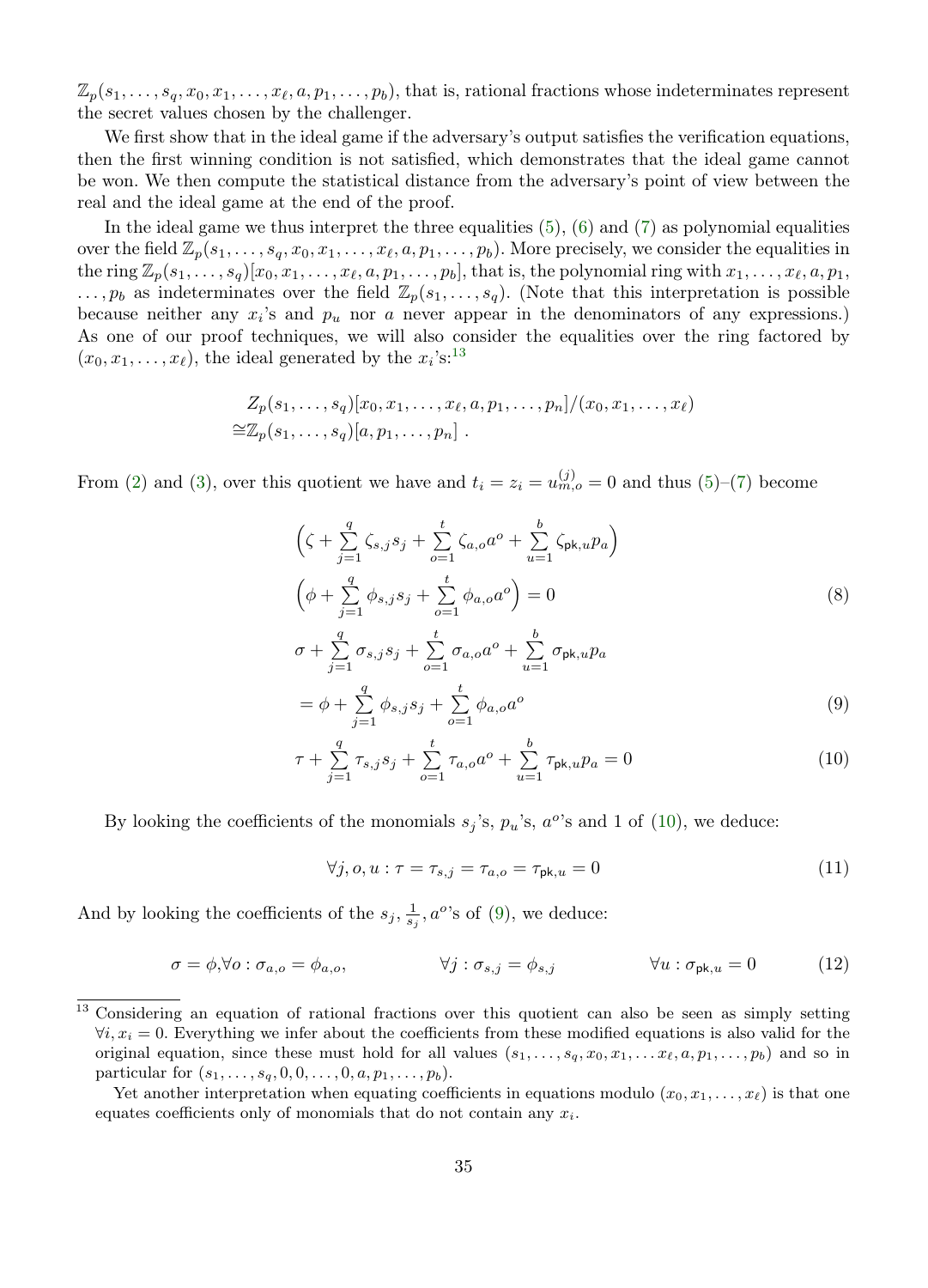Now we can reuse [\(12\)](#page-34-3) in [\(6\)](#page-33-1) and look the equation modulo  $(x_0)$ .

$$
\sum_{j=1}^{q} \left( \sigma_{z,j} z_j + \sigma_{t,j} s_j x_1 + \right.
$$
\n
$$
\sum_{o=0}^{t} \sum_{m=k^{(q+1)}+1}^{k^{(q+1)}} \sigma_{m,j,o} u_{m,o}^{(q+1)} \right) \mod (x_0) = \sum_{j=1}^{\ell} \phi_{x,j} x_j \tag{13}
$$

By looking the coefficient in the monomials  $x_j$ 's, for  $j > 0$  and because for all j,  $deg_{s_j}(z_j)$  $deg_{s_j}(u_{m,j,o}) = -1$ , we deduce:

<span id="page-35-2"></span><span id="page-35-0"></span>
$$
\forall j > 0 : \phi_{x,j} = 0. \tag{14}
$$

Then the equation  $(13)$  becomes:

$$
\sum_{j=1}^{q} \left( \sigma_{z,j} \left( \sum_{m=2}^{k^{(j)}} \frac{x_m \prod_{e \in M_m^{(j)}} (a-e)}{s_j} \right) + \sigma_{t,j} s_j x_1 + \sum_{o=0}^{t} \sum_{m=k^{(q+1)}}^{k^{o(q+1)}} \sigma_{m,j,o} u_{m,o}^{(q+1)} \right) = 0 \tag{15}
$$

By looking all the monomials in  $x_1s_j$ , we deduce:

<span id="page-35-1"></span>
$$
\forall j: \sigma_{t,j} = 0 \tag{16}
$$

Now, for all j, we look all the monomials of degree  $-1$ , in  $s_j$ , we deduce:

$$
\forall j : \sigma_{z,j} \left( \sum_{m=1}^{k^{(j)}} \frac{x_m \prod_{e \in M_m^{(j)}} (a-e)}{s_j} \right) + \sum_{o=0}^{t} \sum_{m=k^{(j)}+1}^{k^{(j)}} \sigma_{m,j,o} \frac{a^o x_m}{s_j} = 0 \tag{17}
$$

Then, by looking the monomials in  $a^o x_j$  for all  $j > k^{(j)}$ :

$$
\forall m, j, o: \sigma_{m,j,o} = 0 \tag{18}
$$

Then [\(17\)](#page-35-1) becomes:

$$
\forall j : \sigma_{z,j} \left( \sum_{m=1}^{k^{(j)}} \frac{x_m \prod_{e \in M_m^{(j)}} (a-e)}{s_j} \right) = 0 \tag{19}
$$

Then without any loss of generalities, we deduce:

$$
\forall j : \sigma_{z,j} = 0 \tag{20}
$$

Now we look the equation [\(5\)](#page-33-0) modulo  $(x_1, \ldots, x_\ell)$ :

$$
\left(\phi + \phi_{x,0}x_0 + \sum_{j=1}^q \phi_{s,j}s_j + \sum_{o=1}^t \phi_{a,o}a^o\right)\left(\zeta + \sum_{j=1}^q \left(\zeta_{s,j}s_j + \zeta_{t,j}t_j\right) + \sum_{o=1}^t \zeta_{a,o}a^o + \zeta_{x,0}x_0 + \sum_{u=1}^b \zeta_{\mathsf{pk},u}p_a\right) \mod (x_1,\ldots,x_\ell) = 0
$$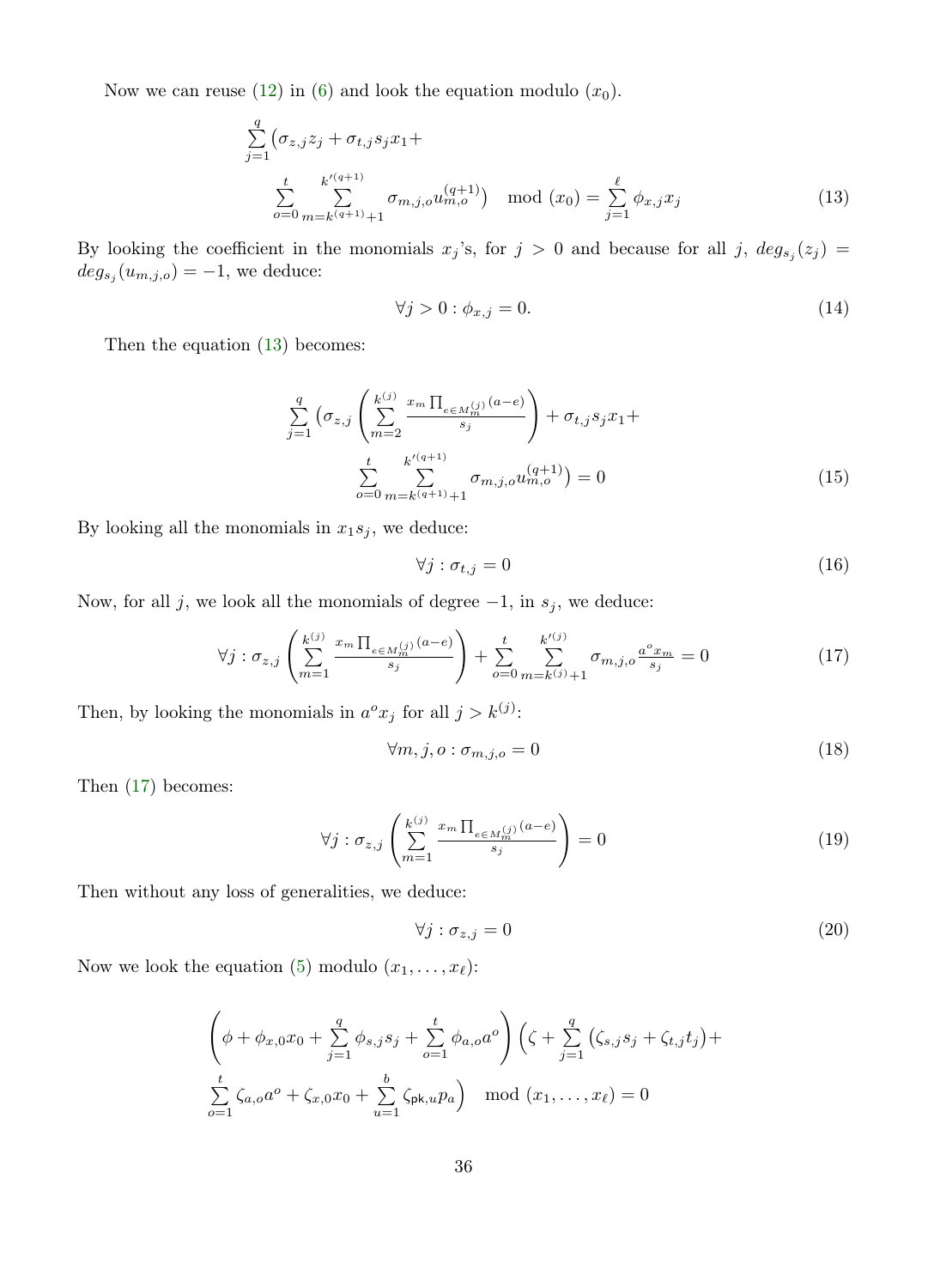Now, because  $\hat{S}^* \neq 0$ , we can deduce:  $\phi + \phi_{x,0}x_0 + \sum_{i=1}^{q}$  $\sum_{j=1}^{q} \phi_{s,j} s_j + \sum_{o=1}^{t}$  $\sum_{o=1} \phi_{a,o} a^o \neq 0$ , then because

$$
t_j \mod (x_1,\ldots,x_\ell) = \frac{x_0}{s_j} \mathsf{pk}^{(j)} \mod (x_1,\ldots,x_\ell)
$$

we have:

$$
\left(\zeta + \sum_{j=1}^{q} \left(\zeta_{s,j} s_j + \zeta_{t,j} \frac{x_0}{s_j} \mathsf{pk}^{(j)}\right) + \sum_{o=1}^{t} \zeta_{a,o} a^o + \zeta_{x,0} x_0 + \sum_{u=1}^{b} \zeta_{\mathsf{pk},u} p_a\right) \mod (x_1, \dots, x_\ell) = 0
$$
\n(21)

Then, by looking constant coefficient in  $x_0$ , we deduce:

$$
\forall j: \zeta_{s,j} = 0, \qquad \forall o: \zeta_{a,o} = 0, \qquad \zeta = 0 \qquad \forall u: \zeta_{\mathsf{pk},u} = 0 \qquad (22)
$$

Then we by noticing for all j,  $\mathsf{pk}^{(j)}$  is constant in  $s_j$ . By looking coefficient constant in  $s_j$ , but of degree 1 in  $x_0$ .

$$
\zeta_{x,0} = 0.\tag{23}
$$

Now, let's look equation [\(7\)](#page-33-2) modulo  $(x_0, x_1)$ 

$$
\sum_{j=1}^{q} \left( \tau_{z,j} z_j + \sum_{o=0}^{t} \sum_{m=k^{(q+1)}+1}^{k^{(q+1)}} \tau_{m,j,o} u_{m,o}^{(j)} \right) \mod (x_0, x_1) = 0
$$

Now, for all j, we look all the monomials of degree  $-1$ , in  $s_j$ , and degree 0 in  $s_k$  for  $k > j$ :

$$
\forall j : \tau_{z,j} \left( \sum_{m=2}^{k^{(j)}} \frac{x_m \prod_{e \in M_m^{(j)}} (a-e)}{s_j} \right) + \sum_{o=0}^{t} \sum_{m=k^{(j)}+1}^{k^{(j)}} \tau_{m,j,o} \frac{a^o x_m}{s_j} \mod (x_0, x_1) = 0
$$
\n(24)

Then, by looking the monomials in  $\frac{a^o x_m}{s_j}$  for  $m > k^{(j)}$ :

$$
\forall m, j, o: \tau_{m,j,o} = 0 \tag{25}
$$

Then  $(7)$  modulo  $(x_0)$  becomes:

$$
\sum_{j=1}^{q} \left(\tau_{z,j} z_j + \tau_{t,j} x_1 s_j\right) \mod (x_0)
$$
\n
$$
= x_1 \left(\sigma + \sum_{j=1}^{q} \left(\sigma_{s,j} s_j\right) + \sum_{o=1}^{t} \sigma_{a,o} a^o\right)
$$
\n
$$
(26)
$$

By looking the monomials constant in  $s_i$ ,  $\forall i$ , we deduce:

<span id="page-36-1"></span><span id="page-36-0"></span>
$$
\forall o: \sigma = \sigma_{a,o} = 0 \tag{27}
$$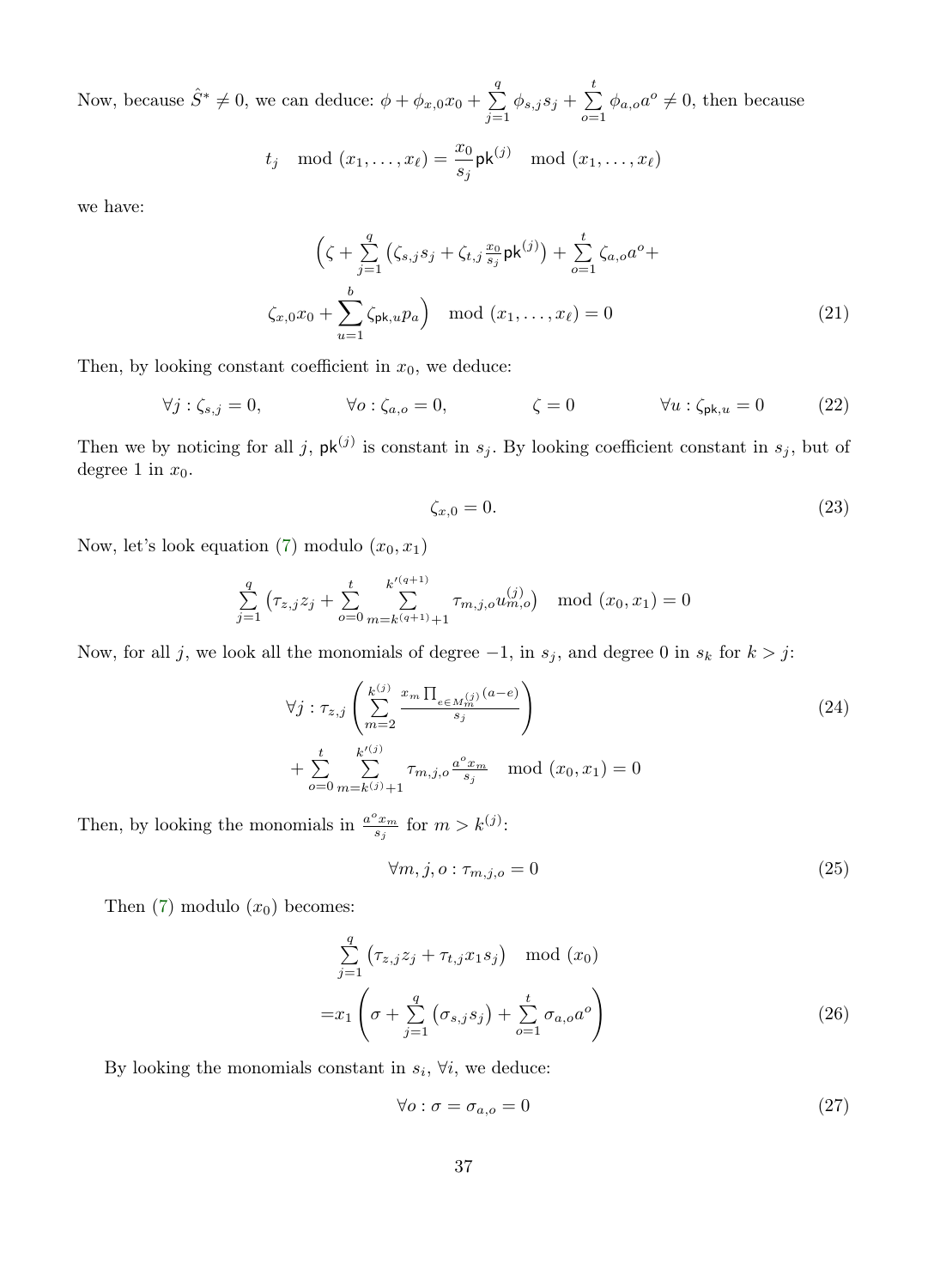[\(26\)](#page-36-0) becomes thus:

$$
\sum_{j=1}^{q} \left( \sigma_{z,j} z_j + \sum_{o=0}^{t} \sum_{m=k^{(q+1)}+1}^{k^{(q+1)}} \sigma_{m,j,o} u_{m,o}^{(q+1)} \right) + \sigma_{x,0} x_0 = \phi_{x,0} x_0 \tag{28}
$$

By looking monomials constant in  $s_i$ ,  $\forall i$ :

<span id="page-37-0"></span>
$$
\sigma_{x,0} = \phi_{x,0} \tag{29}
$$

Then, by using  $(27)$ , in  $(26)$ , we deduce:

$$
\sum_{j=1}^{q} \left( \tau_{z,j} z_j + \tau_{t,j} x_1 s_j \right) \mod (x_0) = x_1 \left( \sum_{j=1}^{q} \sigma_{s,j} s_j \right)
$$
 (30)

If we look in this equation for all j, all the monomials of degree  $-1$ , in  $s_j$ , and degree 0 in  $s_k$  for  $k > j$ . We deduce

 $\forall j : \tau_{z,j} z_j = 0$ 

Then without any loss of generality, we can assume:

$$
\forall j: \tau_{z,j} = 0 \tag{31}
$$

Then by looking monomials in  $x_1s_j$ , for all j, we deduce:

$$
\forall j : \sigma_{s,j} = \tau_{t,j} \tag{32}
$$

Then, [\(7\)](#page-33-2) becomes:

$$
\sum_{j=1}^{q} \sigma_{s,j} t_j + \tau_{x,0} x_0 = x_1 \left( \sum_{j=1}^{q} \sigma_{s,j} s_j + \sigma_{x,0} x_0 \right) + x_0 \mathsf{pk}^{(q+1)} \tag{33}
$$

Now, if we look the monomial  $x_0x_1$ , we deduce

$$
\sigma_{x,0} = 0 \tag{34}
$$

And [\(29\)](#page-37-0) implies:

<span id="page-37-2"></span><span id="page-37-1"></span>
$$
\phi_{x,0} = 0 \tag{35}
$$

Now, let's look [\(5\)](#page-33-0) by using [\(35\)](#page-37-1), [\(14\)](#page-35-2), [\(12\)](#page-34-3):

$$
\left(\sum_{j=1}^{q} \left(\zeta_{z,j} z_j + \zeta_{t,j} t_j + \sum_{o=0}^{t} \sum_{m=k^{(j)}+1}^{k^{(j)}} \zeta_{m,j,o} u_{m,o}^{(j)}\right)\right)
$$

$$
\left(\sum_{j=1}^{q} \phi_{s,j} s_j\right) = \sum_{h=1}^{k^{(q+1)}} x_h c_h^*
$$
(36)

Let  $i_0$  be the maximum of the *i*'s such that  $\phi_i \neq 0$ .

Then  $\left(\begin{array}{c}q\\ \sum\end{array}\right)$  $\sum_{j=1}^{q} \phi_{s,j} s_j = \left( \sum_{j=1}^{i_0} \right)$  $\sum_{j=1}^{i_0} \phi_{s,j} s_j$  is of degree 1 in  $s_{i_0}$  and in  $s_{i_1}$ .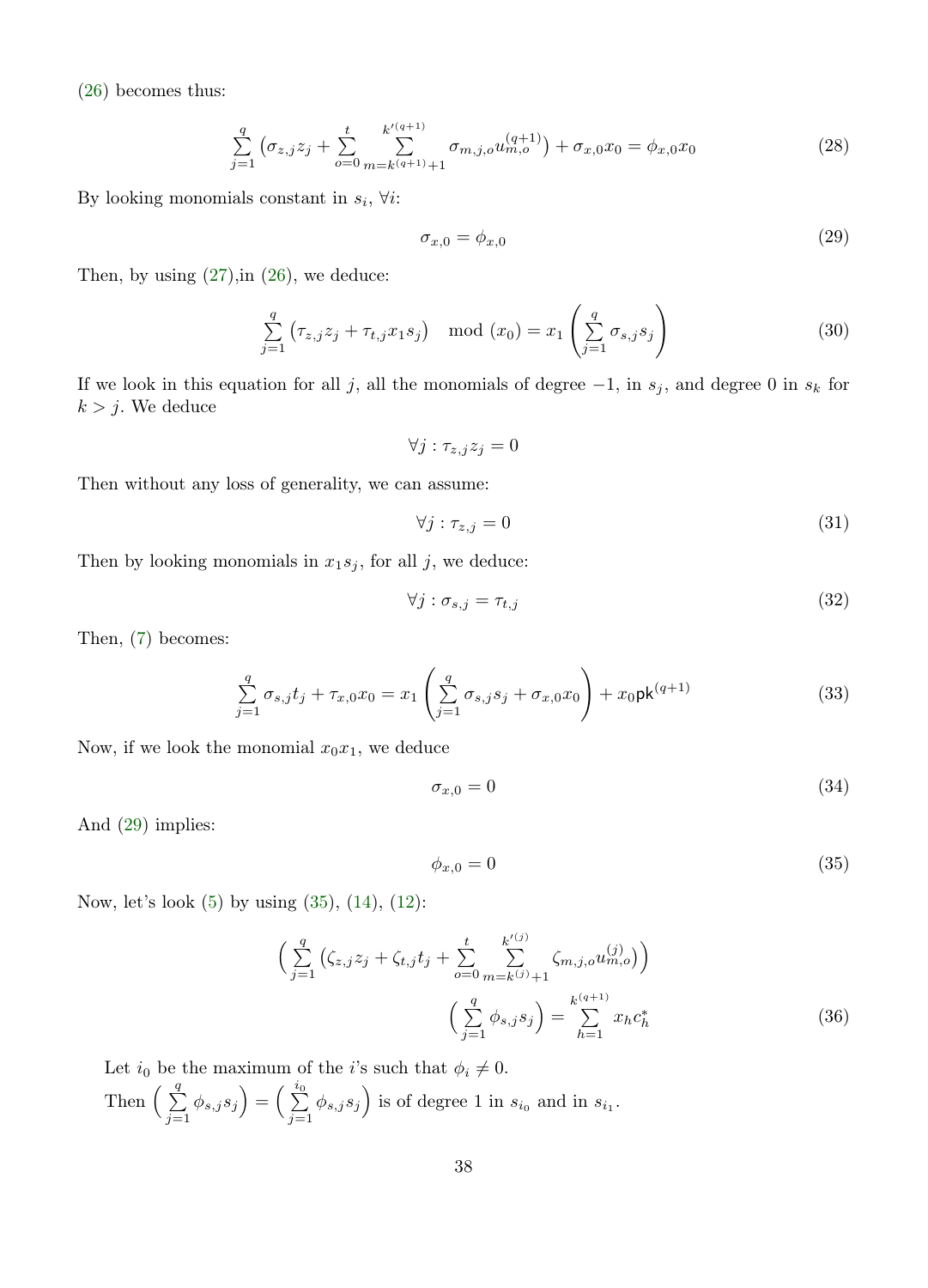Now we can notice that in  $\sum_{k=1}^{k^{(q+1)}}$  $\sum_{h=1} x_h c_h^*$ , there is neither monomial of degree  $-1$  in  $s_i$  and of degree 1 in  $s_k$  with  $k \neq i$  nor monomials in  $s_i s_k$ , nor in  $s_i^2$ 

Because,  $\left(\begin{array}{c} i_0 \\ \sum \end{array}\right)$  $\sum_{j=1}^{i_0} \phi_{s,j} s_j$  is of degree 1 in  $s_{i_0}$ .

We deduce that the left term has no term of degree 1 or  $-1$  in any indeterminate  $s_i$  in  $\{s_1,\ldots,s_q\}.$ 

In particular, there is no monomials in  $x_1 s_i$  in this term, Then

<span id="page-38-0"></span>
$$
\forall i: \zeta_{t,i} t_i = 0 \tag{37}
$$

$$
\forall j \neq i_0 : \zeta_{z,j} z_j + \sum_{o=0}^t \sum_{m=k^{(j)}+1}^{k^{(j)}} \zeta_{m,j,o} u_{m,o}^{(j)} = 0 \tag{38}
$$

Then [\(36\)](#page-37-2) becomes:

$$
\left(\zeta_{z,i_0}z_{i_0} + \sum_{o=0}^t \sum_{m=k^{(j)}+1}^{k^{(i_0)}} \zeta_{m,j,o} u_{m,o}^{(i_0)}\right) \left(\sum_{j=1}^{i_0} \phi_{s,j} s_j\right) = \sum_{h=1}^{k^{(q+1)}} x_h c_h^*
$$
\n(39)

By noticing  $\sum_{k=1}^{k^{(q+1)}}$  $\sum_{h=1} x_h c_h^*$  has no monomial in  $s \frac{s_j}{s_{i_0}}$  $\frac{s_j}{s_{i_0}}$ , for  $j < i_0$ , we deduce:

$$
\forall j < i_0 : \phi_{s,j} = 0 \tag{40}
$$

We can now transform [\(39\)](#page-38-0) in:

$$
\zeta_{z,i_0} \sum_{m=1}^{k^{(i_0)}} x_m c_m^{(i_0)} + \sum_{o=0}^t \sum_{m=k^{(j)}+1}^{k'^{(i_0)}} \zeta_{m,j,o} x_m a^o = \sum_{m=1}^{k^{(q+1)}} x_m c_m^*
$$
\n(41)

We can deduce by looking for all the monomials in  $x_i$ :

$$
\forall m \le k^{(i_0)} : \zeta_{z,i_0} c_m^{(i_0)} = c_m^* \tag{42}
$$

$$
\forall m \in \{k^{(i_0)} + 1, \dots, k'^{(i_0)}\} : \sum_{o=0}^{t} \zeta_{m,j,o} a^o = c_m^*
$$
\n(43)

Now, we can use all the equalities found to deduce from [\(7\)](#page-33-2):

$$
\sigma_{s,i_0} t_{i_0} + \tau_{x,0} x_0
$$
\n
$$
= x_1 \sigma_{s,i_0} s_{i_0}
$$
\n
$$
+ x_0 \left( \psi^{(q+1)} + \sum_{j=1}^q \left( \psi_{z,j}^{(q+1)} z_j + \psi_{s,j}^{(q+1)} s_j + \psi_{t,j}^{(q+1)} t_j \right) \right.
$$
\n
$$
+ \sum_{o=0}^t \sum_{m=k}^{k'(q+1)} \psi_{m,j,o}^{(q+1)} u_{m,o}^{(j)}
$$
\n
$$
+ \sum_{o=1}^t \psi_{a,o}^{(q+1)} a^o + \psi_{x,0}^{(q+1)} x_0 + \sum_{u=1}^b \psi_{\text{pk},u}^{(q+1)} p_a \right)
$$
\n(44)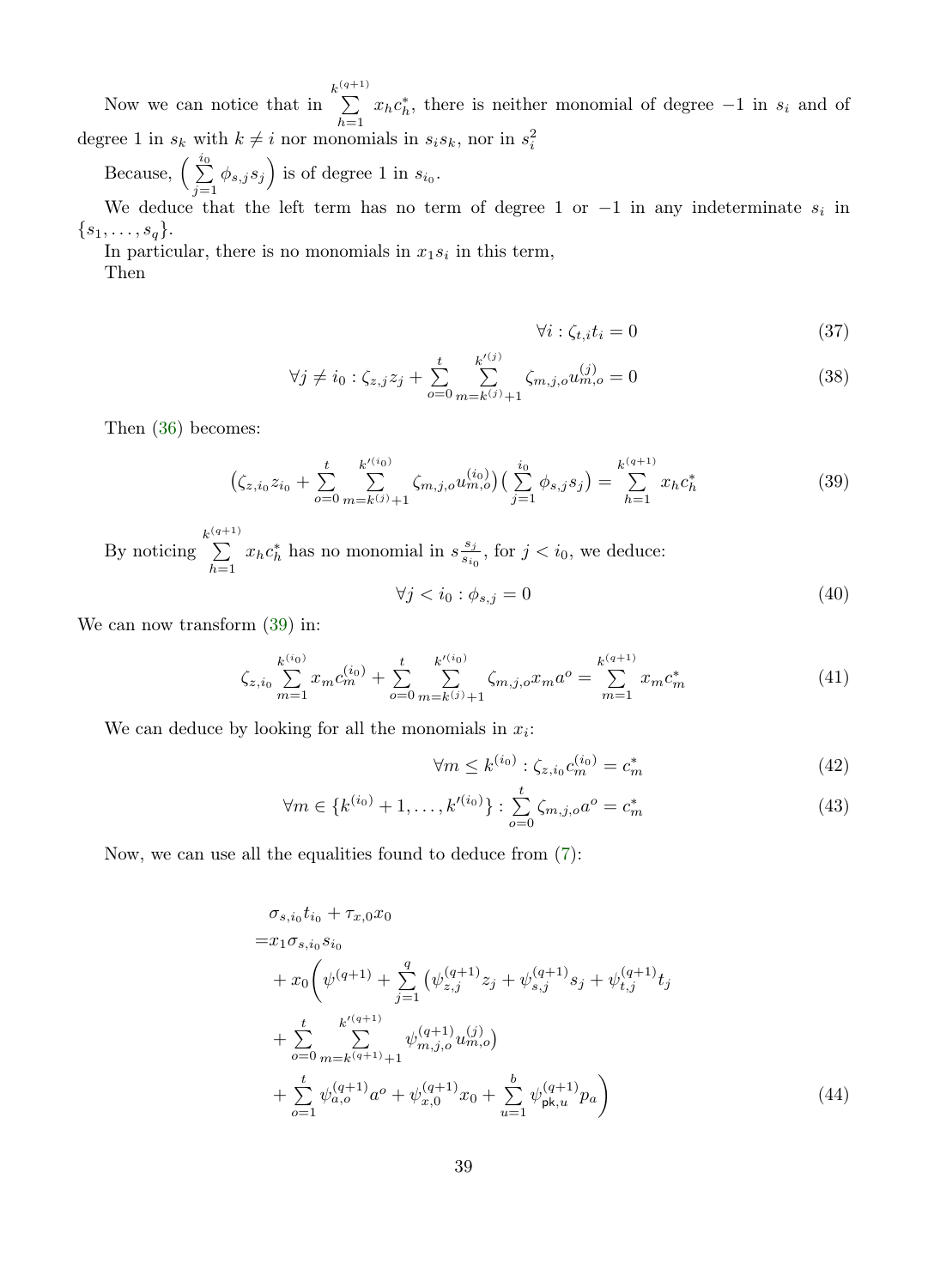### It becomes:

$$
\sigma_{s,i_0} x_0 \mathsf{pk}^{(i_0)} + \tau_{x,0} x_0 =
$$
\n
$$
x_0 \left( \psi^{(q+1)} + \sum_{j=1}^q \left( \psi_{z,j}^{(q+1)} z_j + \psi_{s,j}^{(q+1)} s_j + \psi_{t,j}^{(q+1)} t_j \right) \right.
$$
\n
$$
+ \sum_{o=0}^t \sum_{m=k^{(q+1)}+1}^{k'^{(q+1)}} \psi_{m,j,o}^{(q+1)} u_{m,o}^{\prime} \right)
$$
\n
$$
+ \sum_{o=1}^t \psi_{a,o}^{(q+1)} a^o + \psi_{x,0}^{(q+1)} x_0 + \sum_{u=1}^b \psi_{\mathsf{pk},u}^{(q+1)} p_a \right) \tag{45}
$$

Then

$$
\sigma_{s,i_0} \mathsf{pk}^{(i_0)} + \tau_{x,0} = \mathsf{pk}^{(q+1)}.
$$
\n(46)

Because, the adversary should output the secret key associated to  $\mathsf{pk}^{(q+1)}$ .  $\mathsf{pk}^{(q+1)} = \psi P$ . Then, recall that because  $\sigma_{s,i_0}\neq 0$ 

$$
pk^{(i_0)} = \frac{(\psi - \tau_{x,0})}{\sigma_{s,i_0}}.
$$
\n(47)

We deduce that  $\mathsf{pk}^{(i_0)} \notin \mathcal{UL}.$ 

It implies that  $(M_{i_0}, T^*) \notin \mathcal{R}_{k^{(i_0)}},$  thus  $\exists j_0 \in \{1, \ldots, k^{(i_0)}\}$ , such that  $T_{j_0} \not\subset M_{j_0}^{(i_0)}$ . Then, it exists  $e' \in T_{j_0} \setminus M_{j_0}^{(i_0)}$  Now, let's look how  $W_h^*$  has been built by the adversary:

$$
W_{j_0}^* = \omega P + \sum_{j=1}^q \left( \omega_{z,j} Z_j + \omega_{s,j} S_j + \omega_{t,j} T_j + \sum_{o=0}^t \sum_{m=k^{(j)}+1}^{k^{(j)}} \omega_{m,j,o} U_{m,o}^{(j)} \right) + \sum_{o=1}^t \omega_{a,o}^{(h,q+1)} a^o P + \omega_{x,0}^{(h)} X_0 + \sum_{u=1}^b \omega_{\text{pk},u}^{(h)} P_a
$$

Because VerifySubset outputs 1 then:

$$
\left(\omega + \sum_{j=1}^{q} \left(\omega_{z,j} z_j + \omega_{s,j} s_j + \omega_{t,j} t_j + \sum_{o=0}^{t} \sum_{m=k^{(j)}+1}^{k^{(j)}} \omega_{m,j,o} u_{m,o}^{(j)}\right) + \sum_{o=1}^{t} \omega_{a,o}^{(h,q+1)} a^o + \omega_{x,0}^{(h)} x_0 + \sum_{u=1}^{b} \omega_{\text{pk},u}^{(h)} p_a\right) \qquad (48)
$$
\n
$$
\left(\prod_{e \in T_{j_0}^*} (\alpha - e)\right) = \zeta_{z,i_0} \prod_{e \in M_{j_0}^{(i_0)}}
$$

This equation modulo  $(a - e')$ :

$$
\zeta_{z,i_0} \prod_{e \in M_j^{(i_0)}} (a - e) \mod (a - e') = 0
$$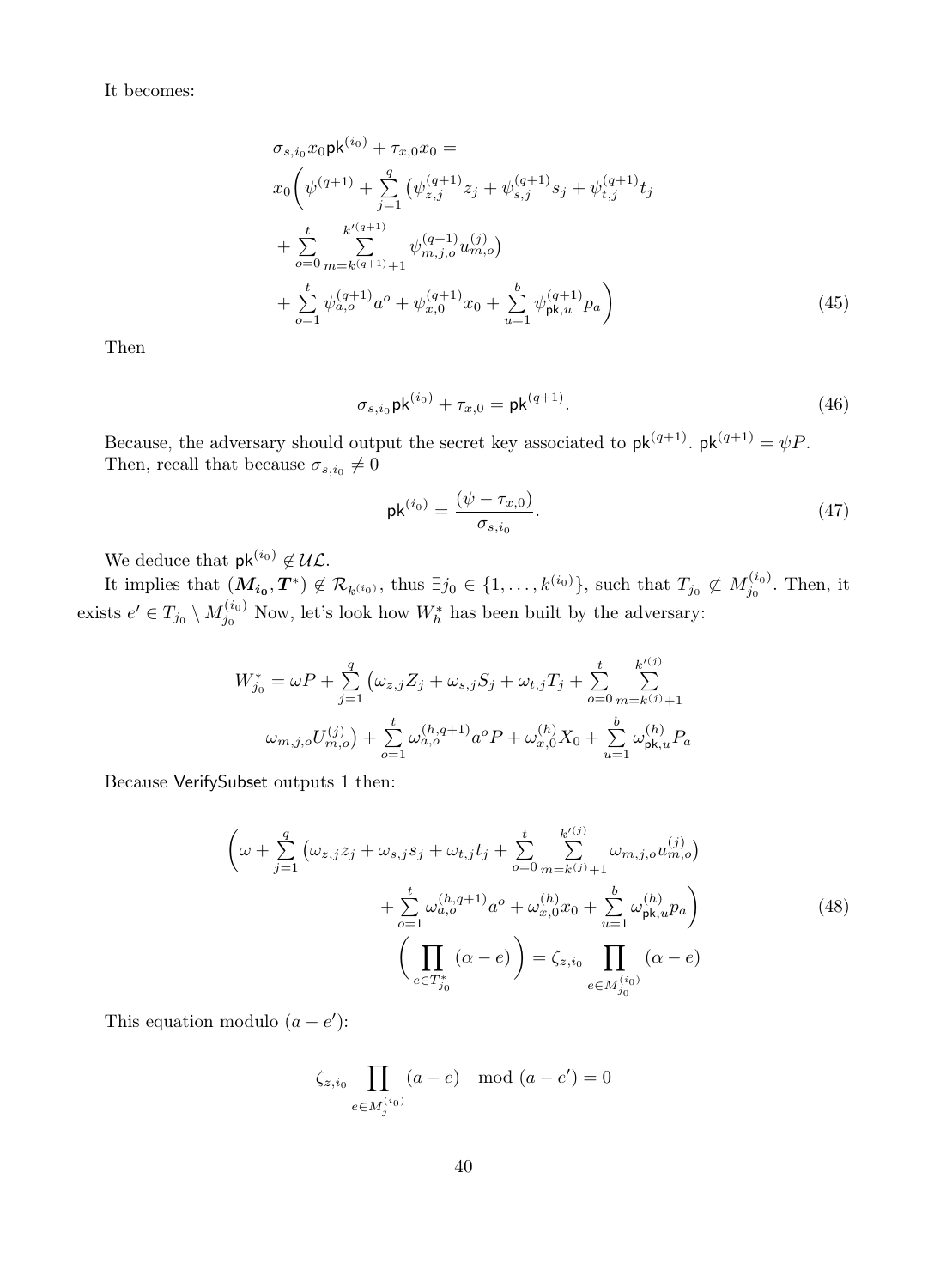Then, we have a contradiction, because  $e' \notin M_j^{(i_0)}$ .

We have thus shown that in the "ideal" model, the attacker cannot win the game. It remains to upper-bound the statistical distance from the adversary point of view between these two models.

Difference between ideal and real game. We can upper bound the degree of the denominators of all the rational fractions by  $(2q + t + 1)$ . If the adversary computes at most o group operations, then there are at most  $o + q(4 + \ell \cdot t)$  group elements. Using the union bound, we conclude that

the adversary can distinguish the two models with probability at most  $\frac{(o+q(4+\ell\cdot t))^{2}(2q+t+1)}{n}$  $\frac{p}{p}$ .

Difference between static and adaptative game. If we consider a deterministic adaptative adversary (which can make adaptative corruption like in the real game).

If there is no collision before the first corruption (it happens with probability  $\frac{\left(o+q(4+\ell\cdot t)\right)^2(2q+t+1)}{n}$  $\frac{p}{p}$   $\frac{p}{p}$ the challenger can guess the traitor and then can make it static.

It can do it for  $c$  corruption if there is no collision, and this could happen with probability  $c\big(\sigma+q(4+\ell\cdot t)\big)^2(2q+t+1)$ p.

### <span id="page-40-0"></span>D.2 Privacy Notions of SPSEQ-UC

We now prove that our SPSEQ-UC construction from Section [3.3](#page-11-1) is Origin-hiding (Def. [4\)](#page-10-1) and provides Conversion-privacy (Def. [5\)](#page-10-2) and Derivation-privacy (Def. [6\)](#page-11-0).

Lemma D1 (Origin-hiding) The construction described in Section [3.3](#page-11-1) is Origin-hiding.

Proof. Origin-hiding of ChangeRep follows from the perfect adaptation of SPSEQ [\[FHS19\]](#page-25-1). The only main difference here is the additional element T in a signature as well as elements  $(\mathsf{pk}_u, \mathsf{uk}_{k'})$ which we show that they are correctly randomized in both algorithms. Let  $C \in (\mathbb{G}_1^*)^k$ ,  $T \subseteq M$ , any  $O, U$  s.t. SC.Open $(C_j, M_j, O_j)_{j \in k} = 1$ , pk<sub>u</sub>  $\in \mathbb{G}_1$ , and  $(x_0, x_1, \ldots, x_\ell) \leftarrow (Z_p^*)^\ell$  be such that  $\mathsf{vk} = ((\hat{P}^{x_i})_{i \in [0,\ell]}, P^{x_0}).$  For some  $y \in Z_p^*$ , a signature  $(Z, Y, \hat{Y}, T) \in \mathbb{G}_1 \times \mathbb{G}_1^* \times \mathbb{G}_2^* \times \mathbb{G}_1$  satisfying Verify(vk, pk $_u$ ,  $\boldsymbol{C}$ ,  $(Z, Y, \hat{Y}, T)$ ,  $(\boldsymbol{T}, \boldsymbol{U})) = 1$  along with  $\mathsf{u} \mathsf{k}_{k'}$  is of the form

$$
\sigma = \left( \left( \prod_{i=1}^k C_i^{x_i} \right)^{y^{-1}}, P^y, \hat{P}^y, P^{x_1 \cdot y} \cdot \mathsf{pk}_u^{x_0} \right).
$$

For  $\mu,\psi\in Z_p^*$ ,  $\mathsf{ChangeRep}(\mathsf{pk}_u,\mathsf{uk}_{k'},(\boldsymbol{C},\boldsymbol{O}),(Z,Y,\hat{Y},T),\mu,\psi)$  outputs

$$
\sigma' = \left( \left( \prod_{i=1}^k C_i^{\mu \cdot x_i} \right)^{y^{-1} \cdot \psi}, P^{y \cdot \psi}, \hat{P}^{y \cdot \psi}, P^{x_1 \cdot y \cdot \psi} \cdot X_0^{\psi(\mathsf{sk}_u + \chi)} \right),
$$

which is a uniformly random element  $\sigma'$  in  $\mathbb{G}_1 \times \mathbb{G}_1^* \times \mathbb{G}_2^* \times \mathbb{G}_1$ . That is, all elements of the signature  $\sigma'$  are perfectly randomized using randomness  $\mu, \psi, \chi$  and conditioned on Verify(vk, (pk<sub>u</sub>·  $P^{\chi})^{\psi}, C^{\mu}, \sigma', (T, U)) = 1$ . Now we show that  $uk_{k'}$  (in the case that it is requested for further delegation), and  $\mathsf{pk}_u$  are also randomized perfectly using  $\psi$ ,  $\chi$  and  $\mu$ . For all k', an update key  $\mathsf{uk}_{k'} \in (\mathbb{G}_1^*)^{[k+1,k']}$  s.t. UKVerify(vk, uk $_{k'}, k', \sigma) = 1$  and  $\mathsf{pk}_u \in \mathbb{G}_1^*$  are the from

$$
\mathsf{uk}_{k'} = \left( \mathsf{usingn}_j = \left( (P^{\alpha^i})^{x_j} \right)_{j \in [k+1, k'] \wedge i \in [t]}^{y^{-1}} \right) \text{and } \mathsf{pk}_u = P^{\mathsf{sk}_u}.
$$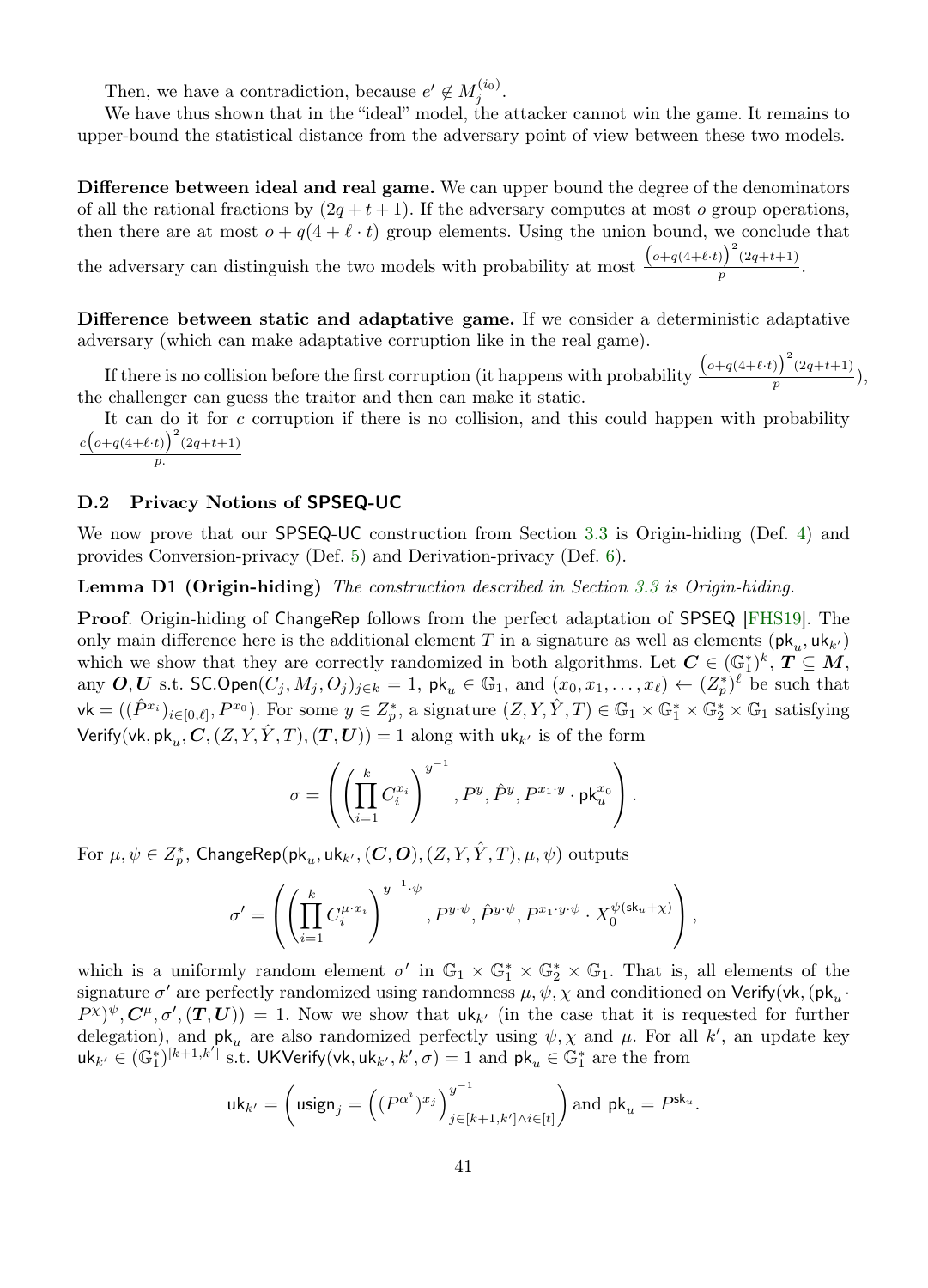For  $\mu, \psi \in Z_p^*$ , ChangeRep outputs the following form, so we have

$$
\mathsf{u}\mathsf{k}'_{k'} = \left( (\mathsf{usingn}_j)^{\psi^{-1}\cdot \mu} \right)_{j \in [k+1,k']} \text{ and } \mathsf{p}\mathsf{k}'_u = P^{(\mathsf{sk}_u + \chi) \cdot \psi},
$$

where  $\chi \leftarrow Z_p^*$  is randomness selected locally for RndmzPK. It is not difficult to see that all elements of the  $uk_{k'}$  are distributed as expected and also  $pk_u$  is perfectly randomized with  $\psi$ ,  $\chi$ and represents a uniform element in  $\mathbb{G}_1^*$ . So, ChangeRep clearly produces signatures with the same distribution as Sign:

$$
(\sigma,\boldsymbol{C},\mathsf{uk}_{k'},\mathsf{pk}_{u})\approx(\sigma',\boldsymbol{C}',\mathsf{uk}_{k'}',\mathsf{pk}_{u}')
$$

**Lemma D2 (Conversion-privacy)** The construction described in Section [3.3](#page-11-1) provides Conversionprivacy.

First of all, let us assume that ConvertSig(vk,  $sk_u, sk_u, \sigma$ ) includes [SendConvertSig(vk,  $sk_u, \sigma$ )  $\leftrightarrow$ ReceiveConvertSig(vk, sk<sub>u'</sub>)]  $\rightarrow \sigma'$ , where  $\sigma'$  is a valid signature.

 ${\bf Proof.}$  For all  $({\sf vk}, {\sf sk})\in{\sf KeyGen}({\sf pp}),\,({\sf sk}_u, {\sf pk}_u)\in {\sf UK}$ eyGen,  $\bm{C}, \bm{T}, \,\bm{M}, \,\bm{U}, \bm{O} \,\, {\rm s.t.} \,\, {\sf SC.Open}(C_j, M_j, \bm{O})$  $(O_j)_{j\in k}=1$  and  $\sigma$ . If Verify(vk, pk<sub>u</sub>, C,  $\sigma,(T,U))=1$ . The signature  $\sigma$  in  $\mathbb{G}_1\times\mathbb{G}_1^*\times\mathbb{G}_2^*\times\mathbb{G}_1$  is the form of:

$$
\sigma=\left(\left(\prod_{i=1}^k C_i^{x_i}\right)^{y^{-1}},P^y,\hat{P}^y,P^{x_1\cdot y}\cdot X_0^{\mathrm{sk}_u}=P^{x_1\cdot y}\cdot\mathrm{pk}_u^{x_0}\right).
$$

Then for  $(\mathsf{sk}_{u'}, \mathsf{pk}_{u'}) \in \mathsf{UKeyGen}(\mathsf{pp})$ , ConvertSig(vk,  $\mathsf{sk}_{u}, \mathsf{sk}_{u'}, \sigma$ ) outputs a new signature with the form of:

$$
\sigma' = \left( \left( \prod_{i=1}^k C_i^{x_i} \right)^{y^{-1}}, P^y, \hat{P}^y, P^{x_1 \cdot y} \cdot X_0^{\mathsf{sk}_{u'}} = P^{x_1 \cdot y} \cdot \mathsf{pk}_{u'}^{x_0} \right).
$$

It is clear that this looks like a fresh signature  $\sigma'$  in  $\mathbb{G}_1 \times \mathbb{G}_1^* \times \mathbb{G}_2^* \times \mathbb{G}_1$  for  $\mathsf{pk}_{u'}$  with randomness y. So the output of ConvertSig is distributed the same as the output of Sign.  $\Box$ 

**Lemma D3 (Derivation-privacy)** The construction described in Section [3.3](#page-11-1) provides Derivationprivacy.

 $\bf{Proof.}$  For all  $(\mathsf{vk},\mathsf{sk}) \in \sf{KeyGen}(pp),$   $\mathsf{pk}_u, \bm{M}, \bm{O} = \bm{\rho},$   $k',$   $k'', \bm{T}, \bm{U},$   $\mathsf{uk}_{k'},$  and  $\sigma.$  If  $\sf{SC.Open}(C_j, M_j,$  $(O_j)_{j\in k} = 1$  ∧ Verify(vk, pk<sub>u</sub>, C,  $\sigma,(T,U)) = 1$  ∧ UKVerify(vk, uk<sub>k'</sub>, k',  $\sigma) = 1$ , then for an index  $l = k + 1 \in [k + 1, k']$ , let  $M_l$  be a message set such that the message vector is  $M^* = (M, M_l)$ and the related commitment vector is  $C^* = (C, C_l)$ . We intend to show that ChangeRel produces outputs with the same distribution as Sign for vectors  $M^*$  and  $C^*$ : Sign(sk,  $M^*, k', \textsf{pk}_{\mu}; \rho$ )  $\approx$ ChangeRel $(M_l, \sigma, C, \text{uk}_{k'}, k'')$ . More precisely, for some  $y \in Z_p^*$ , a signature  $\sigma = (Z, Y, \hat{Y}, T) \in$  $\mathbb{G}_1\times\mathbb{G}_1^*\times\mathbb{G}_2^*\times\mathbb{G}_1$  satisfying  $\mathsf{Verify}(\mathsf{vk},\mathsf{pk}_u,\mathbf{C}^*,\sigma,(\bm{T},\bm{U}))=1$  is of the form

$$
\sigma = \left( \left( \prod_{i=1}^k (C_i^*)^{x_i} \right)^{\frac{1}{y}}, P^y, \hat{P}^y, P^{x_1 \cdot y} \cdot \mathrm{pk}_u^{x_0} \right)
$$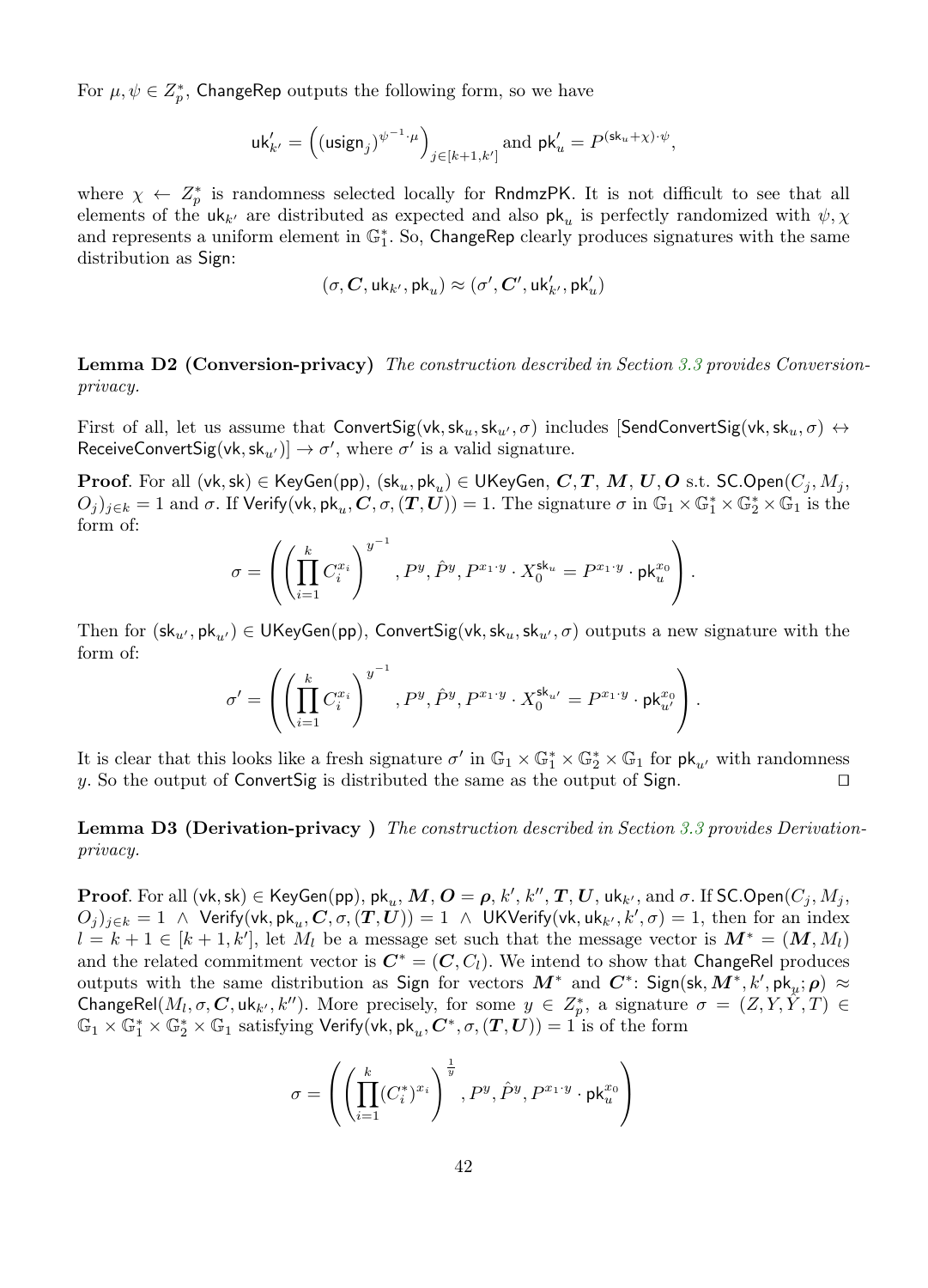ConvertSig outputs the element  $Z$  of the signature as:

$$
Z = \left( \prod_{i=1}^{k} (C_i^{x_i})^{\frac{1}{y}} \cdot \left( \prod_{i \in [t] \land l \in [k+1, k']} P^{\alpha^i \cdot x_l \cdot y^{-1}} \right)^{f_i} \right) =
$$

$$
\prod \left( (C_i^{x_i})^{\frac{1}{y}} \cdot C_l^{x_l \cdot \frac{1}{y}} \right) = \prod \left( \underbrace{C_i^{x_i} \cdot C_l^{x_l}}_{\prod_{i=1}^l (C_i^*)^{x_i}} \right)^{\frac{1}{y}}
$$

So for the whole signature, it outputs the signature as:

$$
\sigma' = \left( \left( \prod_{i=1}^l (C_i^*)^{x_i} \right)^{\frac{1}{y}}, P^y, \hat{P}^y, P^{x_1 \cdot y} \cdot \mathsf{pk}_u^{x_0} \right)
$$

which looks like a fresh signature  $\sigma$  in  $\mathbb{G}_1 \times \mathbb{G}_1^* \times \mathbb{G}_2^* \times \mathbb{G}_1$  for  $M^*$  using the randomness y. This is, for vectors  $C^*, M^*$ , ConvertSig produces signatures with the same distribution as Sign. □

### <span id="page-42-0"></span>D.3 Security of DAC

Lemma D4 (Unforgeability) Let ZKPoK be a ZKPoK and let SPSEQ-UC be unforgeable, then the DAC construction in Fig  $3$  is unforgeable.

**Proof.** We show that an adversary performing an incompatible showing for a dishonest user can be used to forge an  $SPSEQ-UC$  signature. Assume a PPT adversary  $A$  that wins the unforgeability game (Definition [D.1\)](#page-31-0) with non-negligible probability and let  $(C^*, \text{nym}_P^*, A^*, \sigma^*)$  be the messagesignature pair it uses and  $W^*$  be the witness for an attribute set  $(D^*, A') \notin \mathcal{R}_{k'}$  (this implies  $D^* \nsubseteq A'$ ), for all  $i = \perp$  where  $i, A', dk_{k'} \in \mathcal{L}_{\text{cred}}$ ; moreover, the ZKPoK(sk $_{\mathsf{P}}^*$ , nym $_{p}^*$ ) verifies. We construct an adversary  $\beta$  that breaks the unforgeability of SPSEQ-UC. We note that we extract from ZKPoK and assume this will only fail with negligible probability. Then, we are ready to reduce to the unforgeability of SPSEQ-UC:

**Reduction.** The reduction is straightforward. B interacts with a challenger C in the unforgeability game for SPSEQ-UC and B simulates the DAC-unforgeability game for A. C runs (pp, sk<sub>CA</sub>, pk<sub>CA</sub>)  $\leftarrow$ Setup( $1^{\lambda}, 1^t, 1^{\ell}$ ) and gives ( $\mathsf{pk}_{\mathsf{CA}}, \mathsf{pp}$ ) to  $\mathcal B$ . Then,  $\mathcal B$  sets  $\mathsf{pp} = \mathsf{pp}_{\mathsf{SPSEQ-UC}}, \mathsf{vk} = \mathsf{pk}_{\mathsf{CA}}$  and sends them to A. It next simulates the environment and oracles. All oracles are executed as in the real game, except for the following oracles, which use the signing oracle instead of using the signing key  $sk_{CA}$ :

- When the oracles  $\mathcal{O}^{\text{Corrupt}}$  and  $\mathcal{O}^{\text{User}}$  are called, B queries  $\mathcal{O}^{\text{Corrupt}}$  and  $\mathcal{O}^{\text{Create}}$  of the SPSEQ-UC scheme, respectively. Note that when B queries  $\mathcal{O}^{\text{Corrupt}}$  of the SPSEQ-UC, it gets sk<sub>i</sub> and finally returns  $sk_i$  and all the associated credentials items to  $A$ .
- $-\mathcal{O}^{\mathsf{CreateRoot}}(i, k', \mathsf{A})$ : On input a user identity i, an index k', and an attribute vector A. If  $i \notin \mathcal{H}$ it returns  $\perp$ , else it picks  $\rho$  for an attributes vector. Then it submits  $(\mathsf{nym}_i, k', \mathsf{A}, \rho)$  to the signing oracle  $\mathcal{O}^{\mathsf{Sign}}$ . Receives a signature  $(\sigma = (Z, Y, \hat{Y}, T), (\mathbf{C}, \mathbf{O}), \mathsf{uk}_{k'})$ . It sets  $\sigma = \mathsf{cred}_i$ ,  $uk_{k'} = dk_{k'}$  and appends  $(i, A, dk_{k'}, cred_i)$  to  $\mathcal{L}_{\text{cred}}$ .
- $-\mathcal{O}^{\text{Rootiss}}(k',\mathsf{A})$ : On input an index  $k'$  and an attribute vector A. It extracts  $\rho$  from the proof of knowledge ZKPoK $(\rho, P^{\rho})$  produced by  $\mathcal A$  for an attributes vector. Then it submits  $(\textsf{nym}_i, k', \textsf{A}, \rho)$ to the signing oracle  $\mathcal{O}^{\mathsf{Sign}}$ , where nym<sub>i</sub> is an adversary pseudonym of a corrupted user. Receives a signature  $(\sigma=(Z,Y,\hat{Y},T), (\vec{C},\bm{O}),$  uk $_{k'}).$  It sets  $(\sigma, \bm{C}, \bm{O},$  nym $_i) = \textsf{cred}_i,$  uk $_{k'} = \textsf{dk}_{k'}$ and appends  $(\perp, \mathsf{A}, k', \perp)$  to  $\mathcal{L}_{\text{cred}}$  and outputs the results.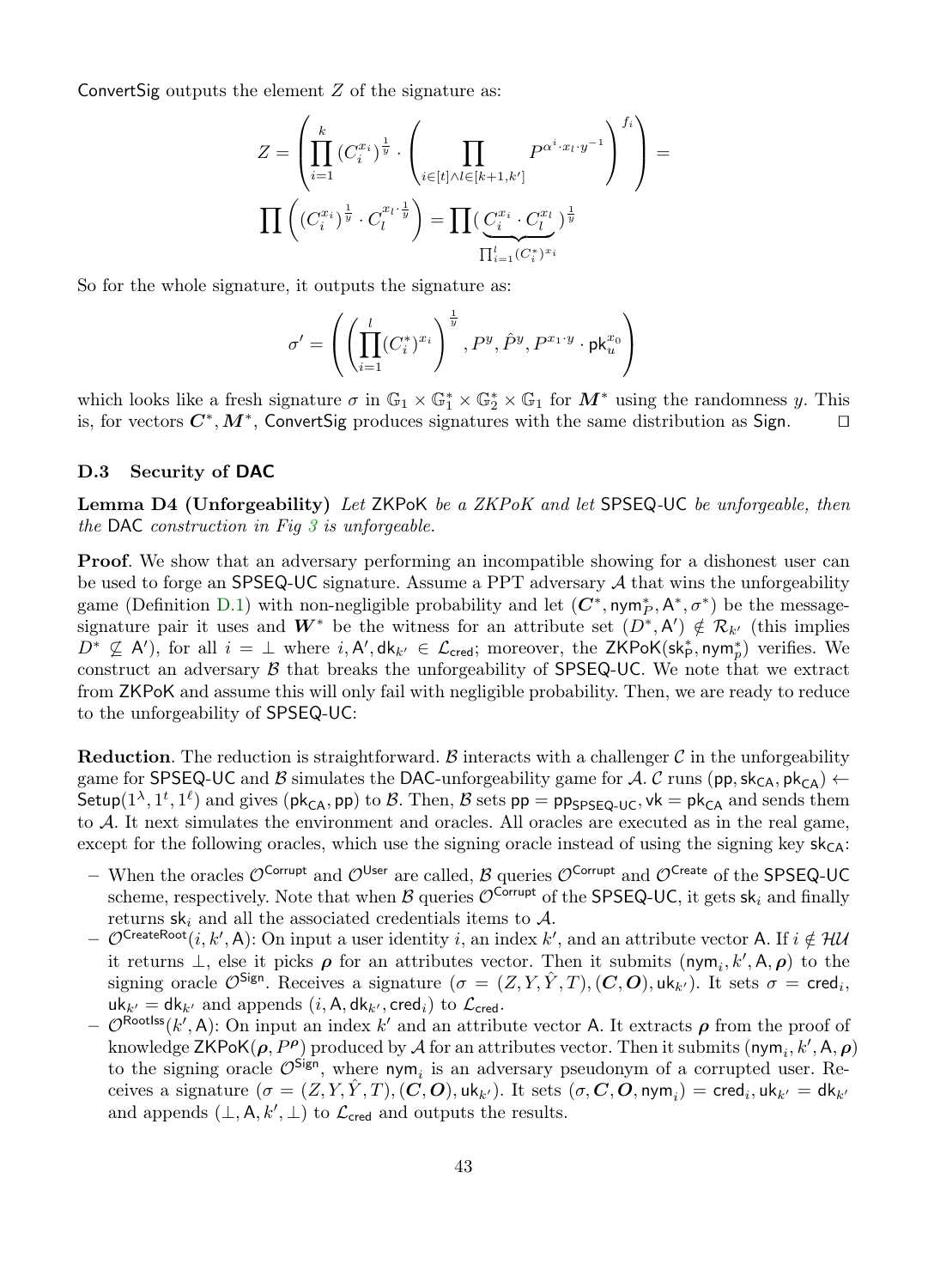$-$  The oracles ( $\mathcal{O}^{\sf ltsue},\mathcal{O}^{\sf Obtlss}$ ): In both  $\mathcal{O}^{\sf Obtlss}$  and  $\mathcal{O}^{\sf lssue},$  all executions of ChangeRel and ConvertSig for credentials  $(i,dk_{k'}, A', \sigma_i) \in \mathcal{L}_{\text{cred}}$  are replaced by the oracle  $\text{Sign}(\text{sk}_{CA}, A', k', \text{pk}_i, \rho)$ , where  $\mathsf{pk}_i = \mathsf{nym}_i = 1 \text{ for the } \mathcal{O}^\mathsf{Issue} \text{ and } \mathsf{pk}_i = \mathsf{nym}_j \text{ for the } \mathcal{O}^\mathsf{Obtlss}.$ 

As it is clear,  $\beta$  can handle any oracle query and never aborts. So, at the end of the game,  $\beta$ simulates all oracles perfectly for  $A$  who is able, with some probability, to prove possession of a credential on  $A^*$ . To do this,  $\beta$  interacts with  $\mathcal A$  as verifier in a showing protocol. If  $\mathcal A$  outputs a valid showing proof as  $(\bm{C}^*,\sigma^*=(Z^*,Y^*,\hat{Y}^*,T^*),D^*,\mathsf{nym}^*_p,\bm{W}^*)$  and conducting ZKPoK(sk $^*_\mathsf{P},$ nym<sup>∗</sup>) then B extracts from the proof of knowledge contained in the Show protocol the value sk<sup>\*</sup><sub>p</sub> related to the nym<sup>∗</sup><sub>p</sub> and stores all elements. Moreover, no credential owned by corrupt users can be valid on this set of messages  $D^*$  (as A can win the unforgeability game). This means that, for any credential on  $(\mathsf{sk}_i)$  with all  $i = \perp$ , we have  $(D^*, A') \notin \mathcal{R}_{k'}$ . In all cases, this means that  $(\mathsf{sk}_p^*,(\mathbf{C}^*,D^*,\mathbf{W}^*),\sigma^*)$  is a valid forgery against our signature scheme,  $\mathcal B$  breaks thus unforgeability of  $SPSEQ-UC$  which concludes our proof.  $\Box$ 

**Lemma D5 (Anonymity)** Let ZKPoK be a ZKPoK, NIZK be knowledge sound, the DDH assumption holds and the SPSEQ-UC provides Origin-hiding, Conversion-privacy and Derivation-privacy, then the DAC construction in Fig [3](#page-21-0) is anonymous.

**Proof.** The proof follows a sequence of games until a game where answers for the query to  $\mathcal{O}_b^{\text{Anon}}$ is independent of the bit b. In  $Game_1$  we use the knowledge soundness of NIZK to extract the signing key. Then, in  $Game_2$  we replace all  $ChangeRep$ ,  $ChangeRel$  and  $ConvertSig$  calls with freshly generated signatures. In  $Game_3$  we simulate all ZKPoKs and in  $Game_4$  we guess a user to be asked in  $\mathcal{O}_b^{\text{Anon}}$ . Finally, in **Game**<sub>5</sub> we replace the respective commitment vectors with random vectors.

**Game**<sub>0</sub>: The original game as given in Definition [9.](#page-19-0)

**Game**<sub>1</sub>: As Game<sub>0</sub>, except when A outputs the  $pk_{CA}$  and corresponding NIZK( $sk_{CA}$ ,  $pk_{CA}$ ), the experiment runs the knowledge extractor for NIZK, which extracts a witness  $((x_i)_{i\in[0,\ell]},\alpha)$  sets them as  $sk_{CA}$  including the SC trapdoor. If the extractor fails, we abort.

 $Game_0 \rightarrow Game_1$ : The success probability in  $Game_1$  is the same as in  $Game_0$ , unless the extractor fails, i.e., using knowledge soundness we have

$$
|\Pr[S_0] - \Pr[S_1]| \le \epsilon_{ks}(\lambda).
$$

- **Game**<sub>2</sub>: As Game<sub>1</sub>, except that the experiment runs  $\mathcal{O}_b^{\text{Anon}}$  as follows: Like in Game<sub>1</sub>, but for  $\mu, \psi \in$  $Z_p^*$ , all executions of  $\mathsf{ChangeRep}(\mathsf{pk}_u, \mathsf{uk}_{k'}, (C, O), \sigma, \mu, \psi)$  for the credential  $(i_b, \mathsf{dk}_{k'}, \mathsf{A'}, \sigma_b) \leftarrow$  $\mathcal{L}_{\sf cred}^{'}[j_b]$  are replaced by  $\sf Sign(\sf sk_{CA}, A',k',pk_u;\rho).$  Oracles are simulated as in  $\sf Game_1$  , except for the following oracles as:
	- $\mathcal{O}^{\text{Obtiss}}$ : all executions of ChangeRel and ConvertSig for credentials  $(j,dk_{k'}, A', \sigma_j) \in \mathcal{L}_{\text{cred}}$ are replaced by  $Sign(\mathsf{sk}_{\mathsf{CA}}, \mathsf{A}', k', \mathsf{pk}_j, \boldsymbol{\rho}).$

 $Game_2 \rightarrow Game_1$ : By Origin-hiding, Derivation-privacy and Conversion-privacy, replacing signatures from ChangeRep, ChangeRel and ConvertSig with ones from Sign are identically distributed for all  $(A, C)$ . We thus have

$$
\Pr[S_1] = \Pr[S_2]
$$

**Game**<sub>3</sub>: As Game<sub>2</sub>, except that the experiment runs  $\mathcal{O}_b^{\text{Anon}}$  as follows: All proofs ZKPoK(sk<sub>p</sub>, nym<sub>p</sub>) and  $ZKPoK(\rho, P^{\rho})$  in CredProve and CreateCred respectively, are simulated.

 $Game_2 \rightarrow Game_3$ : By perfect zero-knowledge of ZKPoK, we have that

$$
Pr[S_2] = Pr[S_3] \Rightarrow Pr[S_1] = Pr[S_2] = Pr[S_3]
$$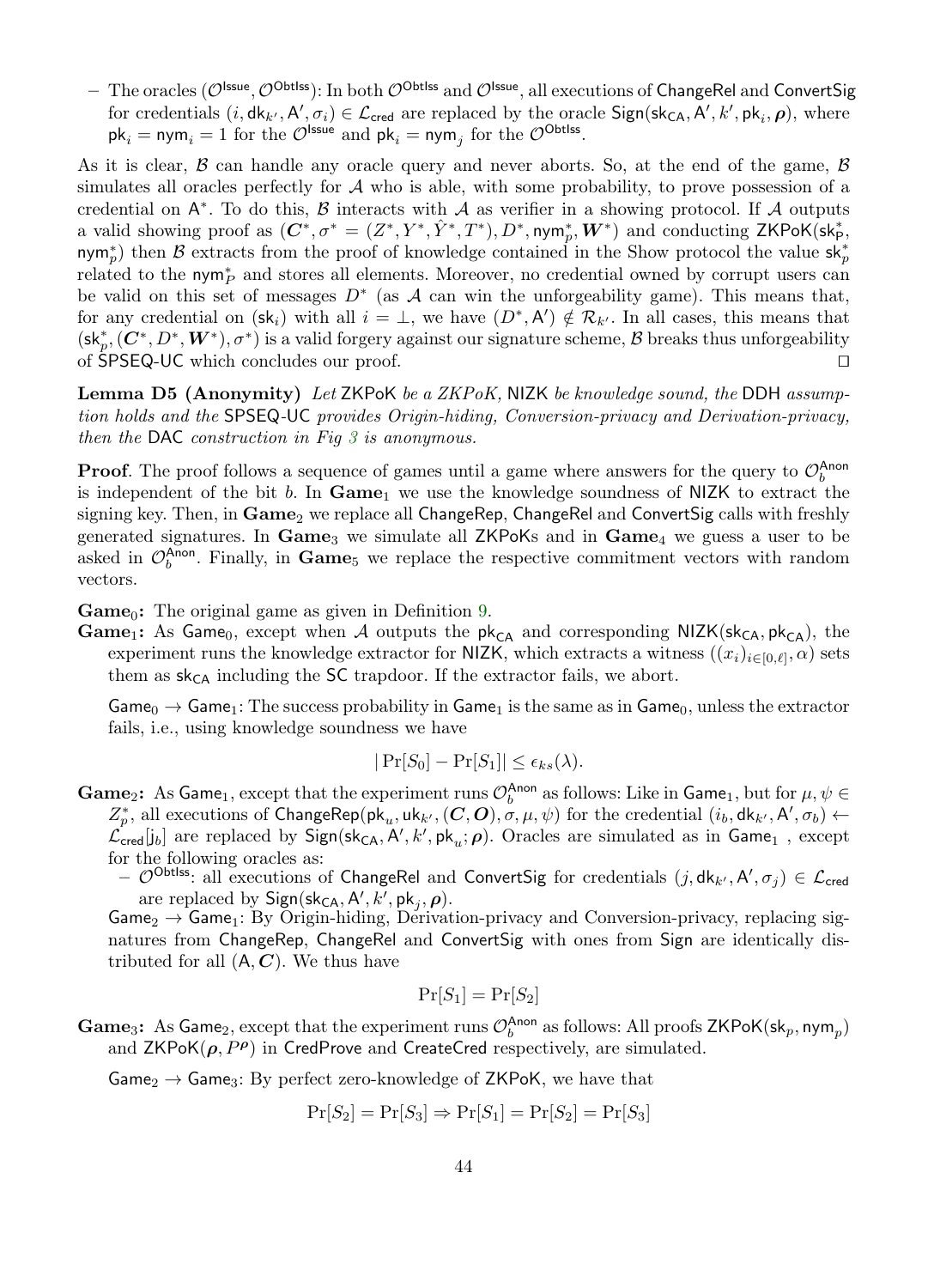- **Game**<sub>4</sub>: Same as Game<sub>3</sub>, except for the following changes. Let  $q_u$  be (an upper bound on) the number of queries made to  $\mathcal{O}^{\mathsf{User}}$ . At the beginning Game<sub>4</sub> picks  $\omega \leftarrow [q_u]$  (it guesses that the user who owns the index  $j_b$  credential is registered at the  $\omega$ -th call to  $\mathcal{O}^{User}$ ) and runs  $\mathcal{O}^{\mathsf{User}}, \mathcal{O}^{\mathsf{Corrupt}}$  and  $\mathcal{O}_b^{\mathsf{Anon}}$  as follows:
	- $\mathcal{O}^{\text{User}}(i)$ : As in Game<sub>3</sub>, except if this is the  $\omega$ -th call to the oracle then it additionally defines  $i^* \leftarrow i$ .
	- $\mathcal{O}^{\text{Corrupt}}(i, \mathsf{pk}_u)$ : If  $i \in \mathcal{CU}$  or  $i \in \mathcal{O}_b^{\text{Anon}}$ , it returns  $\perp$  (as in the previous games). If  $i = i^*$ then the experiment stops and outputs a random bit  $b' \leftarrow \{0, 1\}$ . Otherwise, if  $i \in \mathcal{HU}$ , it returns user i's sk<sub>i</sub> and credentials and moves i from HU to CU; and if  $i \notin HU \cup Cl$ , it registers and adds i to  $\mathcal{CU}$  a new corrupt user with public key  $\mathsf{pk}_i$ .
	- $\mathcal{O}_b^{\text{Anon}}(j_0, j_1, D)$ : As in Game<sub>3</sub>, except that if  $i^* \neq i_b \leftarrow \mathcal{L}_{\text{cred}}[j_b]$ , the experiment stops and outputting  $b' \leftarrow \{0, 1\}.$

Game<sub>3</sub>  $\rightarrow$  Game<sub>4</sub>: By assumption,  $\mathcal{O}_b^{\text{Anon}}$  is called at least once with some input  $(j_0, j_1, D)$  such that  $i_0 \leftarrow \mathcal{L}_{\text{cred}}[j_0], i_1 \leftarrow \mathcal{L}_{\text{cred}}[j_1] \in \mathcal{HU}$ . If  $i^* = i_b$  then  $\mathcal{O}_b^{\text{Anon}}$  does not abort and neither does  $\mathcal{O}^{\mathsf{Corrupt}}$  (it cannot have been called on  $i_b$  before that call to  $\mathcal{O}_b^{\mathsf{Anon}}$  (otherwise  $i_b \notin \mathcal{HU}$ ); if called afterwards, it returns  $\perp$ , where  $i^* \in \mathcal{O}_b^{\text{Anon}}$ ). Since  $i^* = [i_b]$  with probability  $\frac{1}{q_u}$ , the probability thaft the experiment does not abort is at least  $\frac{1}{q_u}$ , and thus

$$
\Pr[S_4] \geq (1-\frac{1}{q_u})\frac{1}{2} + \frac{1}{q_u} \cdot \Pr[S_3]
$$

**Game**<sub>5</sub>: As Game<sub>4</sub>, except that for  $\mathcal{O}_b^{\text{Anon}}(j_0, j_1, D)$ : it picks  $C \leftarrow (\mathbb{G}_1^*)^k$  and performs the showing using cred'  $\leftarrow (\mathbf{C}, \mathsf{Sign}(\mathsf{sk}, \mathbf{M}, \ldots)),$  with  $D = (d_i)_{i \in [k]}$  and  $W_i \leftarrow f_{d_i}(a)^{-1} \cdot C_i$  for  $i \in [k]$ . Note that the only difference is the choice of  $C$ ; while  $W$  is distributed as in Game<sub>4</sub>, in particular, they are unique elements satisfying VerifySubset $(C_i, D_i, W_i)_{i \in [k]}.$ 

Game<sub>4</sub>  $\rightarrow$  Game<sub>5</sub>: Let (BG,  $P^x, P^y, P^z$ ) be a DDH instance (not to be confused with SPSEQ-UC elements) for  $BG = BGGen(1^{\lambda})$  where  $x, y \leftarrow Z_p$  and Z is equal to  $P^{x \cdot y}$  or a random element. The extended version of DDH that we consider here is given by  $(P, P^{x_1}, \ldots, P^{x_k}, P^y, Z_1, \ldots, Z_k)$ where  $Z_i = P^{x_i \cdot y}$  or random for all  $\in \{1, \ldots, k\}$ . One can easily show that this extended version of DDH follows from DDH itself (with some polynomial security loss) as long as  $k$  is a polynomial. Oracles are simulated as in Game4, except for the following oracles as:

- $-$  O<sup>Obtlss</sup>(*i*, A): As in Game<sub>4</sub>, except for the computation of the following values if  $i = i^*$ . Let this be the i-th call to this oracle. Since  $\alpha \notin A$ , it computes  $C_i \leftarrow f_{A_i}(a) \cdot P^{x_i}$  for  $A_i \in A$ (all  $C_i$  are thus distributed as in the original game.)
- $-$  O<sup>CredProve</sup> $(j, D)$ : As in Game<sub>4</sub>, with the difference that if  $i^* = i \leftarrow \mathcal{L}_{\text{cred}}[j]$ , it computes the witness  $W_i \leftarrow f_{A_i/d_i}(a)^{\mu} \cdot P^{x_i}$ . (W<sub>i</sub> is thus distributed as in the original game and  $D = (d_i)_{i \in [k]}$ .)
- $\mathcal{O}_b^{\mathsf{Anon}}(j_0,j_1,D)$ : As in  $\mathsf{Game}_4$ , with the following difference. Using self-reducibility of DDH, it picks  $s, t \leftarrow Z_p^*$  and computes  $Y' \leftarrow P^{t \cdot y} \cdot P^s = P^{y'}$  with  $y' \leftarrow t \cdot y + s$ , and  $Z_i' \leftarrow$  $P^{t \cdot z_i} \cdot P^{s \cdot x_i} = P^{(t(z_i - x_i \cdot y) + x_i \cdot y')}$ . (If  $z_i \neq x_i \cdot y$  then Y' and  $Z'_i$  are independently random; otherwise  $Z_i' = y' \cdot X_i$ ) It performs the showing using the following values. Since  $a \notin D$ :  $C_i \leftarrow f_{A_i}(a) \cdot Z'_i$  and  $W_i \leftarrow f_{A_i/d_i}(a)^{-1} \cdot C_i$ .

Apart from an error event happening with negligible probability, we have simulated  $\mathsf{Game}_4$  if the DDH instance was "real" and  $\zeta$ ame<sub>5</sub> otherwise. If during the simulation of  $\mathcal{O}_b^{\text{Anon}}$  it occurs that any  $Y_i' = 0_{\mathbb{G}_1}$  or  $Z_i' = 0_{\mathbb{G}_1}$  then the distribution of values is not as in one of the two games. Otherwise, we have implicitly set  $\rho_i \leftarrow x_i$  and  $\mu \leftarrow y'$  (for a fresh value y' at every call of  $\mathcal{O}_b^{\text{Anon}}$ ). In case of